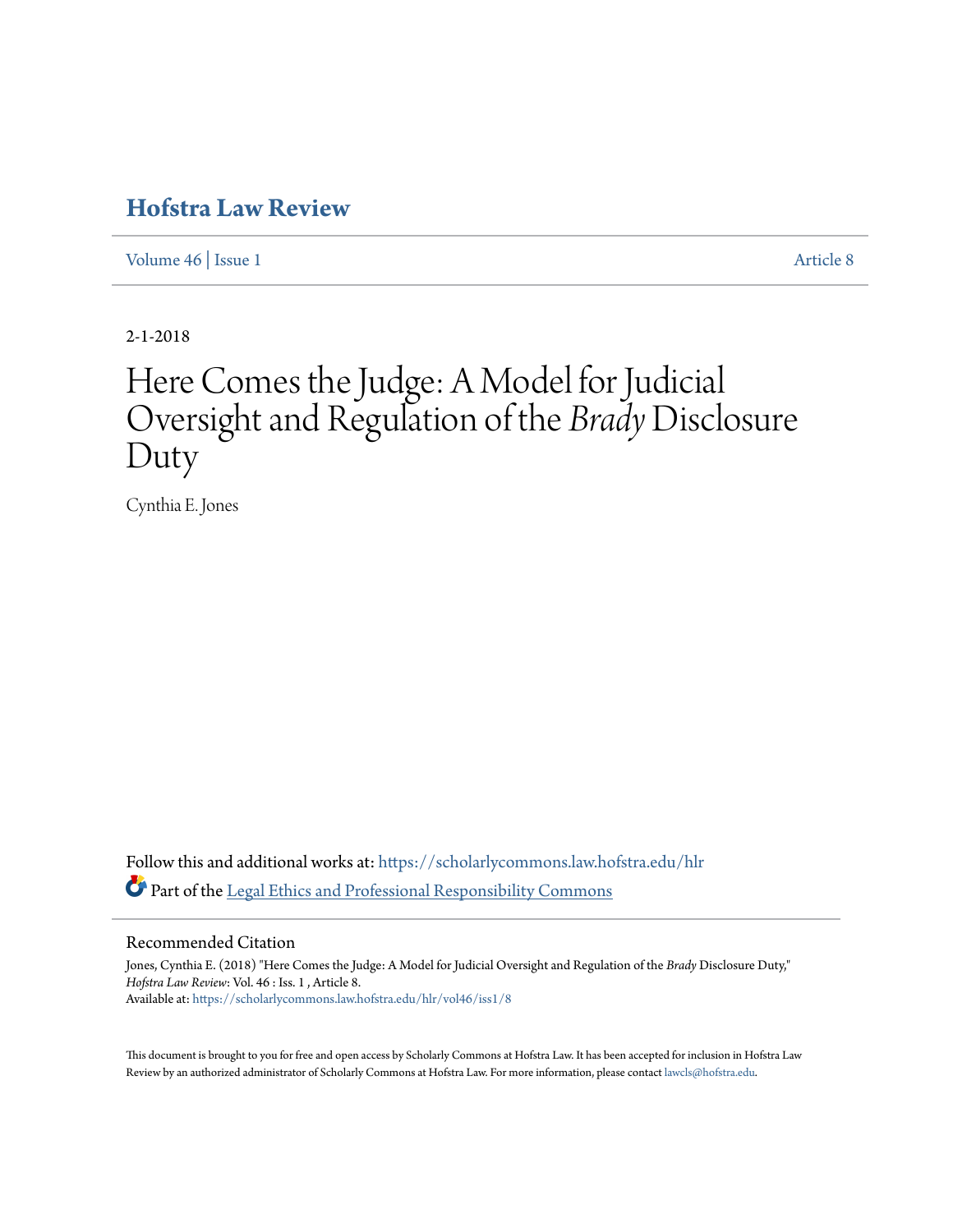# HERE COMES THE JUDGE: A MODEL FOR JUDICIAL OVERSIGHT AND REGULATION OF THE *BRADY* DISCLOSURE DUTY

#### *Cynthia E. Jones*\*

#### I. INTRODUCTION

# *There is an epidemic of* Brady *violations abroad in the land. Only judges can put a stop to it.*<sup>1</sup> – Judge Alex Kozinski

Under the current state of the law, there is no mechanism in place to ensure that a criminal defendant receives information in the exclusive possession of the government that negates guilt, undermines the strength of the government's case, or reduces the sentence that could be imposed. Whenever a prosecutor wants to do so, she can suppress this favorable information and prevent the court and the defense from ever learning of its existence. Without oversight and with very little accountability, prosecutors have been vested with the power to determine whether and when to disclose favorable evidence to the defense. Although many prosecutors diligently comply with the constitutional disclosure duty mandated by *Brady v. Maryland*<sup>2</sup>, for a wide variety of reasons, others do not, or do not do so invariably. Every year, there are numerous reported opinions where the court finds that a prosecutor has failed to disclose favorable information to the defense. As one scholar has noted, "violations of *Brady* are the most recurring and pervasive of all constitutional procedural violations." 3

l

1

 <sup>\*</sup> Professor of Law, American University Washington College of Law. I would like to dedicate this Article to the memory of two extraordinary people, Judge Frank E. Schwelb, who was my mentor and my biggest supporter since the early days of my career when I served as his law clerk on the District of Columbia Court of Appeals; and Professor Andrew "Taz" Taslitz, whose intellectual curiosity, kindness, friendship, laughter, and generosity will always inspire me to try to be a better person. I also want to thank my research assistants, especially Bridget Lynn, who provided invaluable assistance in the final stages.

<sup>1.</sup> United States v. Olson, 737 F.3d 625, 626 (9th Cir. 2013) (Kozinski, J., dissenting).

<sup>2. 373</sup> U.S. 83 (1963).

<sup>3.</sup> Bennett L. Gershman, *Litigating* Brady v. Maryland*: Games Prosecutors Play*, 57 CASE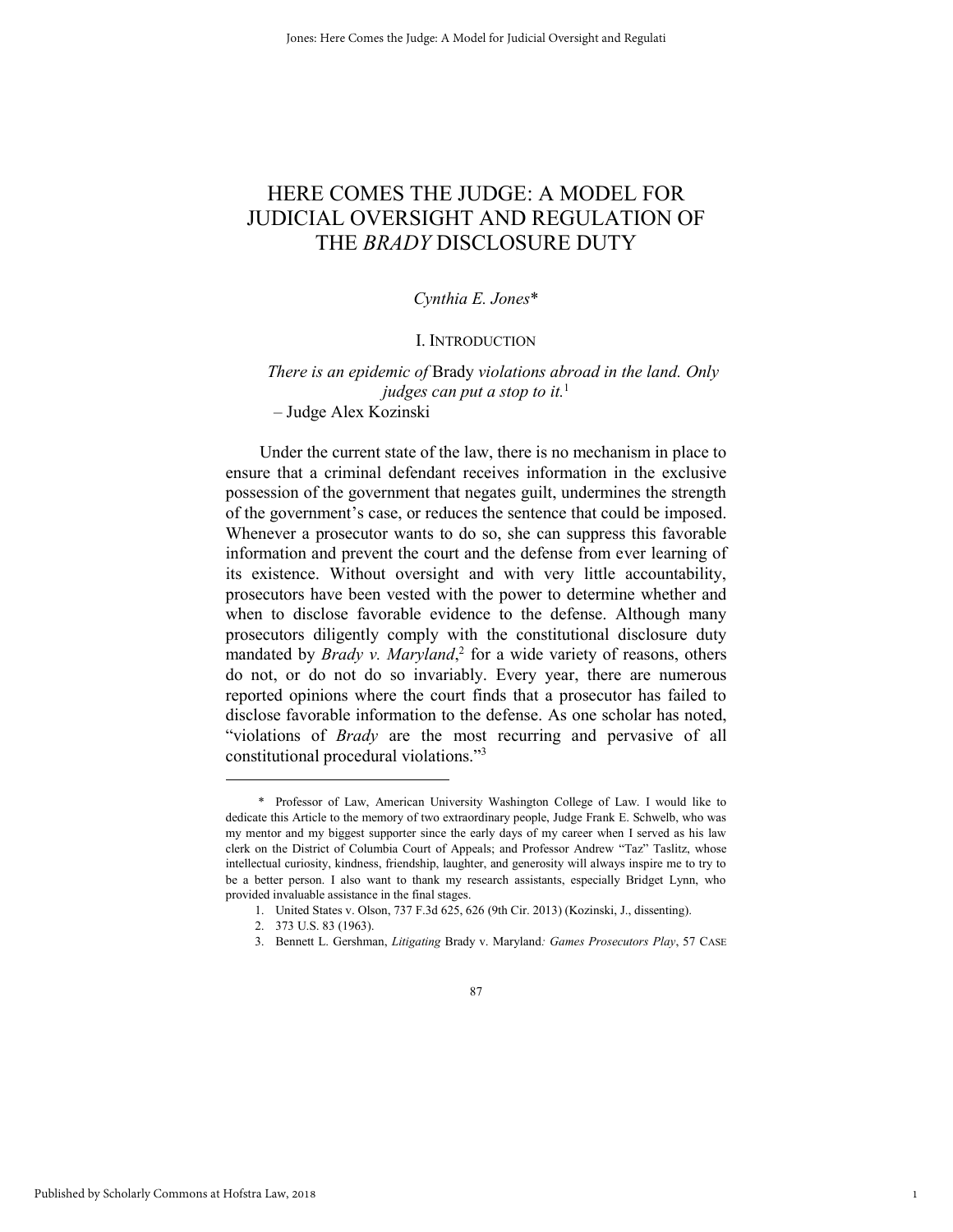As I have previously documented, suppression of favorable information by the prosecution causes wrongful convictions and compromises the integrity of the entire criminal adjudication process.<sup>4</sup> One 2014 study of over 600 cases found that *Brady* violations are more prevalent in death penalty cases.<sup>5</sup> Also, when the Innocence Project examined DNA exonerations, 37% of the cases "involved the suppression of exculpatory evidence."<sup>6</sup>

Despite the scope and magnitude of *Brady* non-compliance, in over fifty years since the Supreme Court's landmark 1963 decision, very little regulation or enforcement of the *Brady* disclosure duty has occurred. A few state and federal courts have taken steps to regulate or codify the *Brady* disclosure duty,<sup>7</sup> but most have not.<sup>8</sup> In addition, a small handful of states have passed "open file discovery" laws that require virtually all non-privileged information collected by the government during the criminal investigation be disclosed to the defense.<sup>9</sup> Post 2009, however, in the wake of the botched prosecution of United States Senator Ted

W. RES. L. REV. 531, 533 (2007).

<sup>4.</sup> *See* Cynthia E. Jones, *A Reason to Doubt: The Suppression of Evidence and the Inference of Innocence*, 100 J. CRIM. L. & CRIMINOLOGY 415, 428-31 (2010) (discussing *Brady* violations in death penalty and wrongful convictions cases); Peter A. Joy, *The Relationship Between Prosecutorial Misconduct and Wrongful Convictions: Shaping Remedies for a Broken System*, 2006 WIS. L. REV. 399, 403.

<sup>5.</sup> KATHLEEN RIDOLFI ET AL., MATERIAL INDIFFERENCE: HOW COURTS ARE IMPEDING FAIR DISCLOSURE IN CRIMINAL CASES, at x, 43 & fig.20 (2014) (concluding that "withheld favorable information is overrepresented in death penalty decisions" based on a study finding 53% of the death penalty cases involved nondisclosure or late disclosure of favorable information to the defense attorney representing a defendant in a capital case).

<sup>6.</sup> Jones, *supra* note 4, at 429 n.60.

<sup>7.</sup> Press Release, N.Y. State Unified Ct. Sys., Chief Judge DiFiore Announces Implementation of New Measure Aimed at Enhancing the Delivery of Justice in Criminal Cases, at 1 (2017), http://www.nycourts.gov/PRESS/PDFs/PR17\_17.pdf (last visited Nov. 15, 2017); *see also* N.Y. STATE JUSTICE TASK FORCE, REPORT ON ATTORNEY RESPONSIBILITY IN CRIMINAL CASES 7- 8, app. B (2017), http://www.nycourts.gov/PRESS/PDFs/PR17\_17.pdf; LAURAL L. HOOPER ET AL., FED. JUDICIAL CTR., TREATMENT OF *BRADY V. MARYLAND* MATERIAL IN UNITED STATES DISTRICT AND STATE COURTS' RULES, ORDERS, AND POLICIES: REPORT TO THE ADVISORY COMMITTEE ON CRIMINAL RULES OF THE JUDICIAL CONFERENCE OF THE UNITED STATES 17-28, 18 tbl.3 (2004), http://www.uscourts.gov/sites/default/files/bradymat\_1.pdf (discussing codification of *Brady* in state criminal procedure rules).

<sup>8.</sup> *See* LAURAL HOOPER ET AL., FED. JUDICIAL CTR., A SUMMARY OF RESPONSES TO A NATIONAL SURVEY OF RULE 16 OF THE FEDERAL RULES OF CRIMINAL PROCEDURE AND DISCLOSURE PRACTICES IN CRIMINAL CASES: FINAL REPORT TO THE ADVISORY COMMITTEE ON CRIMINAL RULES 27-28, 28 fig.4, 30 & fig.6 (2011) http://www.uscourts.gov/sites/default/ files/rule16rep\_2.pdf; *see also infra* Part I.B.1.

<sup>9.</sup> Ellen Yaroshefsky, *Prosecutorial Disclosure Obligations*, 62 HASTINGS L.J. 1321, 1331 (2011); *see also* RIDOLFI ET AL., *supra* note 5, at 23.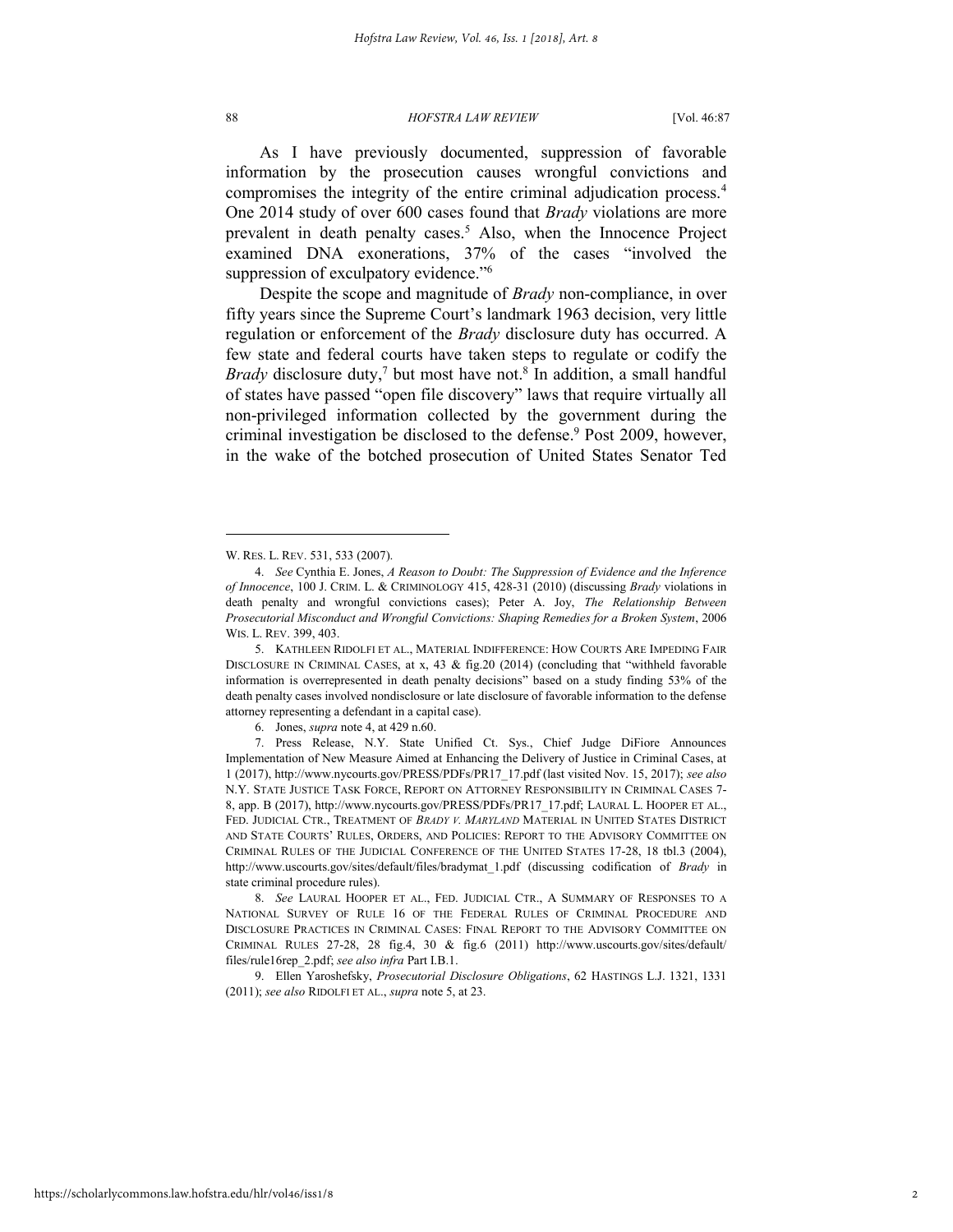Stevens,<sup>10</sup> the Department of Justice opposed federal legislation that would have regulated the disclosure of favorable evidence under *Brady*,<sup>11</sup> and the Department of Justice thwarted an amendment to the Federal Rules of Criminal Procedure that would have clarified the scope of the *Brady* disclosure duty.<sup>12</sup>

Early intervention by trial courts is crucial in preventing the suppression of favorable information by the prosecution. Although trial courts are on the front lines of *Brady* enforcement during pretrial litigation and throughout the trial, trial judges traditionally rely on prosecutors to self-regulate their *Brady* disclosure duty.<sup>13</sup> Trial courts do not become involved in managing and regulating the *Brady* disclosure duty until the defense identifies favorable information in the government's possession that has not been disclosed and judicial intervention is needed to compel the government to produce the information.<sup>14</sup> This level of detachment and passivity by trial judges has proven ineffective in implementing the *Brady* mandate.<sup>15</sup> Trial judges have the expertise and authority to provide the critical oversight needed to ensure that the government complies with the *Brady* disclosure duty.<sup>16</sup>

Part II of this Article provides an overview of *Brady* and discusses three major obstacles that impede implementation of this constitutional disclosure duty. Part III proposes a comprehensive model for proactive judicial management and regulation of the *Brady* disclosure duty. Part IV discusses non-contempt sanctions that trial courts should employ to punish and deter prosecutors who fail to disclose favorable evidence in violation of the *Brady* mandate.

<sup>10.</sup> *See* ROBERT M. CARY, NOT GUILTY: THE UNLAWFUL PROSECUTION OF U.S. SENATOR TED STEVENS 236 (2014); OFFICE OF PROF'L RESPONSIBILITY, DEP'T OF JUSTICE, INVESTIGATION OF ALLEGATIONS OF PROSECUTORIAL MISCONDUCT IN *UNITED STATES V. THEODORE F. STEVENS*, CRIM. NO. 08-231 (D.D.C. 2009) (EGS) 188-91, 193-95 (2011); Lisa Rein, *Review Board Clears U.S. Prosecutors Accused of Botching Sen. Ted Steven's Corruption Trial*, WASH. POST (Jan. 14, 2015), https://www.washingtonpost.com/news/federal-eye/wp/2015/01/14/panel-clears-us-prosecutors-accused-of-botching-sen-ted-stevenss-corruption-trial/?utm\_term=.2c64adf1ed95.

<sup>11.</sup> The Fairness in Disclosure of Evidence Act of 2012, S. 2197, 112th Cong. (2012).

<sup>12.</sup> Hon. Emmet G. Sullivan, *Enforcing Compliance with Constitutionally-Required Disclosures: A Proposed Rule*, 2016 CARDOZO L. REV. DE NOVO 138, 142 (2016).

<sup>13.</sup> Jones, *supra* note 4, at 422-23, 431-34.

<sup>14.</sup> *Id.* at 433-34.

<sup>15.</sup> Symposium, *New Perspectives on* Brady *and Other Disclosure Obligations: Report of the Working Groups on Best Practices*, 31 CARDOZO L. REV. 1961, 2031-35 (2010).

<sup>16.</sup> *See* RIDOLFI ET AL., *supra* note 5, at 47-49; Symposium, *supra* note 15, at 2029-35 (discussing various ways in which judges can provide oversight over *Brady* disclosure compliance).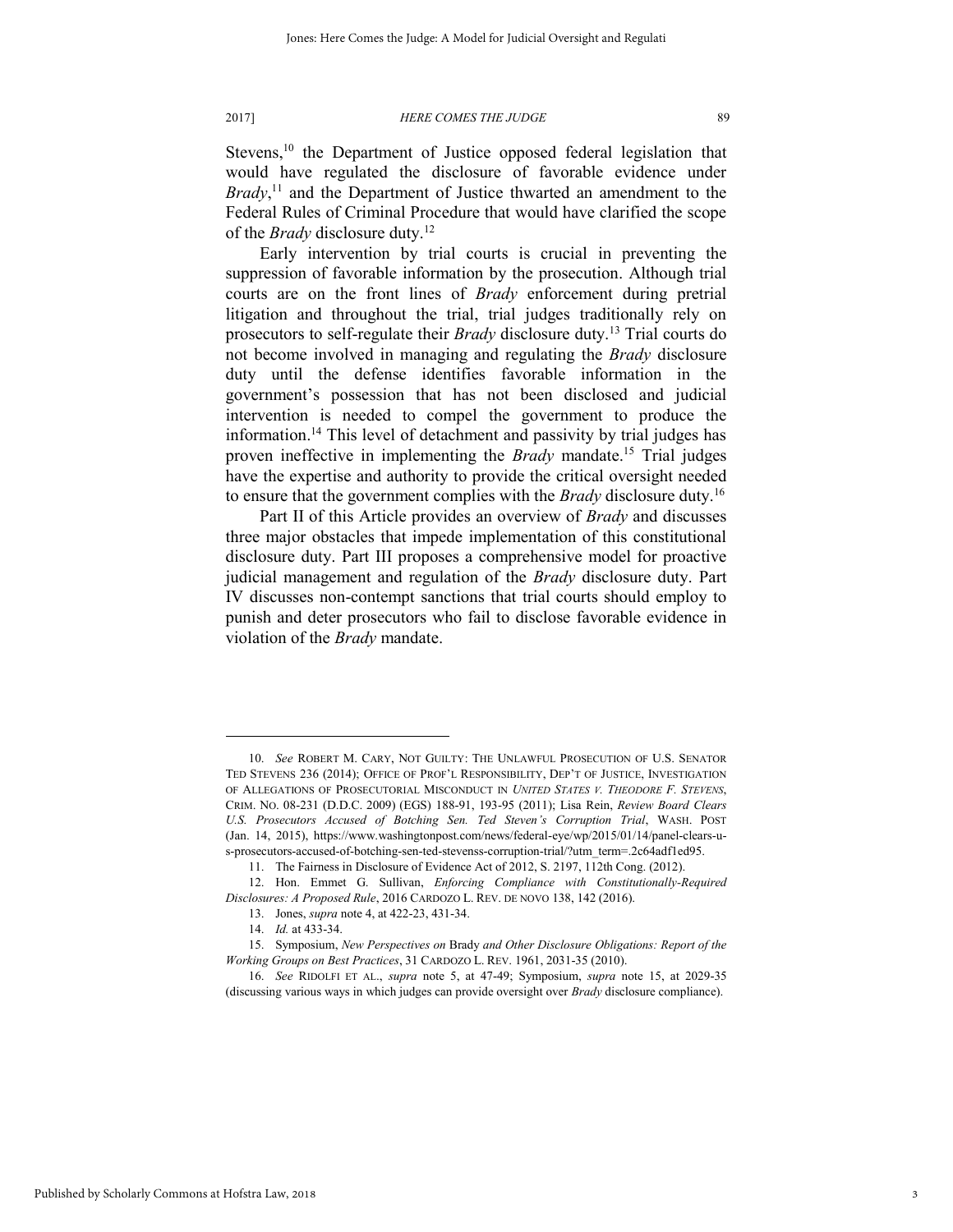#### II. THE *BRADY* DOCTRINE AND THE OBSTACLES TO REGULATION

*Our criminal justice system is implemented by imperfect and fallible human beings, and some errors and unjust outcomes are inevitable . . . . But the most dreaded and devastating example of justice gone awry is the conviction and prolonged incarceration (and in some jurisdictions the execution) of an innocent defendant, and the rule of* 

Brady v. Maryland *is designed to prevent such miscarriages of justice.*<sup>17</sup> – Judge Frank E. Schwelb

#### *A. The* Brady *Doctrine*

In *Brady*, the Supreme Court ruled that the Due Process Clause of the Fourteenth Amendment requires the government to disclose to the defense all favorable information in the government's possession.<sup>18</sup> Subsequent Supreme Court cases held that "favorable" information under *Brady* includes exculpatory information, impeaching information that tends to undermine the strength of the government's case,  $19$  and mitigating information that could potentially reduce the sentence the defendant faces.<sup>20</sup> The Court has also recognized that *Brady* imposes on the prosecutor a due diligence obligation to investigate and collect all favorable information in the prosecutor's own files, as well as information held by any member of the prosecution team (i.e. law enforcement officers, forensic analysts).<sup>21</sup> The *Brady* disclosure obligation begins pretrial and exists as a continuing disclosure duty throughout the adjudication of the case.<sup>22</sup> The government is obliged to disclose *Brady* material even in the absence of a request by the defense.<sup>23</sup>

The *Brady* doctrine is deeply rooted in principles of fairness. The *Brady* Court stated that "[s]ociety wins not only when the guilty are convicted but when criminal trials are fair; our system of the administration of justice suffers when any accused is treated unfairly."<sup>24</sup> In other post-*Brady* cases, the Court recognized that the *Brady* rule aids

<sup>17.</sup> Miller v. United States, 14 A.3d 1094, 1107 (D.C. 2011).

<sup>18.</sup> Brady v. Maryland, 373 U.S. 83, 86-88 (1963).

<sup>19.</sup> *See* United States v. Bagley, 473 U.S. 667, 675-76 (1985) (plurality opinion); Giglio v. United States, 405 U.S. 150, 153-55 (1972).

<sup>20.</sup> *Brady*, 373 U.S. at 87-88.

<sup>21.</sup> Kyles v. Whitley, 514 U.S. 419, 437-38 (1995).

<sup>22.</sup> Strickler v. Greene, 527 U.S. 263, 280-81 (1999).

<sup>23.</sup> *See* United States v. Agurs, 427 U.S. 97, 106-07 (1976); *see also Bagley*, 473 U.S. at 680- 81.

<sup>24.</sup> *Brady*, 373 U.S. at 87.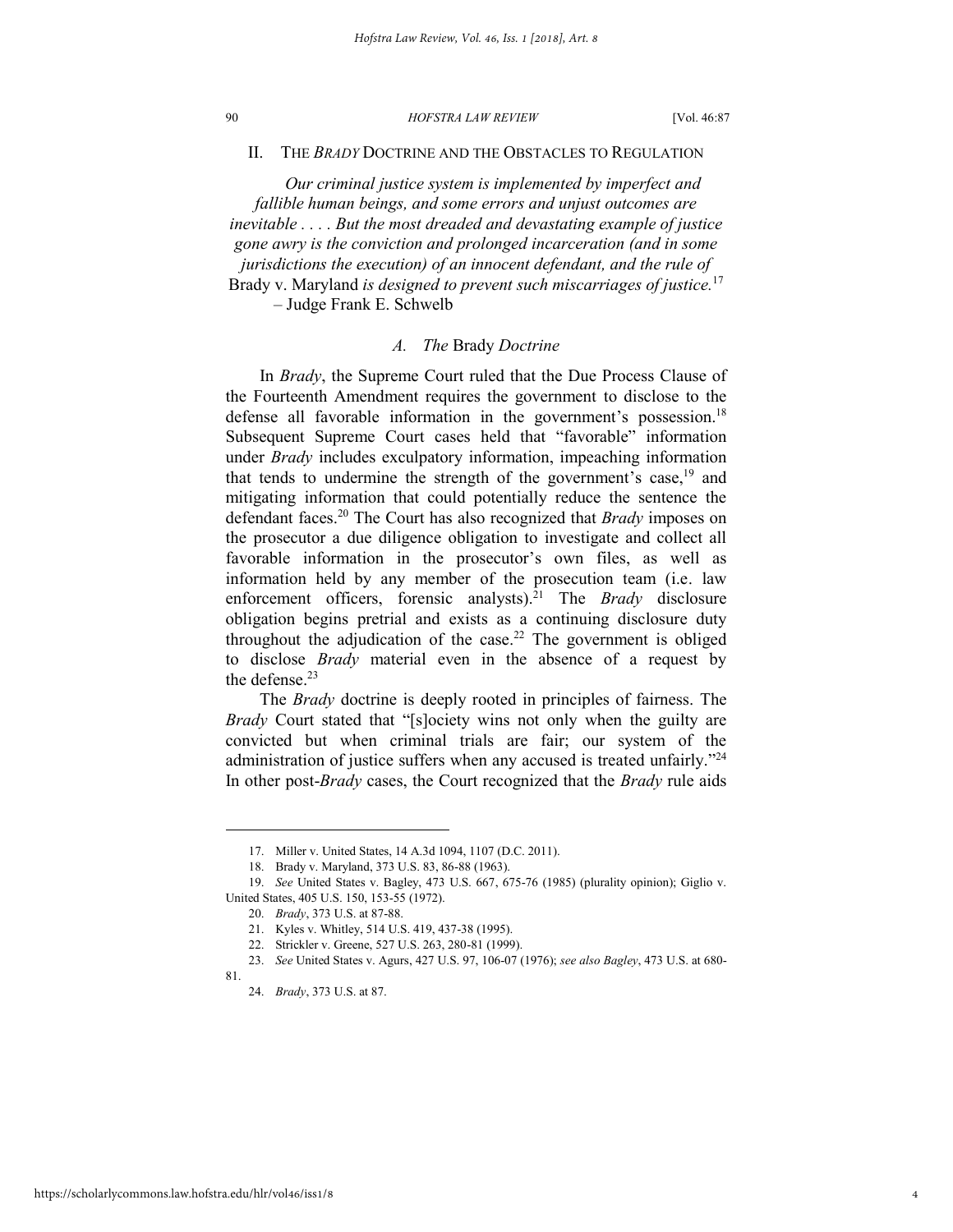in preventing "a miscarriage of justice" <sup>25</sup> and directs prosecutors to perform their duties mindful that their obligation "is not that it shall win a case, but that justice shall be done."<sup>26</sup>

The Court has stated that "the Constitution is not violated every time the government fails or chooses not to disclose evidence that might prove helpful to the defense." <sup>27</sup> Nondisclosure of favorable information constitutes a denial of due process only when the government suppresses favorable information that is "material" or prejudicial. In determining materiality, the Court evaluates whether the "net effect of the evidence withheld by the State<sup> $128$ </sup> creates "a reasonable probability that . . . the result of the proceeding would have been different."<sup>29</sup> A "reasonable probability" exists when the government's suppression of favorable evidence "undermines confidence in the outcome of the trial." <sup>30</sup> If the favorable information suppressed is insignificant, cumulative, or when viewed in the context of the other evidence presented in the case, does not prejudice the defendant, there has been no constitutional violation.<sup>31</sup> Thus, a *Brady* violation requires a showing that the government negligently, recklessly, or intentionally (1) suppressed; (2) favorable information in its possession; (3) which was material in the case.<sup>32</sup>

When a court finds a *Brady* violation, the usual pretrial remedy is court-ordered disclosure of the information.<sup>33</sup> More commonly, *Brady* violations are not discovered until post-conviction, and the usual remedy is reversal of the conviction and a new trial.<sup>34</sup> In addition to providing a remedy for the defendant, courts also have the power to impose sanctions for *Brady* misconduct. Sanctions generally take the form of adverse action against the government's case—striking testimony, excluding evidence, and granting an adverse jury instruction.<sup>35</sup> Rarely do courts impose sanctions on the prosecutor responsible for the *Brady*

<sup>25.</sup> *Bagley*, 473 U.S. at 675.

<sup>26.</sup> Berger v. United States, 295 U.S. 78, 88 (1935).

<sup>27.</sup> Kyles v. Whitley, 514 U.S. 419, 436-37 (1995).

<sup>28.</sup> *Id.* at 421-22.

<sup>29.</sup> *Bagley*, 473 U.S. at 682.

<sup>30.</sup> *Id.* at 678; *see Kyles*, 514 U.S. at 434.

<sup>31.</sup> *Kyles*, 514 U.S. at 433-37.

<sup>32.</sup> Strickler v. Greene, 527 U.S. 263, 280-82 (1999).

<sup>33.</sup> *See* WAYNE R. LAFAVE ET AL., CRIMINAL PROCEDURE 1143 (5th ed. 2009); *see also* HOOPER ET AL., *supra* note 8, at 29 & fig.4 (stating that a survey of federal judges revealed that the most common remedies for criminal discovery violations were disclosure and continuance).

<sup>34.</sup> *See* Jones, *supra* note 4, at 443; *see also* LAFAVE ET AL., *supra* note 33, at 1143.

<sup>35.</sup> Jones, *supra* note 4, at 443, 446-47, 446 n.131; *see* ROBERT M. CARY ET AL., FEDERAL CRIMINAL DISCOVERY 386, 389-92, 394-96, 398-400 (2011); HOOPER ET AL., *supra* note 8, at 29.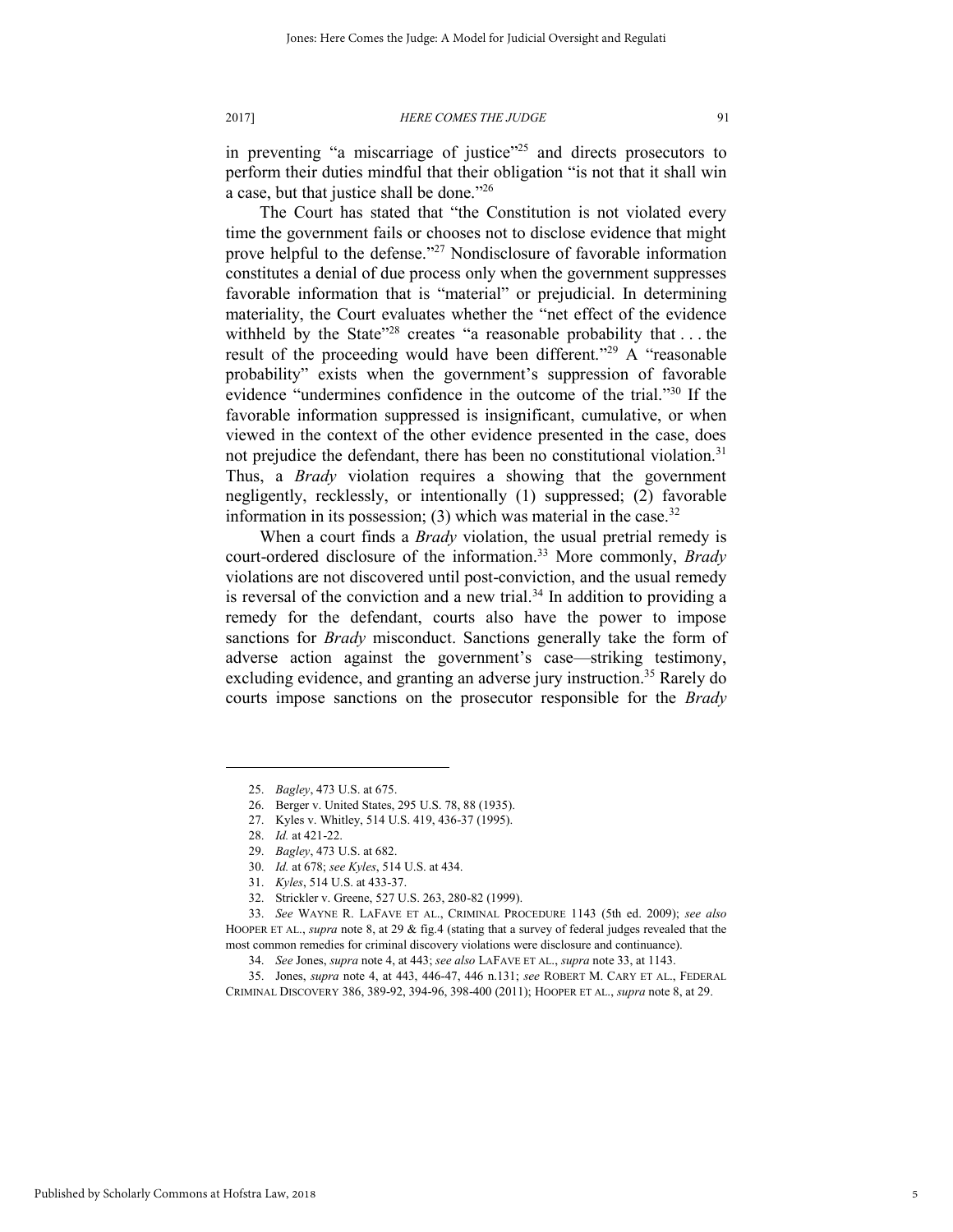violation, even when there is a finding of intentional and egregious *Brady* misconduct.<sup>36</sup>

#### *B. Obstacles to Implementation of* Brady

There are three sets of obstacles that impede the successful implementation of the *Brady* disclosure duty. The first obstacle is the fact that the government has the power to retain exclusive possession and control over most of the evidence, and a criminal defendant has only a very limited right of access to evidence collected during the investigation.<sup>37</sup> Thus, if favorable evidence exists in the government's files, there is no formal mechanism for the defense or the court to learn of its existence without the prosecutor conscientiously complying with *Brady*. <sup>38</sup> The second obstacle stems from the ambiguity in the handful of Supreme Court cases that define the scope of the *Brady* disclosure duty. Because lower courts have largely failed to develop clear policies and procedures to "fill in the gaps" and regulate the *Brady* mandate, the government has used the ambiguity to very narrowly interpret its disclosure duty.<sup>39</sup> The third obstacle is the pervasive culture of resistance and noncompliance that has emerged from the lack of judicial oversight or accountability.<sup>40</sup> As discussed below, each of these obstacles are surmountable through proactive judicial regulation and oversight of the *Brady* disclosure duty throughout the case.

#### 1. Access to Evidence

A good argument could be made that *Brady* was doomed to fail at the outset because the United States Supreme Court squandered a golden opportunity to establish a criminal defendant's constitutional right to discovery or right to equal access to evidence collected by the government during the course of a criminal investigation. The *Brady* Court could have recognized that while the government has traditionally maintained exclusive possession of criminal evidence, the government does not "own" the information collected in criminal cases. Although the government has a strong interest in protecting the integrity of the inculpatory information needed to secure a conviction, establishing a broader due process right to equal access to evidence would have been in

<sup>36.</sup> HOOPER ET AL., *supra* note 8, at 29 (stating that federal judges rarely hold attorneys in contempt or report *Brady* misconduct to the Department of Justice or the state bar for professional disciplinary action).

<sup>37.</sup> Jones, *supra* note 4, at 431-34.

<sup>38.</sup> *See* LAFAVE ET AL., *supra* note 33, at 959-73.

<sup>39.</sup> Jones, *supra* note 4, at 432-33.

<sup>40.</sup> *See infra* Part II.B.3.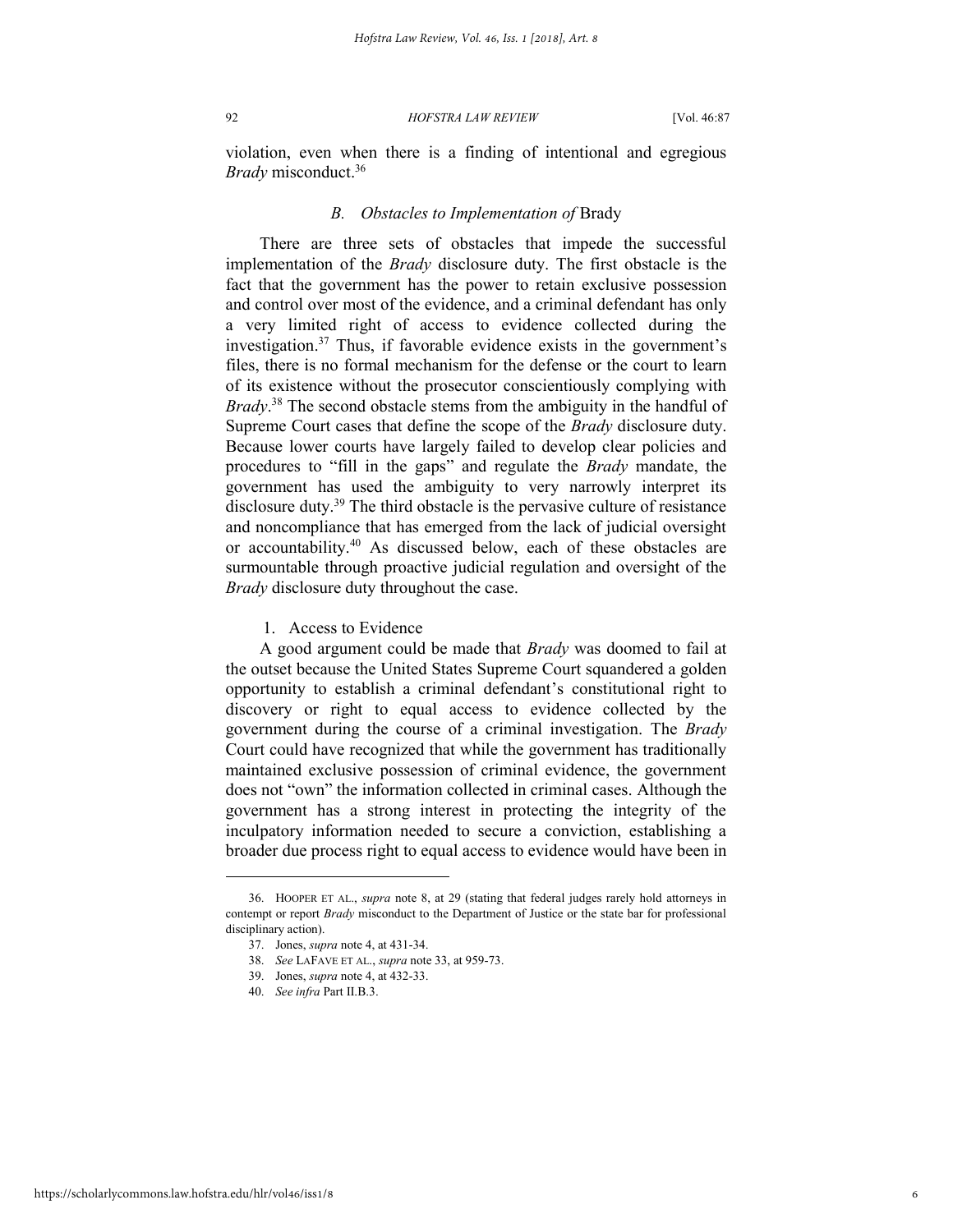harmony with *Brady*'s lofty aspirational goals of "fairness" and ensuring that "justice shall be done." If the Court had chosen this path many of the problems that plague the *Brady* disclosure duty could have been avoided.

The idea of a constitutional right to equal access to evidence is not completely foreign to criminal procedure jurisprudence. Long before *Brady*, it was well-established that the prosecution could not engage in conduct to impede the defense in its efforts to interview prosecution witnesses.<sup>41</sup> This right to equal access to witnesses remains a bedrock principle of criminal law that has long been recognized by state and federal courts and codified in many state criminal rules.<sup>42</sup> This rule was elevated to a due process right in *Gregory v. United States*. <sup>43</sup> In *Gregory*, the United States Court of Appeals for the District of Columbia Circuit ruled that the government violated the defendant's right to due process by advising witnesses not to speak to the defense unless the prosecutor was present.<sup>44</sup> The court reasoned that a criminal trial is a "quest for the truth" that is best when both sides have equal access to "the information from which the truth may be determined.<sup>145</sup> The court noted that the prosecution cannot frustrate the defense in the preparation of its case by effectively blocking their access to witnesses.<sup>46</sup> The rationale employed by the *Gregory* court was:

Witnesses, particularly eyewitnesses, to a crime are the property of neither the prosecution nor the defense. Both sides have an equal right, and should have an equal opportunity, to interview them. Here the defendant was denied that opportunity which . . . elemental fairness and due process required that he have . . . .

. . . . [W]e know of nothing in the law which gives the prosecutor the right to interfere with the preparation of the defense by effectively denying defense counsel access to the witnesses . . . . Presumably the

<sup>41.</sup> State v. Papa, 80 A. 12, 15 (R.I. 1911) ("Witnesses are not parties, and should not be partisans. They do not belong to either side of the controversy. They may be summoned by one or the other or both, but are not retained by either. It would be a most unfortunate condition of affairs if a party to a suit, civil or criminal, should be permitted to monopolize the sources of evidence applicable to the case to use or not as might be deemed most advantageous.").

<sup>42.</sup> Gregory G. Sarno, Annotation, *Interference by Prosecution with Defense Counsel's Pretrial Interrogation of Witnesses*, 90 A.L.R.3d 1231 (1979), Westlaw (database updated Oct. 2017); *see, e.g.*, COLO. R. CRIM. P. 16 ("[N]either the prosecuting attorney, the defense counsel, the defendant nor other prosecution or defense personnel shall advise persons having relevant material or information (except the defendant) to refrain from discussing the case or with showing any relevant material to any party, counsel or their agent, nor shall they otherwise impede counsel's investigation of the case.").

<sup>43. 369</sup> F.2d 185, 188 (D.C. Cir. 1966).

<sup>44.</sup> *Id.* at 187-89.

<sup>45.</sup> *Id.* at 188.

<sup>46.</sup> *Id.* at 188-89.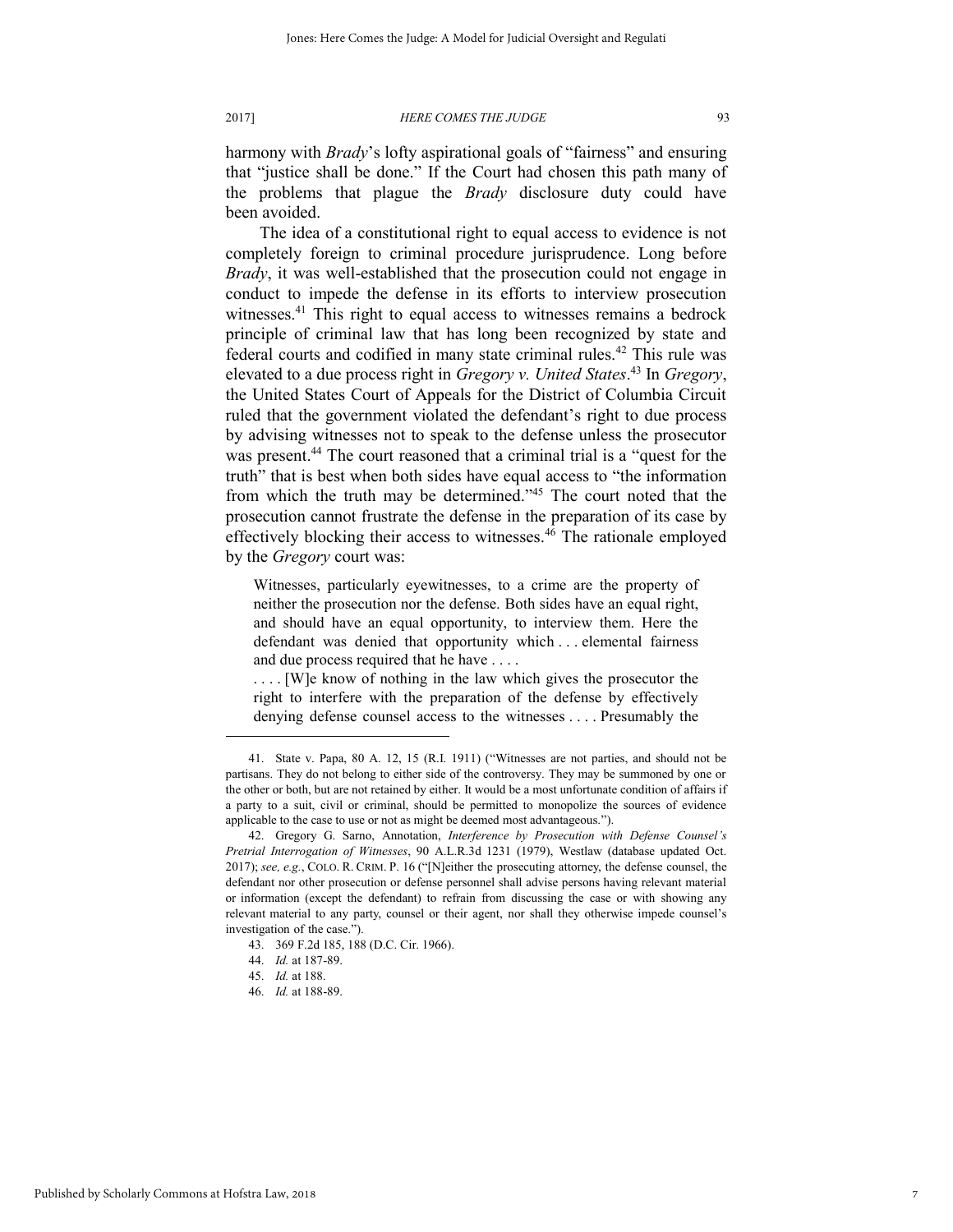prosecutor, in interviewing the witnesses, was unencumbered by the presence of defense counsel, and there seems to be no reason why defense counsel should not have equal opportunity to determine, through interviews with the witnesses, what [the witnesses] know about the case and what they will testify to. $47$ 

The *Gregory* court's "equal access to witnesses" analysis should apply with equal, if not greater, force to *Brady* evidence. There is no principled reason to grant the defense broad access to "live witness" evidence, while simultaneously allowing the government to restrict defense access to documents, forensic reports, and written witness statements that either exculpate the defendant or are critical to the preparation of a defense. There may be legitimate reasons for drawing a distinction between prohibiting the government from affirmatively interfering with the defense's ability to seek out or find its own evidence, versus imposing an obligation on the government to grant the defense access to evidence in the government's possession. This distinction is rendered meaningless, however, if, like the government, the criminal defendant has a right to have equal access to evidence collected during a criminal investigation.

In sharp contrast to the "access to evidence" approach, the *Brady* Court precariously placed the duty to disclose favorable information within the hostile atmosphere of criminal discovery. In 1963, when *Brady* was decided, criminal discovery was very limited and there was no right to discovery in criminal cases.<sup>48</sup> Thus, there was instant hostility to *Brady*, not only because it mandated disclosure of exculpatory evidence, but also, more fundamentally, because *Brady* mandated disclosure of *any* evidence to the defense.<sup>49</sup>

Unlike civil discovery, the evolution of criminal discovery is marred by a history of antagonism and distaste for allowing criminal defendants to receive any information related to the charges they were facing. The entrenched opposition to criminal discovery can be traced back to English common law. In *Rex v. Holland*, the government filed embezzlement charges against the defendant after conducting a lengthy investigation that culminated in a written report.<sup>50</sup> The defense made a

<sup>47.</sup> *Id.* at 188; *see, e.g.*, United States v. Long, 449 F.2d 288, 295 (8th Cir. 1971) (adopting the *Gregory* due process rule (citing *Gregory*, 369 F.2d at 188)); State v. Murtagh, 169 P.3d 602, 617 (Alaska 2007) (same (quoting *Gregory*, 369 F.2d at 188)); Penalver v. State, 926 So. 2d 1118, 1130 (Fla. 2006) (same).

<sup>48.</sup> Thea Johnson, *What You Should Have Known Can Hurt You: Knowledge, Access, and*  Brady *in the Balance*, 28 GEO. J. LEGAL ETHICS 1, 6 (2015).

<sup>49.</sup> *See id.* at 7-8.

<sup>50.</sup> (1972) 100 Eng. Rep.1248, 1248.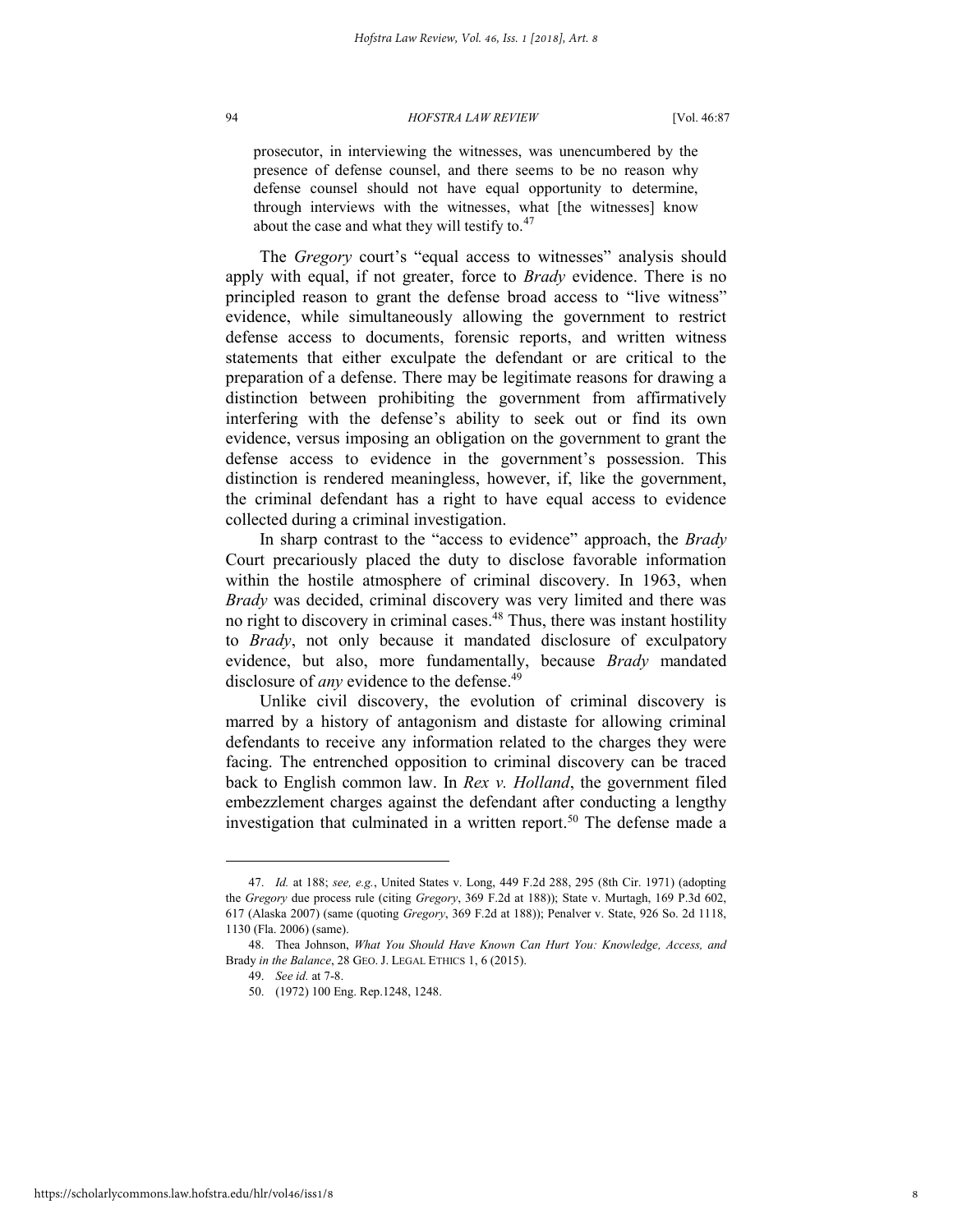pretrial request to obtain a copy of the report and the court rejected the defense's request.<sup>51</sup> One jurist reasoned

the rule for inspection is confined to civil cases . . . . In ordinary cases when an indictment is found . . . the defendant is taken into custody: but that gives him no information, nor does it entitle him to demand an inspection of the grounds upon which the prosecution is instituted . . . . The practice on common law indictments, and on informations on particular statutes, shews it to be clear that this defendant is not entitled to inspect the evidence, on which the prosecution is founded, till the hour of trial.<sup>52</sup>

Concurring in the holding, other jurists noted that allowing discovery in criminal cases would "lead to the most mischievous consequences"<sup>53</sup> and "subvert the whole system of criminal law."<sup>54</sup>

More than a century later, the common law rule remained deeply engrained in the American criminal justice system. In 1923, in *United States v. Garsson*, <sup>55</sup> Judge Learned Hand expressed his strenuous opposition to criminal discovery in the following oft-quoted passage:

Under our criminal procedure the accused has every advantage. While the prosecution is held rigidly to the charge, he need not disclose the barest outline of his defense. He is immune from question or comment on his silence; he cannot be convicted when there is the least fair doubt in the minds of any one of the twelve. Why in addition he should in advance have the whole evidence against him to pick over at his leisure, and make his defense, fairly or foully, I have never been able to see.<sup>56</sup>

The justifications for maintaining the common law rule were articulated by the court in *State v. Tune*, <sup>57</sup> where, over the vigorous dissent of future United States Supreme Court Justice William Brennan, the court refused to grant a capital defendant the right to receive a copy of his written confession.<sup>58</sup> The court reasoned that, unlike civil proceedings, "long experience has taught" that discovery in criminal cases will lead to perjury, evidence suppression, and witness intimidation.<sup>59</sup> Moreover, the court noted that the defendant's Fifth

<sup>51.</sup> *Id.* at 1248-49.

<sup>52.</sup> *Id.* at 1249-50 (Buller, J., concurring)

<sup>53.</sup> *Id.* at 1248.

<sup>54.</sup> *Id.* at 1249 (Kenyon, L.C.J., concurring).

<sup>55.</sup> 291 F. 646 (S.D.N.Y. 1923).

<sup>56.</sup> *Id.* at 649.

<sup>57. 98</sup> A.2d 881, 884-86 (N.J. 1953).

<sup>58.</sup> *Compare id.* at 893-94, *with id.* at 894-98 (Brennan, J., dissenting).

<sup>59.</sup> *Id.* at 884.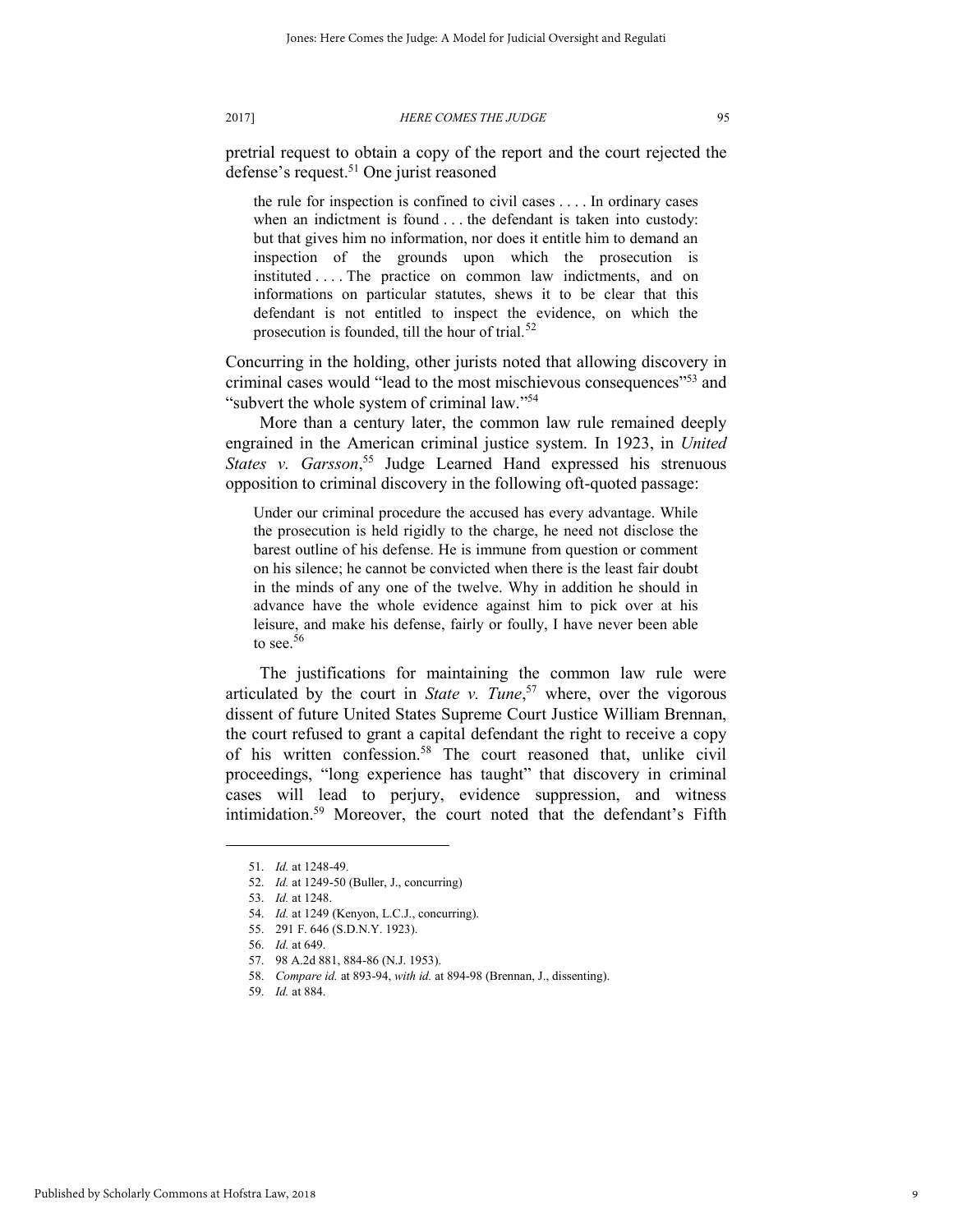Amendment privilege against self-incrimination would preclude the State from making reciprocal discovery demands.<sup>60</sup> The court further reasoned that allowing the defendant to obtain discovery from the government would place the government "completely at the mercy of the defendant" and would "make the prosecutor's task almost insurmountable." <sup>61</sup> In his dissent in *Tune*, then-Judge William J. Brennan stated: "It shocks my sense of justice that in these circumstances counsel for an accused facing a possible death sentence should be denied inspection of his confession which, were this a civil case, could not be denied."<sup>62</sup> While acknowledging the very real dangers of obstruction of justice and witness intimidation, Judge Brennan suggested that these concerns should not be addressed through the denial of all discovery but through protective orders issued by the court.<sup>63</sup>

More than a decade after *Brady*, modern criminal discovery rules emerged in state courts, and later in federal courts, carving out specific exceptions to the common law.<sup>64</sup> Beyond the specific categories of information subject to disclosure under discovery rules, however, there is still no general "right to discovery" in criminal cases.<sup>65</sup> As a vestige of the common law rule, the government still retains exclusive control over all evidence collected in criminal cases. Neither the trial court nor the defense is privy to the non-privileged information contained in the government files.<sup>66</sup> The government is also not obligated to provide the court with an inventory of the evidence gathered during the criminal investigation, nor is the government required to disclose whether

l

64. Criminal discovery rules and statutes vary greatly, but the Federal Rules of Criminal Procedure and state discovery statutes generally entitle criminal defendants to specific categories of information, including the following: (1) the defendant's statements and prior criminal record; (2) tangible evidence the government plans to introduce at trial; (3) information related to expert testimony; and (4) any reports or forensic analysis of evidence to be presented at trial. *See* FED. R. CRIM. P. 16(a)(1), 17(c)(1); *see also* LAFAVE ET AL., *supra* note 33, at 972-73 (noting that many criminal discovery rules still do not independently mandate disclosure of all police reports and officer notes, the identity of government witnesses, or witness statements collected by the government).

65. *See* LAFAVE ET AL., *supra* note 33, at 959-73; *see also* Harvey v. Horan, 285 F.3d 298, 317 n.7 (4th Cir. 2002) (citing numerous early common law cases rejecting the notion of pretrial discovery in criminal cases).

66. Jones, *supra* note 4, at 431-34.

<sup>60.</sup> *Id.* at 884-85.

<sup>61.</sup> *Id.* at 885.

<sup>62.</sup> *Id.* at 896 (Brennan, J., dissenting).

<sup>63.</sup> *Id.* at 894-96 (Brennan, J., dissenting); *see* William J. Brennan, Jr., *The Criminal Prosecution: Sporting Event or Quest for Truth? A Progress Report*, 68 WASH. U. L.Q. 1, 12 (1990). Subsequent writings illustrate the significant impact that the *Tune* decision had on Justice Brennan. For nearly four decades following his dissent in *Tune*, he continued to attack the justifications advanced in the majority opinion for denying discovery in criminal cases. *See id.* at 5- 8 (criticizing the rationale of the *Tune* court).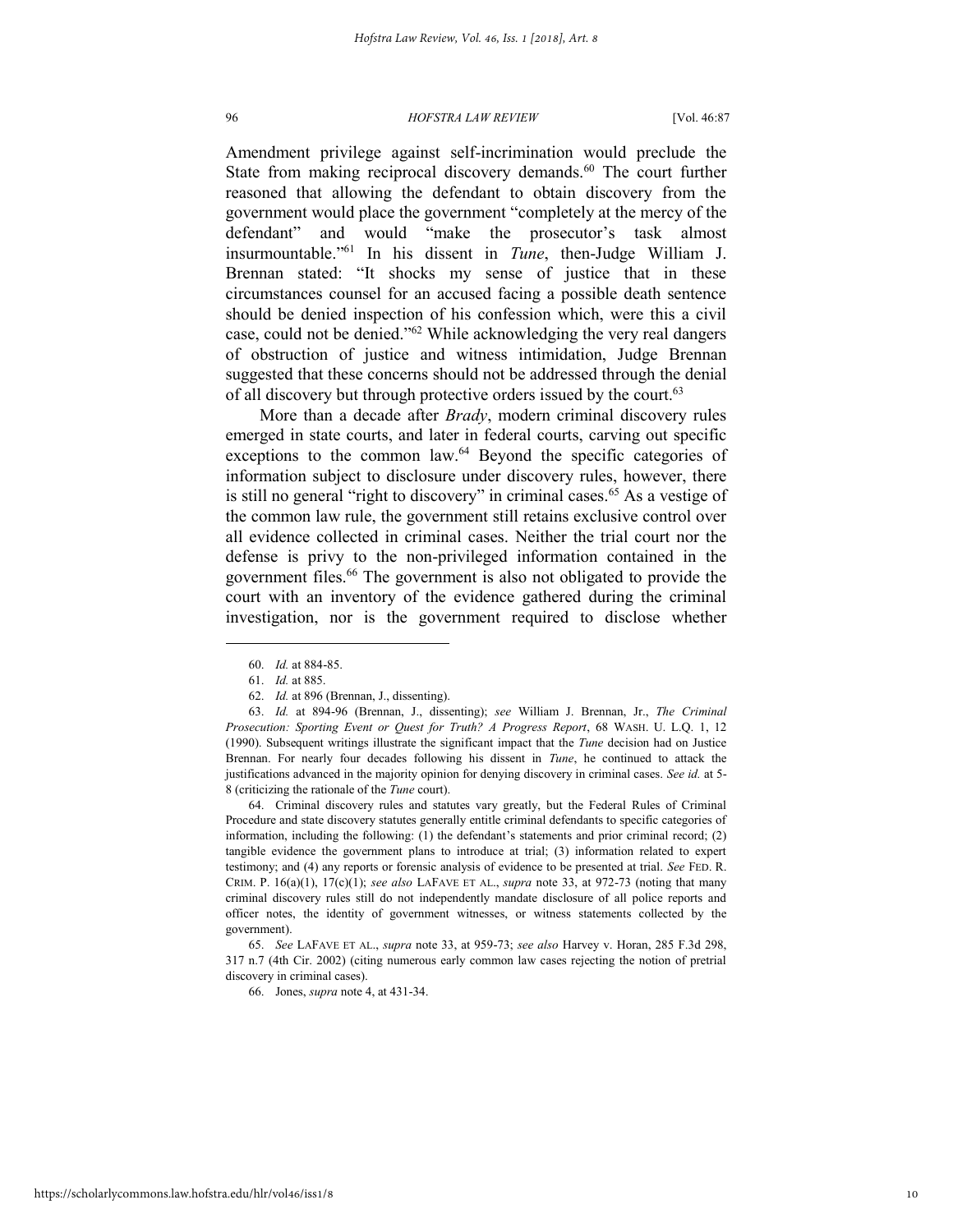evidence has been withheld or file a declination statement setting forth the reasons why information has not been disclosed.<sup>67</sup> As a result, judges do not know what information—favorable or unfavorable is in the government's possession and cannot readily determine whether the government has violated its statutory or constitutional disclosure obligations.

Today, the *Brady* disclosure duty is tethered to the dysfunction and acrimony of criminal discovery. Moreover, the Court has made clear that *Brady* was not intended to create a broader constitutional right to discovery or usher in an overhaul of the criminal discovery process.<sup>68</sup> Post-*Brady*, the Court has steadfastly maintained that "[t]here is no general constitutional right to discovery in a criminal case, and *Brady* did not create one." <sup>69</sup> Moreover, the Court has held that the prosecutor alone decides whether information in the government's possession is "favorable" and subject to disclosure under *Brady*, <sup>70</sup> and "the prosecutor's decision on disclosure is final." <sup>71</sup> The Court has provided no standards beyond the general pronouncements of its *Brady*  jurisprudence that the prosecutor is obliged to use in making the favorability determination, nor is the prosecutor required to disclose to the court how this determination is made.<sup>72</sup> While prosecutors can consult with the court ex parte, they are not constitutionally required to do so. $73$ 

Thus, any effective *Brady* reform by the trial court must address the obstacles caused by the government's control of evidence and the limited authority of the court to demand disclosure of information contained in the prosecutor's files. As discussed in more detail in Part II, with the use of standing court orders, *Brady* checklists, certifications, and other administrative tools, trial courts can overcome this obstacle and effectively regulate and manage the disclosure of favorable evidence in the government's possession.<sup>74</sup>

<sup>67.</sup> *See* LAURAL HOOPER & SHELIA THORPE, FED. JUDICIAL CTR., *BRADY V. MARYLAND* MATERIAL IN THE UNITED STATES DISTRICT COURTS: RULES, ORDERS, AND POLICIES 20-21 (2007), https://www.fjc.gov/sites/default/files/2012/BradyMa2.pdf (stating that nine of thirty-seven districts refer to declination procedures with varying degrees of specificity).

<sup>68.</sup> *See* Weatherford v. Bursey, 429 U.S. 545, 559 (1977); Brady v. Maryland, 373 U.S. 83, 92 (1963) (White, J., concurring).

<sup>69.</sup> *Bursey*, 429 U.S. at 559.

<sup>70.</sup> Pennsylvania v. Ritchie, 480 U.S. 39, 57, 59-60 (1987).

<sup>71.</sup> *Id.* at 59; Brennan, Jr., *supra* note 63, at 9 (quoting *Ritchie*, 480 U.S. at 59).

<sup>72.</sup> Joy, *supra* note 4, at 421 & n.116 (stating that prosecutors make *Brady* determinations "in secret, based on personal judgment that often is not subject to any established guidelines or public oversight").

<sup>73.</sup> *See Ritchie*, 480 U.S. at 57-58.

<sup>74.</sup> *See infra* Part III.A.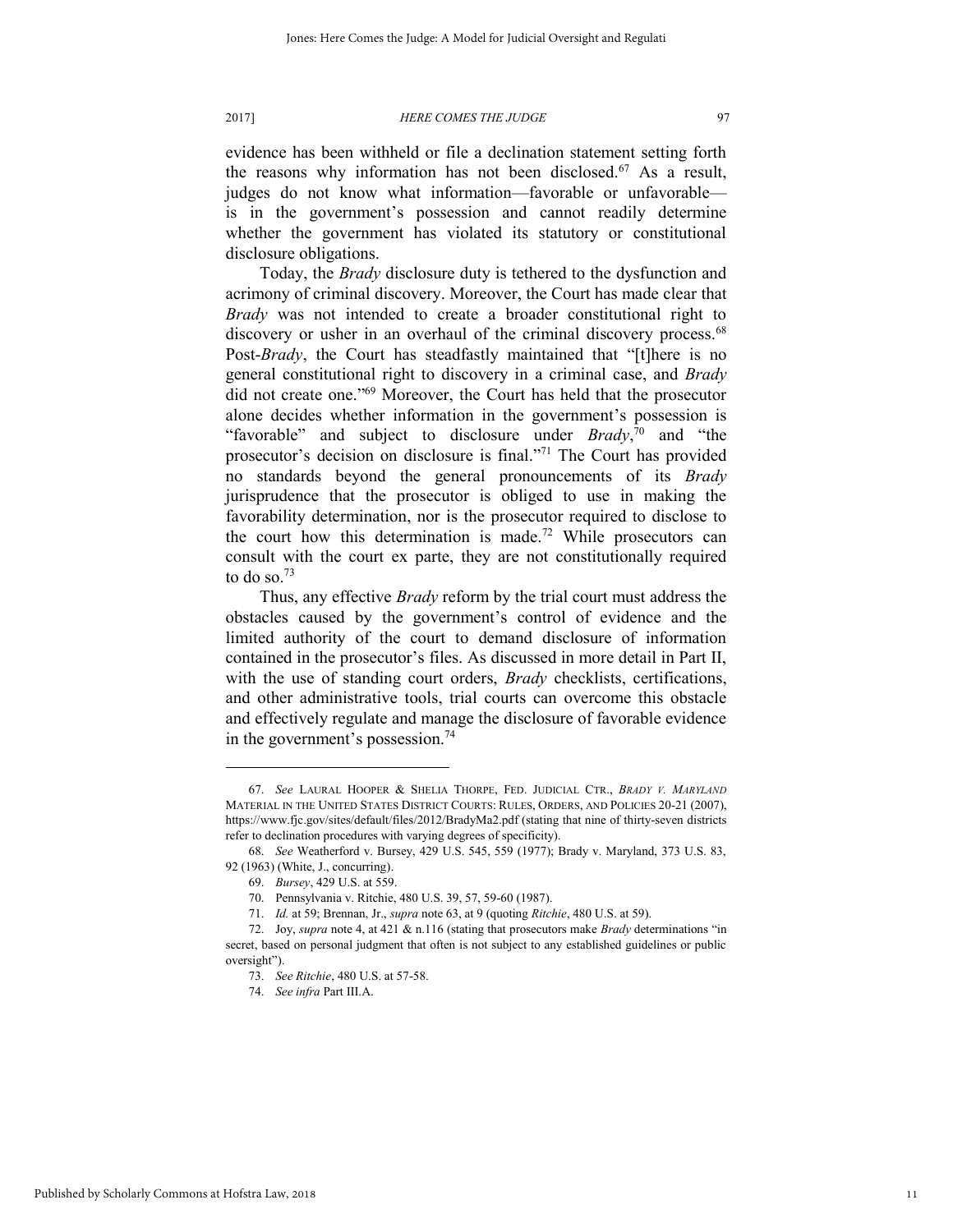### 2. Ambiguity of the *Brady* Doctrine

Another obstacle that impedes the disclosure of favorable information by the government is ambiguity regarding the scope of *Brady*. The lack of clarity in Supreme Court cases has led to inconsistent interpretations of the *Brady* doctrine by lower courts<sup>75</sup> and inconsistent disclosure practices among prosecutors.<sup>76</sup> When the suppression of favorable information is discovered, prosecutors frequently argue that they were unaware that the information was subject to disclosure under *Brady*. 77

More than fifty years after the Court decided *Brady*, there is still a constant flow of litigation in state and federal courts to resolve fundamental issues regarding the scope of the *Brady* disclosure duty.<sup>78</sup> Although the Court has stated that the *Brady* disclosure duty begins pretrial, there remains much ambiguity regarding exactly when the prosecution is required to disclose *Brady* information to the defense.<sup>79</sup> This has led to last-minute, mid-trial disclosures of favorable

handling-criminal-matters-all-united-states (discouraging "inconsistent discovery practices among prosecutors within the same office" and "disparate discovery disclosures to a defendant based solely on the identity of the prosecutor who happens to have been assigned a case").

78. Daniel S. Medwed, Brady*'s Bunch of Flaws*, 67 WASH. & LEE L. REV. 1533, 1540 & n.43, 1541 & nn.44-48 (2010) (discussing the "vagueness" of the *Brady* doctrine as an impediment to prosecutor determining whether evidence is "favorable" or "material").

https://scholarlycommons.law.hofstra.edu/hlr/vol46/iss1/8

<sup>75.</sup> BRUCE GREEN, CRIMINAL JUSTICE SECTION, AM. BAR ASS'N, REPORT TO THE HOUSE OF DELEGATES 3 (2011), http://www2.nycbar.org/pdf/ABA105D.pdf ("The duty to disclose varies by jurisdiction—between state and federal jurisdictions, among state and federal jurisdictions, and even within state and local offices. For this reason, the scope of the federal and state prosecutors' disclosure obligations is often unclear and conflicting.").

<sup>76.</sup> *See id.* at 12-13, 20 ("[W]ildly different policies in the local United States Attorney Offices and, on occasion, amongst Assistant United States Attorneys in a particular office."); *see also* Memorandum from David W. Ogden, Deputy Att'y Gen., to All U.S. Att'ys (Jan. 4, 2010), https://www.justice.gov/archives/dag/memorandum-heads-department-litigating-components-

<sup>77.</sup> *See, e.g.*, United States v. Jones, 686 F. Supp. 2d 147, 156-58 (D. Mass. 2010); Jones, *supra* note 4, at 428 & nn.56-57.

<sup>79.</sup> Some state court and local federal district court discovery rules tie *Brady* disclosure to the arraignment date to ensure disclosure occurs very early in the criminal adjudication process. *See, e.g.*, W.D. WASH. R. CRIM. P. 16(a) (2017) (requiring disclosure within fourteen days of arraignment); M.D. TENN. CT. R. 16.01(a) (2016) (requiring disclosure on or before fourteen days from the date of arraignment); N.D. FLA. R. 26.2(D)(1) (2015) (requiring disclosure within seven days of arraignment "or promptly after acquiring knowledge thereof"); S.D. GA. CT. R. 16.1 (2013) (requiring disclosure within seven days of arraignment); S.D. FLA. R.  $88.10(c)$ ,  $(q)(2)$  (2010) (requiring discovery not later than fourteen days after arraignment); CONN. R. CRIM. P. app. at 145 (2009, amended 2017) (requiring disclosure within fourteen days of arraignment). In jurisdictions where no time limits are specified, courts have held that *Brady* material need only be disclosed in time for effective use at trial. *See, e.g.*, Miller v. United States, 14 A.3d 1094, 1115-19 (D.C. 2011); *see also* GREEN, *supra* note 75, at 9 (stating that there is no uniform rule among state and federal courts regarding "pre-trial disclosure" of *Brady* material); Ellen Yaroshefsky, *Foreword: New Perspectives on* Brady *and Other Disclosure Obligations: What Really Works?*, 31 CARDOZO L. REV. 1943, 1953 (2010).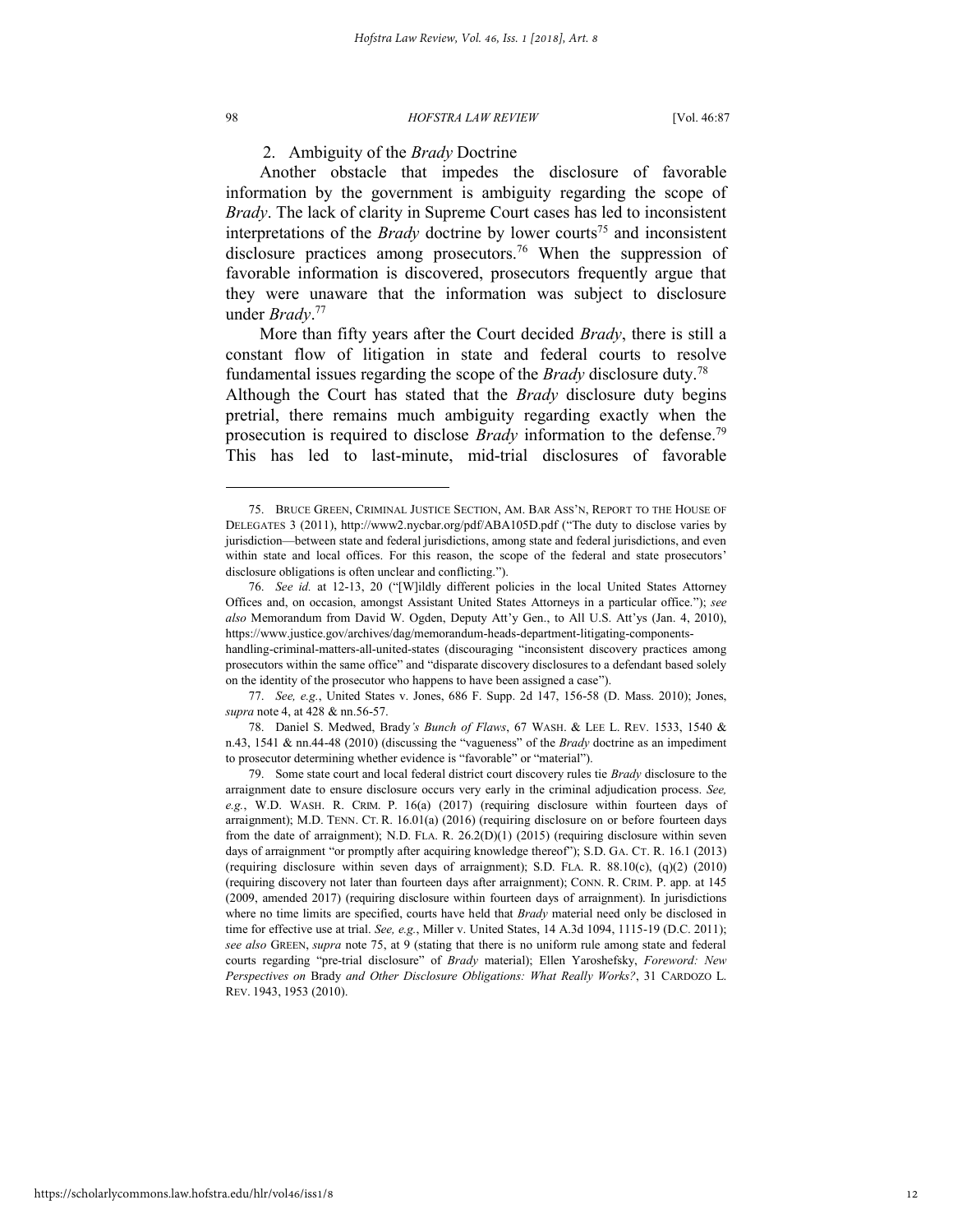l

2017] *HERE COMES THE JUDGE* 99

information. Further, the Court has never addressed whether the government is required to deliver favorable information to the defense in the original format, or whether the government can meet its *Brady* obligations by simply disclosing a summary of the favorable information.<sup>80</sup> This ambiguity has led to the government providing unfair, inaccurate, and misleading summaries of favorable information.

Most of the ambiguity over the *Brady* disclosure duty involves the application of the "materiality" requirement. The Supreme Court has been clear that the suppression of favorable evidence by the government is not a denial of due process unless the suppressed evidence is "material" to guilt or punishment.<sup>81</sup> The Court has been less clear, however, regarding whether *Brady* mandates disclosure of all favorable information, regardless of whether it is material, or whether the government disclosure duty only requires disclosure of favorable information if the prosecutor determines that the information is material in the case.<sup>82</sup> Under this more narrow view of the *Brady* disclosure duty, the government could suppress favorable information that it subjectively believes is cumulative, not credible, only minimally negates guilt, or would be inadmissible at trial.<sup>83</sup>

<sup>80.</sup> *See* Gershman, *supra* note 3, at 548 (discussing how prosecutors can strategically deliver a massive number of boxes containing information and bury the *Brady* material to frustrate the ability of the defense to identify and use favorable information).

<sup>81.</sup> Brady v. Maryland, 373 U.S. 83, 87 (1963).

<sup>82.</sup> *See Miller*, 14 A.3d at 1109 ("In a claim that is remarkable for its breadth, the government asserts in a footnote to its brief that the prosecution 'was not obligated to disclose this information at all' because *Brady* requires disclosure only of information that is both favorable to the defense and material to the outcome.").

<sup>83.</sup> *See* DiSimone v. Phillips, 461 F.3d 181, 192-95 (2d Cir. 2006) (stating that allowing the prosecutor to determine whether favorable information is reliable would be "to appoint the fox as henhouse guard"); Lindsey v. King, 769 F.2d 1034, 1040 (5th Cir. 1985) (noting that the prosecutor does not decide "whether the contents of an official police record [are] credible"); United States v. Thomas, 981 F. Supp. 2d 229, 241 (S.D.N.Y. 2013) (stating the determination of the reliability of exculpatory information is a judgment call for the defense attorney, not the prosecutor); *see also* Jones, *supra* note 4, at 439 & n.105, 440 & nn.106-09 (discussing cases where prosecutors attempted to justify nondisclosure of *Brady* material based on their subjective assessment of the quality and value of the favorable information). The trial judge in a Florida death penalty case reversed the defendant's conviction due to a *Brady* violation where the prosecutor stated that she did not disclose favorable impeachment evidence to the defense because she felt it would be inadmissible hearsay. The court stated the following:

It is not the province of the prosecutor to either characterize or categorize evidence that, no matter how remote it might seem to her, could be exculpatory . . . . [P]rosecutors should not determine the consistency or inconsistency of statements made by material witnesses. Prosecutors do not rule on issues of admissibility of evidence and they certainly do not limit disclosure by determining that it is rumor or hearsay.

Elizabeth Johnson & Lee Williams, *Second Mistrial Ordered in Lee Murder Case*, HERALD-TRIBUNE, http://www.heraldtribune.com/article/20130924/ARTICLE/130929811?p=all&tc=pgall (last updated Sept. 24, 2013) (quoting Circuit Judge Peter Dubensky).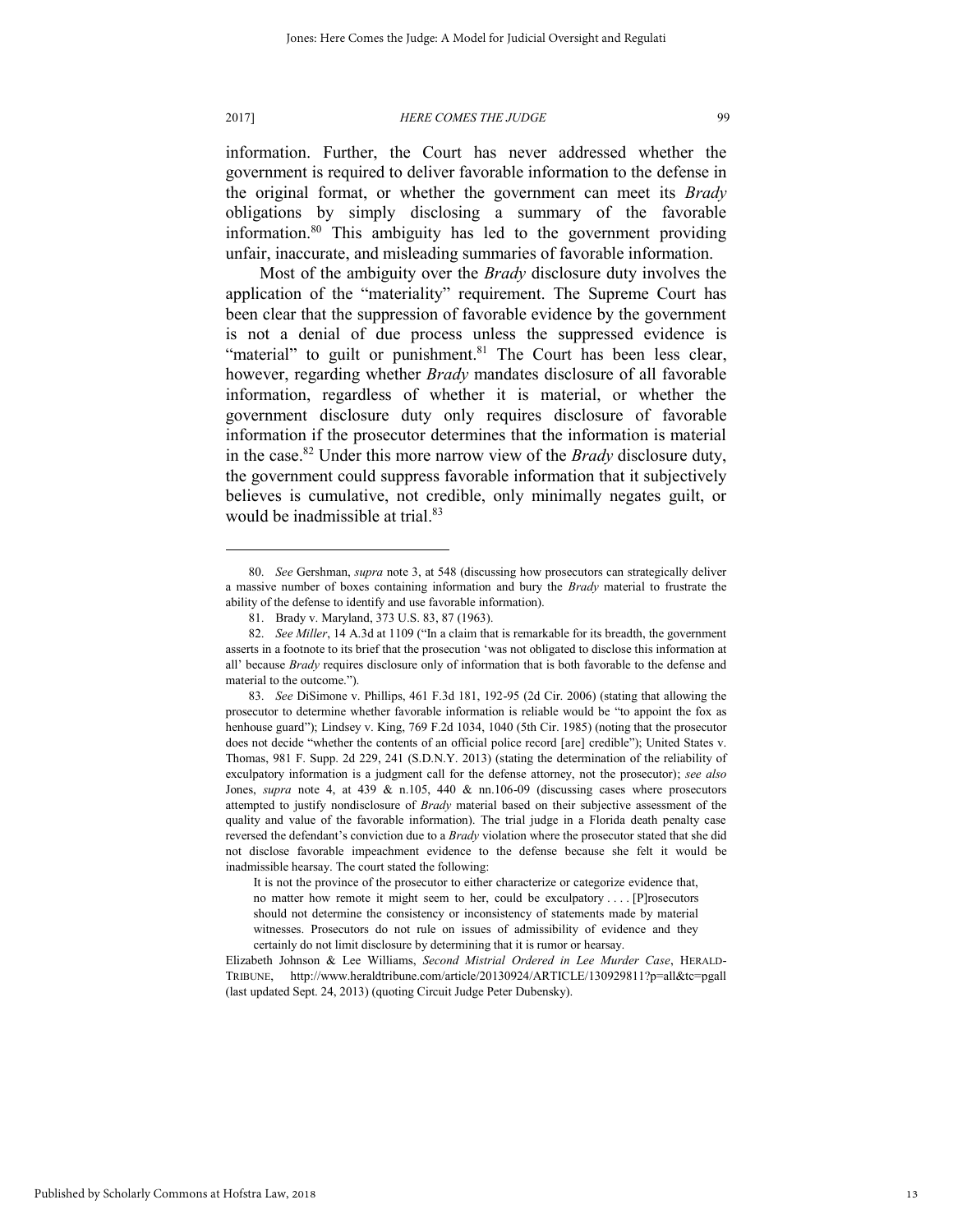Prosecutors find strong support for the narrow interpretation of the *Brady* disclosure duty in the language of several Supreme Court cases. In *United States v. Agurs*, the Court stated:

First, in advance of trial, and perhaps during the course of trial as well, the prosecutor must decide what, if anything, he should voluntarily submit to the defense counsel. Second, after trial a judge may be required to decide whether a nondisclosure deprived the defendant of his right to due process. Logically the same standard must apply at both times.<sup>84</sup>

Later, in *Kyles v. Whitley*, the Court reiterated that the prejudice prong of a *Brady* violation is not met unless there is a reasonable probability that the suppressed evidence undermined confidence in the verdict and stated that this determination allows the government to exercise "a degree of discretion." <sup>85</sup> The Court further stated:

[T]he prosecution, which alone can know what is undisclosed, must be assigned the consequent responsibility to gauge the likely net effect of all such evidence and make disclosure when the point of "reasonable probability" is reached.<sup>86</sup>

Further, in *Cone v. Bell*, the Court stated that "[a]lthough the Due Process Clause of the Fourteenth Amendment, as interpreted by *Brady*, *only mandates the disclosure of material evidence*, the obligation to disclose evidence favorable to the defense may arise more broadly under a prosecutor's ethical or statutory obligations." <sup>87</sup> In drawing a clear distinction between the more liberal ethical standard (which requires prosecutors to disclose all favorable evidence, regardless of

<sup>84. 427</sup> U.S. 97, 107-08 (1976).

<sup>85.</sup> Kyles v. Whitley, 514 U.S. 419, 437 (1995).

<sup>86.</sup> *Id.*

<sup>87.</sup> Cone v. Bell, 556 U.S. 449, 470 n.15 (2009) (emphasis added) (first citing STANDARDS FOR CRIMINAL JUSTICE: PROSECUTION & DEFENSE FUNCTION Standard 3-3.11(a) (AM. BAR ASS'N 1993, amended 2015); then citing MODEL RULES OF PROF'L CONDUCT r. 3.8(d) (AM. BAR ASS'N 2008, amended 2016); then citing *Kyles*, 514 U.S. at 437; and then citing *Agurs*, 427 U.S. at 108).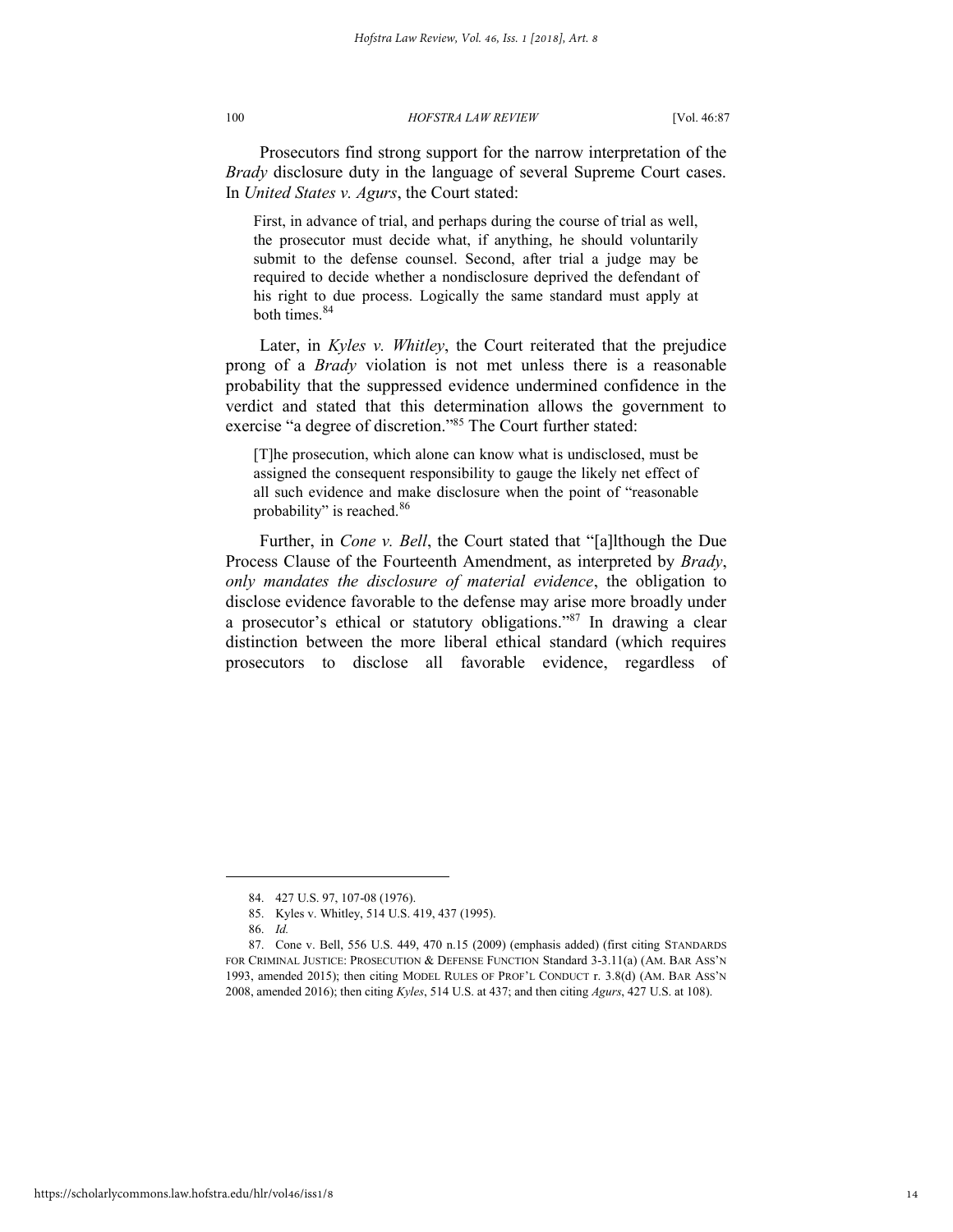l

#### 2017] *HERE COMES THE JUDGE* 101

materiality)<sup>88</sup> and the constitutional due process standard, the Court signaled that materiality is relevant to the pretrial disclosure duty.<sup>89</sup>

Notwithstanding the language used by the Court, only a small minority of courts have embraced the application of the materiality requirement to pretrial disclosure of favorable information.<sup>90</sup> Most courts have held that the government is required to disclose all favorable information in its possession, without regard to materiality.<sup>91</sup> Moreover, courts and scholars have criticized the pretrial application of materiality as both unfair and impractical. They have argued that prosecutors cannot properly assess materiality at the pretrial stage when evidence has not been presented and the defense is unknown.<sup>92</sup> Thus, materiality is solely

89. *See Agurs*, 427 U.S. at 104, 107 (discussing the *Brady* decision).

90. United States v. Coppa, 267 F.3d 132, 142-44 (2d Cir. 2001) (describing materiality as "a result-affecting test that obliges a prosecutor to make a prediction as to whether a reasonable probability will exist that the outcome would have been different if disclosure had been made"); United States v. Jacobs, 650 F. Supp. 2d 160, 166-67 (D. Conn. 2009) (refusing to order disclosure of information "which the government may have withheld upon a determination that such information is not 'material' to the fairness of the trial").

92. *See* Zanders v. United States, 999 A.2d 149, 163-64 (D.C. 2010); Christopher Deal, Brady

<sup>88.</sup> Rule 3.8(d) of the ABA Model Rules of Professional Conduct commands the following of the prosecutor:

<sup>[</sup>M]ake timely disclosure to the defense of all evidence or information known to the prosecutor that tends to negate the guilt of the accused or mitigates the offense, and, in connection with sentencing, disclose to the defense and to the tribunal all unprivileged mitigating information known to the prosecutor, except when the prosecutor is relieved of this responsibility by a protective order of the tribunal . . . .

MODEL RULES OF PROF'L CONDUCT r. 3.8(d) (AM. BAR ASS'N 2016). The ABA has interpreted this rule as imposing an ethical obligation of disclosure that is more extensive than the constitutional obligation of disclosure. ABA Comm'n on Prof'l Responsibility, Formal Op. 09-454, at 2 (2009). Thus, under *Kyles* and *Cone*, a prosecutor might be *constitutionally*, but not *ethically* permitted to suppress favorable evidence that is not material. The rule has been interpreted to be more demanding than the constitutional standard. *See id.* at 4 & n.18. Notably, some jurisdictions that have adopted Rule 3.8 have interpreted it to be consistent with the constitutional disclosure duty mandated by the *Brady* doctrine. The rule has been adopted under the state ethical rules for prosecutors in every state except in California. Laurie Levenson & Barry Scheck, *California Is Overdue in Adopting Rule on Exculpatory Evidence*, L.A. TIMES (Dec. 15, 2014, 5:39 PM), http://www.latimes.com/opinion/op-ed/la-oe-1216-levenson-prosecutorial-misconduct-20141216 story.html.

<sup>91.</sup> *See, e.g.*, United States v. Singhal, 876 F. Supp. 2d 82, 103-04 (D.D.C. 2012); United States v. Moore, 867 F. Supp. 2d 150, 151 (D.D.C. 2012); United States v. Safavian, 233 F.R.D. 12, 16 (D.D.C. 2005); United States v. Acosta, 357 F. Supp. 2d 1228, 1246-47 (D. Nev. 2005) ("Thus, prosecutors in this district and elsewhere are obligated to timely disclose to the defense evidence or information known to the prosecutor that tends to negate guilt of the accused or mitigate the offense, whether or not these disclosures meet *Brady*'s materiality standard."); United States v. Sudikoff, 36 F. Supp. 2d 1196, 1198-1202 (C.D. Cal. 1999); Miller v. United States, 14 A.3d 1094, 1109 (D.C. 2011) (in rejecting the government's contention that the prosecution "'was not obligated to disclose this information at all' because *Brady* requires disclosure only of information that is both favorable to the defense and material to the outcome," the court cited *Strickler* for the proposition that the duty to disclose, exists even if the evidence is not material and suppression would not warrant reversal (citing Strickler v. Greene, 527 U.S. 263, 281 (1999))).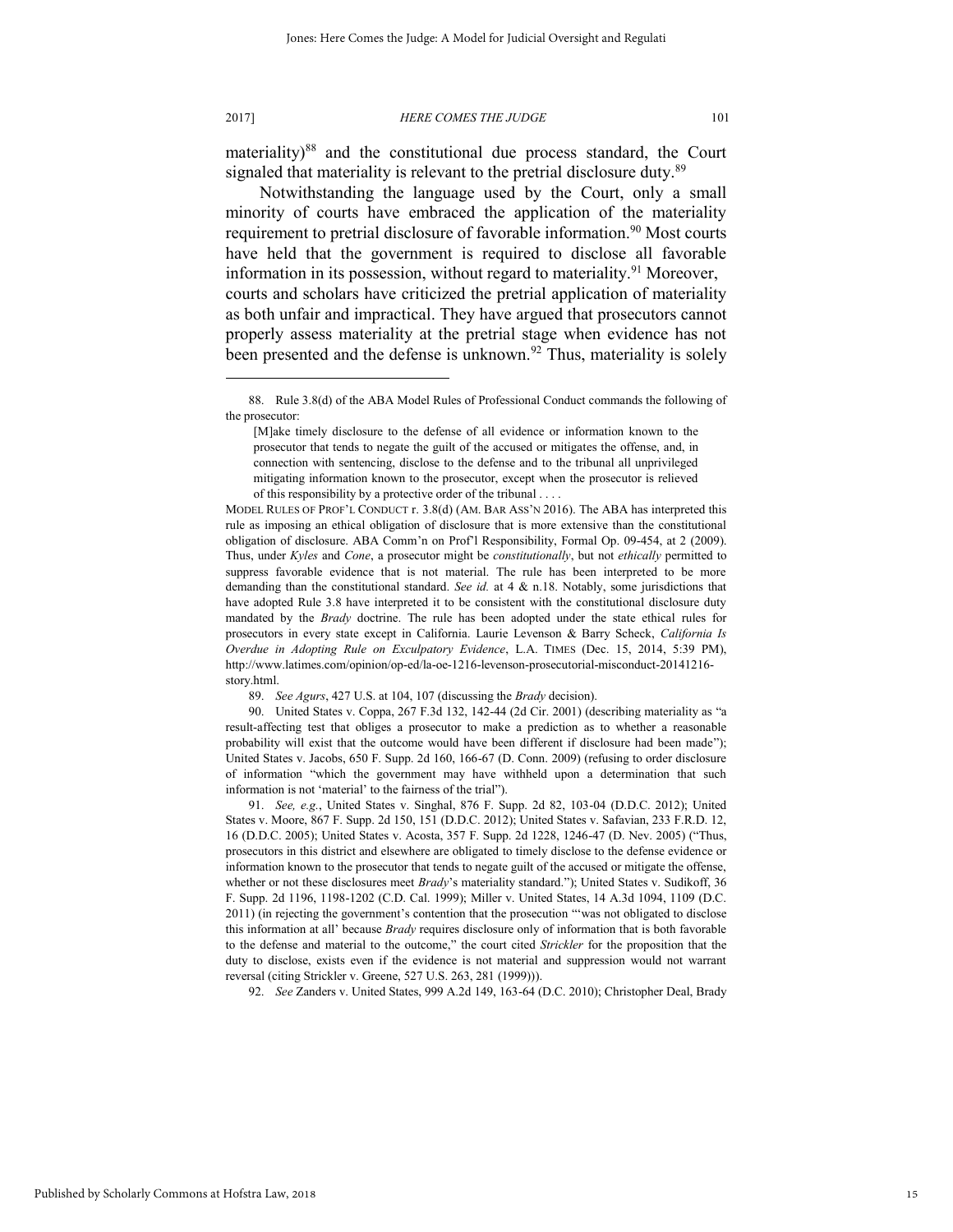a post-trial standard used by reviewing courts to determine whether the suppression of favorable evidence constitutes a *Brady* violation.<sup>93</sup>

 As one commentator has aptly noted, if the prosecutor is allowed to suppress evidence based on a pretrial assessment that the evidence is not material, "the guiltier a defendant seems before trial, the less disclosure he is legally owed." <sup>94</sup> Moreover, making disclosure of favorable information subject to the prosecutor's subjective assessment of whether the favorable information is material in the litigation allows the prosecutor to prevent the defense of ever learning of favorable information in its files and provides no mechanism for the trial court to rein in rogue prosecutors who intentionally suppress evidence. As Justice Kagan recognized in her dissenting opinion in *Turner*, a case involving allegations of *Brady* misconduct by prosecutors: "The Government got the case it most wanted . . . . And the Government avoided the case it most feared . . . . The difference between the two cases lay in the Government's files—evidence of obvious relevance that prosecutors nonetheless chose to suppress." 95

While the United States Supreme Court has not clarified the ambiguity regarding materiality, oral and written statements of individual Supreme Court justices in recent cases support the view that the government's duty to disclose favorable information to the defense is separate and distinct from the determination of whether non-disclosure of favorable information is material or sufficiently prejudicial to constitute a denial of due process. Most recently, Justice Alito, joined by Justice Thomas, dissented in *Wearry v. Cain*, where the Court held that the prosecution failed to disclose favorable information in violation of *Brady* and reversed the capital conviction.<sup>96</sup> Justice Alito disagreed with the Court's factual analysis of whether the government's nondisclosure was prejudicial but concluded:

There is no question in my mind that the prosecution should have disclosed this information, but whether the information was sufficient to warrant reversing petitioner's conviction is another matter. The

95. Turner v. United States, 137 S. Ct. 1885, 1899 (2017) (Kagan, J., dissenting).

*Materiality Before Trial: The Scope of the Duty to Disclose and the Right to a Trial by Jury*, 82 N.Y.U. L. REV. 1780, 1798-1809 (2007).

<sup>93.</sup> United States v. Edwards, 887 F. Supp. 2d 63, 68 (D.D.C. 2012) ("[N]either the Government nor the Court is in a position to conclusively determine at this stage" whether the information "will not be favorable to the Defendant in preparing his defense"); *see Zanders*, 999 A.2d at 164 ("It is not for the prosecutor to decide not to disclose information that is on its face exculpatory based on an assessment of how that evidence might be explained away or discredited at trial, or ultimately rejected by the fact finder.").

<sup>94.</sup> Deal, *supra* note 92, at 1784.

<sup>96.</sup> 136 S. Ct. 1002, 1004-06, 1008 (2016) (per curiam).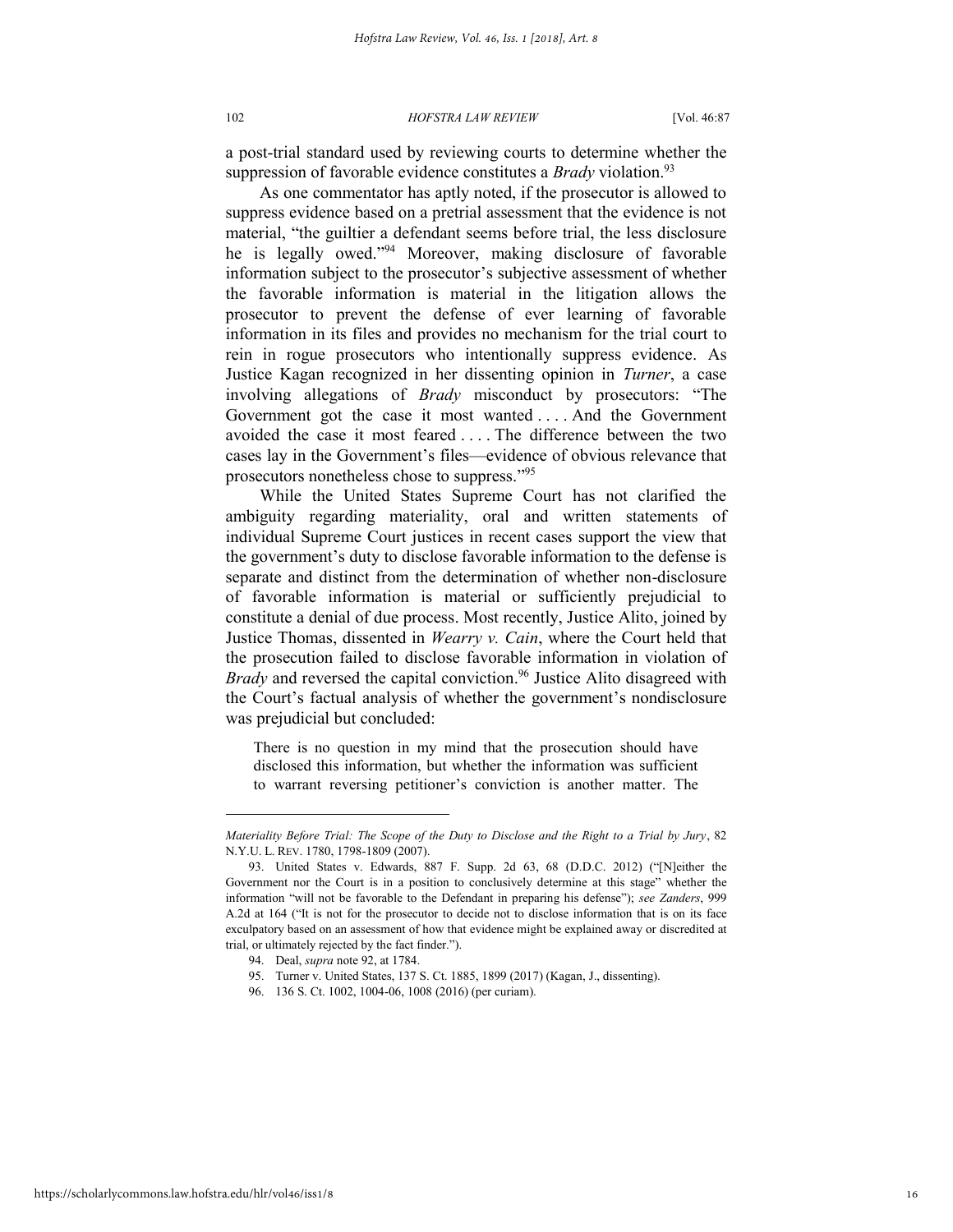failure to turn over exculpatory information violates due process only "if there is a reasonable probability that, had the evidence been disclosed to the defense, the result of the proceeding would have been different." 97

Further, in *Smith v. Cain*, the Court concluded that suppression of pretrial statements violated the disclosure duty imposed by *Brady*. 98 Notably, during the oral argument before the Court, the attorney for the government—the State of Louisiana—repeated the common misconception that "this Court has held that favorable evidence which is not material need not be turned over to the defense." <sup>99</sup> Most of the justices quickly disputed the accuracy of this statement.

Justice Kennedy: . . . [Y]ou were asked what is—what is the test for when Brady material must be turned over. And you said whether or not there's a reasonable probability . . . that the result would have been different. That's the test for when there has been a Brady violation. You don't determine your Brady obligation by the test for the Brady violation. You're transposing two very different things  $\dots$ .<sup>100</sup>

Justice Ginsburg: A prior inconsistent statement, one that is favorable to the defense, has to be turned over, period. I thought [that's] what Brady requires . . . .<sup>101</sup>

Justice Scalia: . . . [S]top fighting as to whether it should be turned over[.] Of course, it should have been turned over. I think the case you're making [here] is that it wouldn't have made a difference . . . . [B]ut surely it should have been turned over.<sup>102</sup>

Justice Sotomayor: I said there were two prongs to *Brady*. Do you have to turn it over, and, second, does it cause harm. And the first one you said not. That—it is somewhat disconcerting that your office is still answering equivocally on a basic obligation as one that requires you to have turned these materials over  $\dots$  whether it caused harm or not.<sup>103</sup>

<sup>97.</sup> *Id.* at 1008 (quoting Kyles v. Whitley, 514 U.S. 419, 433 (1995)).

<sup>98.</sup> 565 U.S. 73, 76 (2012).

<sup>99.</sup> Transcript of Oral Argument at 29, 565 U.S. 73 (No. 10-8145); *see id.* at 37-38 (noting the argument of the government's attorney that the prosecutor's determination of materiality governs under the *Brady* doctrine).

<sup>100.</sup> *Id.* at 49.

<sup>101.</sup> *Id.* at 51.

<sup>102.</sup> *Id.* at 51-52.

<sup>103.</sup> *Id.* at 53; *see also* Janet C. Hoeffel & Stephen I. Singer, *Activating a* Brady *Pretrial Duty to Disclose Favorable Information: From the Mouths of Supreme Court Justices to Practice*, 38 N.Y.U. REV. L. & SOC. CHANGE 467, 480-83 (2014).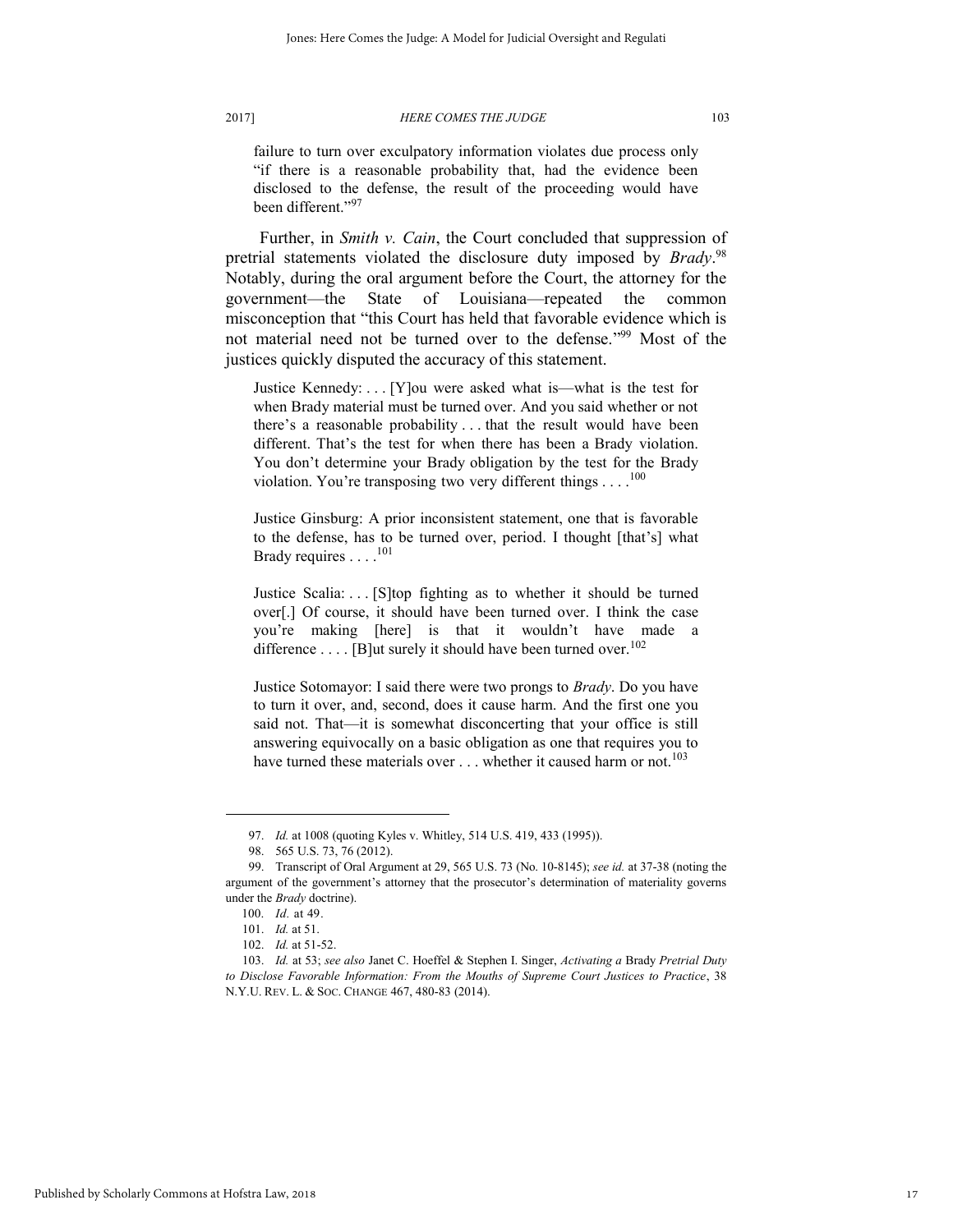Notwithstanding the very clear (but non-binding) statements by the justices, the published opinion in *Smith v. Cain* did not discuss the materiality issue,  $104$  allowing the ambiguity regarding materiality to linger. Because the government has exclusive control over criminal evidence, the defense and the courts will not know whether prosecutors are incorrectly applying the materiality standard to justify nondisclosure of favorable information. As discussed in Part III below, trial courts can use standing orders, *Brady* checklists, certification requirements, and other tools, to prevent ambiguity from interfering with the *Brady* disclosure duty.<sup>105</sup>

#### 3. A Culture of Resistance and Noncompliance

The fairness principle at the core of the *Brady* doctrine imposes on prosecutors a duty to ensure that "justice shall be done."<sup>106</sup> Although prosecutors believe they have a responsibility to be "just" and "fair," they also maintain an equally strong belief that the defendant is guilty and deserves to be convicted and punished. Prosecutors and members of the prosecution team fear that compliance with *Brady* will result in unjust acquittals.<sup>107</sup> They worry that "dishonest" defense attorneys will use the favorable information to "create" a baseless defense, distort the "real" facts of the case, or otherwise gain an unfair advantage in the litigation.<sup>108</sup> In other words, they fear that the disclosure of favorable information allows the guilty to go free. Thus, directing prosecutors to adhere to ideals of justice and fairness mean little if the prosecutor does not think justice will be served by arming criminal defendants with favorable information.<sup>109</sup>

<sup>104.</sup> Smith v. Cain, 565 U.S. 73, 76 (2012).

<sup>105.</sup> *See infra* Part III.A. Some jurisdictions have simply adopted a rule expressly mandating disclosure "without regard to materiality." *See, e.g.*, S.D. ALA. R. 16(b)(1)(B) (2015) ("At arraignment, or on a date otherwise set by the Court for good cause shown, the government shall tender to Defendant the following: . . . All information and material known to the government which may be favorable to the Defendant on the issues of guilt or punishment, without regard to materiality, within the scope of *Brady v. Maryland*." (citation omitted) (citing 373 U.S. 83  $(1963)$ ).

<sup>106.</sup> Kyles v. Whitley, 514 U.S. 419, 439 (1995) (quoting Berger v. United States, 295 U.S. 78, 88 (1935)).

<sup>107.</sup> Hoeffel & Singer, *supra* note 103, at 476 & n.46.

<sup>108.</sup> *Id.*

<sup>109.</sup> United States v. Bagley, 473 U.S. 667, 698 (1985) (Marshall, J., dissenting) ("The prosecutor surely greets the moment at which he must turn over *Brady* material with little enthusiasm. In perusing his files, he must make the often difficult decision as to whether evidence is favorable . . . .").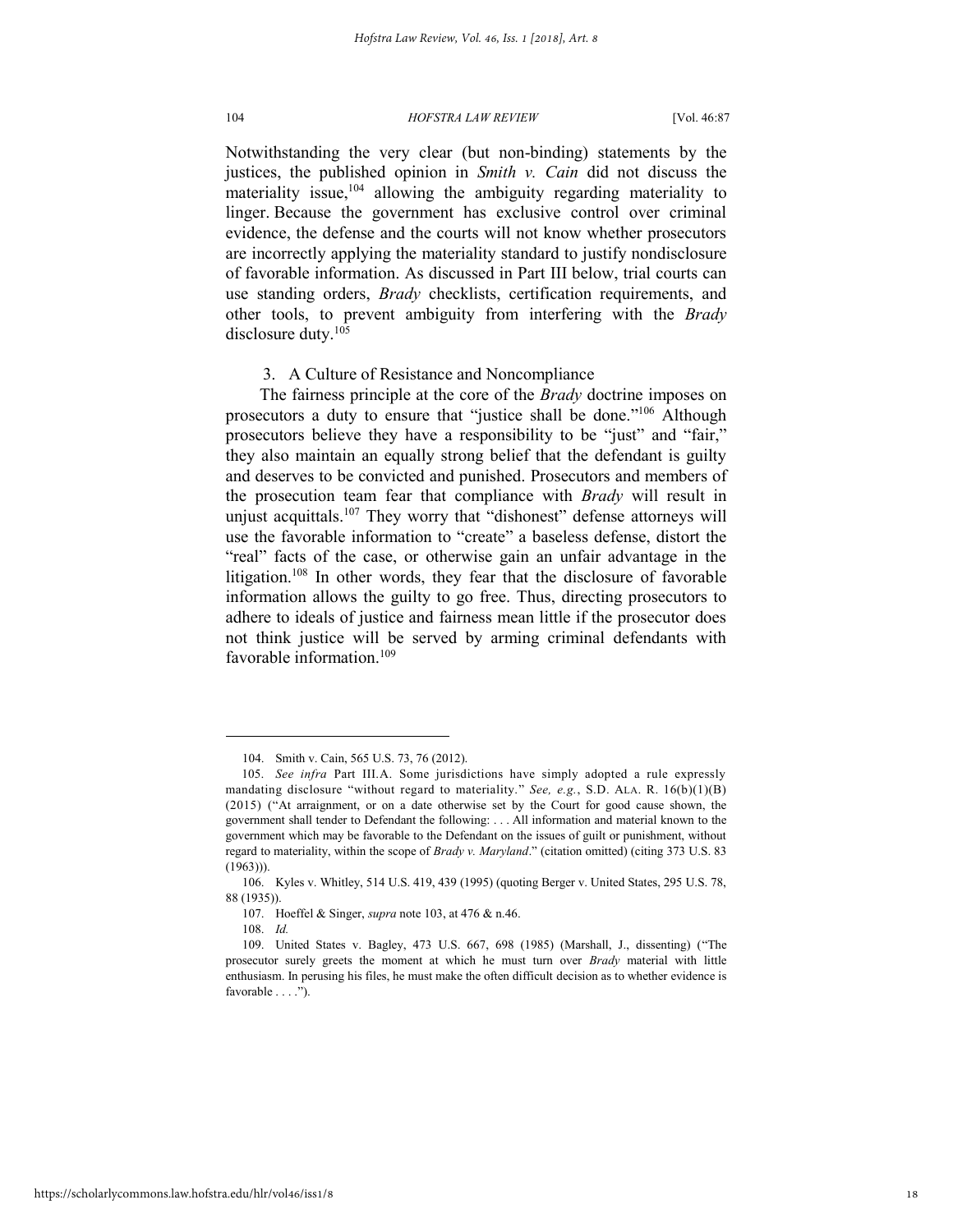As one former prosecutor candidly states:

[W]hen the evidence is weak, or some of the evidence might actually hurt the prosecutor's case, and prevent that defendant from getting what he deserves, the temptation is strong to simply not share it .... [I]t's a full-on moral judgment that sharing it before trial would categorically be the wrong thing to do.<sup>110</sup>

Over time, these concerns produce a culture of resistance in prosecution offices, especially where *Brady* training is either inadequate or nonexistent.

*Brady* noncompliance is also the product of confirmation bias, a cognitive bias that causes a person to view or interpret information in a way that is consistent with her own theories, beliefs, or expectations.<sup>111</sup> As one report states:

A prosecutor reviewing a case file for the first time is testing the hypothesis that the defendant is guilty and is looking for information to confirm that expectation. Because the police or agents have "solved" the case, there will undoubtedly be information in the file to support the guilt hypothesis. Thus, as a result of confirmation bias, the prosecutor that expects to become convinced of guilt then engages in selective information processing, accepting as true information that is consistent with guilt and discounting conflicting information as unreliable or unimportant. Information discounted as unpersuasive, unreliable, or unimportant will rarely rise to the level of "material" in the mind of that prosecutor.<sup>112</sup>

As a former public defender, I understand very well the transformation that an advocate makes in preparing a case for trial. I can recall not only believing that I could win the case, but also believing that I would win (because victory was the only just outcome supported by my theory of the case). In some cases, this eventually morphed into me being absolutely convinced of my client's innocence. When supervisors and more senior lawyers in the office pointed out the significant weaknesses in my defense, I would passionately explain how I could attack the credibility of the government witnesses, challenge the unreliability of the forensic evidence, and successfully move to exclude my client's confession. My cognitive bias framed my exaggerated view

<sup>110.</sup> Nathaniel Burney, *Is Open File Discovery a Cure for* Brady *Violations*, BURNEY L. FIRM, http://burneylawfirm.com/blog/2012/02/28/is-open-file-discovery-a-cure-for-brady-violations (last visited Oct. 22, 2017).

<sup>111.</sup> Ellen Yaroshefsky, *Why Do* Brady *Violations Happen?: Cognitive Bias and Beyond*, CHAMPION (May 2013), https://www.nacdl.org/Champion.aspx?id=28470; *see* RIDOLFI ET AL., *supra* note 5, at 22 & n.122.

<sup>112.</sup> RIDOLFI ET AL., *supra* note 5, at 22.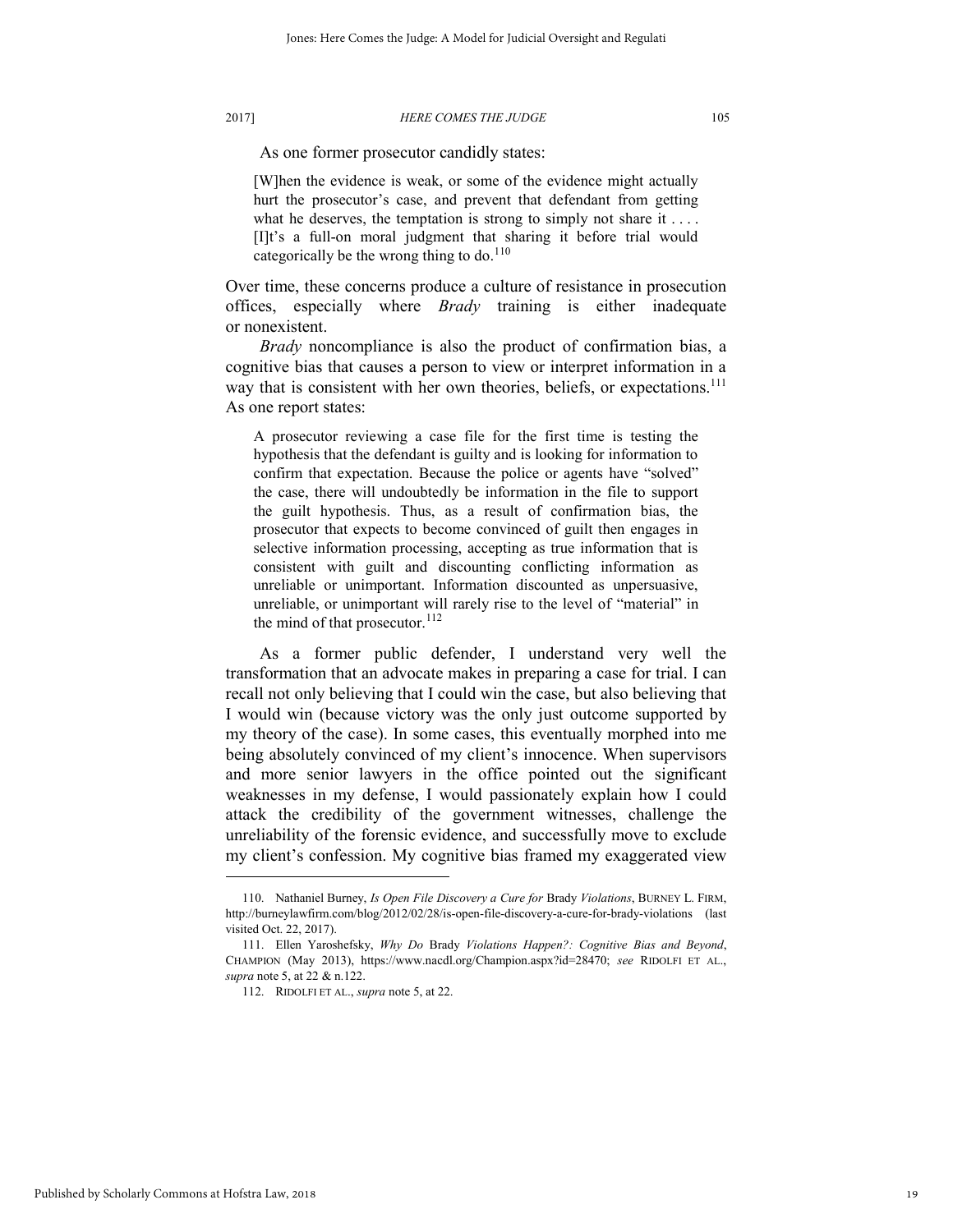of the strength of my case and the perceived weakness or inadmissibility of the government's evidence.

Similarly, I believe that zealous prosecutors who interview crime victims, consult with police officers, and diligently prepare their cases for trial experience cognitive bias. They believe they are going to win, they believe they should win, and they believe any evidence to the contrary—evidence favorable to the defense—is insignificant, not credible, and/or inadmissible. I can understand why prosecutors convinced of the guilt of the defendant have a difficult time disclosing information in their exclusive possession that will undermine the government's case.

In addition to these internal conflicts, there are other practical barriers that impede compliance with the *Brady* disclosure duty. As discussed elsewhere,<sup>113</sup> some *Brady* violations are caused by "bad actors" who intentionally suppress favorable information to gain a tactical advantage in the litigation.<sup>114</sup> In many other cases, *Brady* noncompliance is caused by a legitimate lack of understanding by members of the prosecution team regarding what *Brady* commands.<sup>115</sup>

Given the ambiguities in the *Brady* jurisprudence, discussed above, it is reasonable to assume that many prosecutors are unclear about what must be disclosed.<sup>116</sup> Despite the Supreme Court's flawed assumption that all aspiring prosecutors learn *Brady* in law school,<sup>117</sup> a plethora of cases in state and federal reporters attest to the fact that these law school graduates never learned or never fully understood the *Brady* doctrine.<sup>118</sup> Even seasoned prosecutors have difficulty engaging in the fact-specific analysis demanded to identify and disclose favorable information to the defense.<sup>119</sup> Consequently, when prosecutors in good faith report to the court that they have complied with *Brady*, their understanding may differ significantly from what *Brady* demands.<sup>120</sup>

As Professor Bennett Gershman has stated, the *Brady* doctrine has become so complex that "it is virtually impossible to identify clear and

<sup>113.</sup> Jones, *supra* note 4, at 428, 447-49 (discussing the intentional suppression of favorable evidence by the prosecution to gain a tactical advantage in the litigation and the remedial measures courts should employ during trial to thwart these efforts).

<sup>114.</sup> Medwed, *supra* note 78, at 1551.

<sup>115.</sup> *See, e.g.*, Connick v. Thompson, 563 U.S. 51, 56-58 (2011).

<sup>116.</sup> *See supra* Part II.B.2.

<sup>117.</sup> *Compare Thompson*, 563 U.S. at 64, *with* Susan A. Bandes, *The Lone Miscreant, The Self-Training Prosecutor, and Other Fictions: A Comment on* Connick v. Thompson, 80 FORDHAM L. REV. 715, 727-28 (2011).

<sup>118.</sup> Bennett L. Gershman, *Educating Prosecutors and Supreme Court Justices About* Brady v. Maryland, 13 LOY. J. PUB. INT. L. 517, 529-30 (2012).

<sup>119.</sup> Medwed, *supra* note 78, at 1551-52.

<sup>120.</sup> *See* Gershman, *supra* note 3, at 548-50, 550 n.100.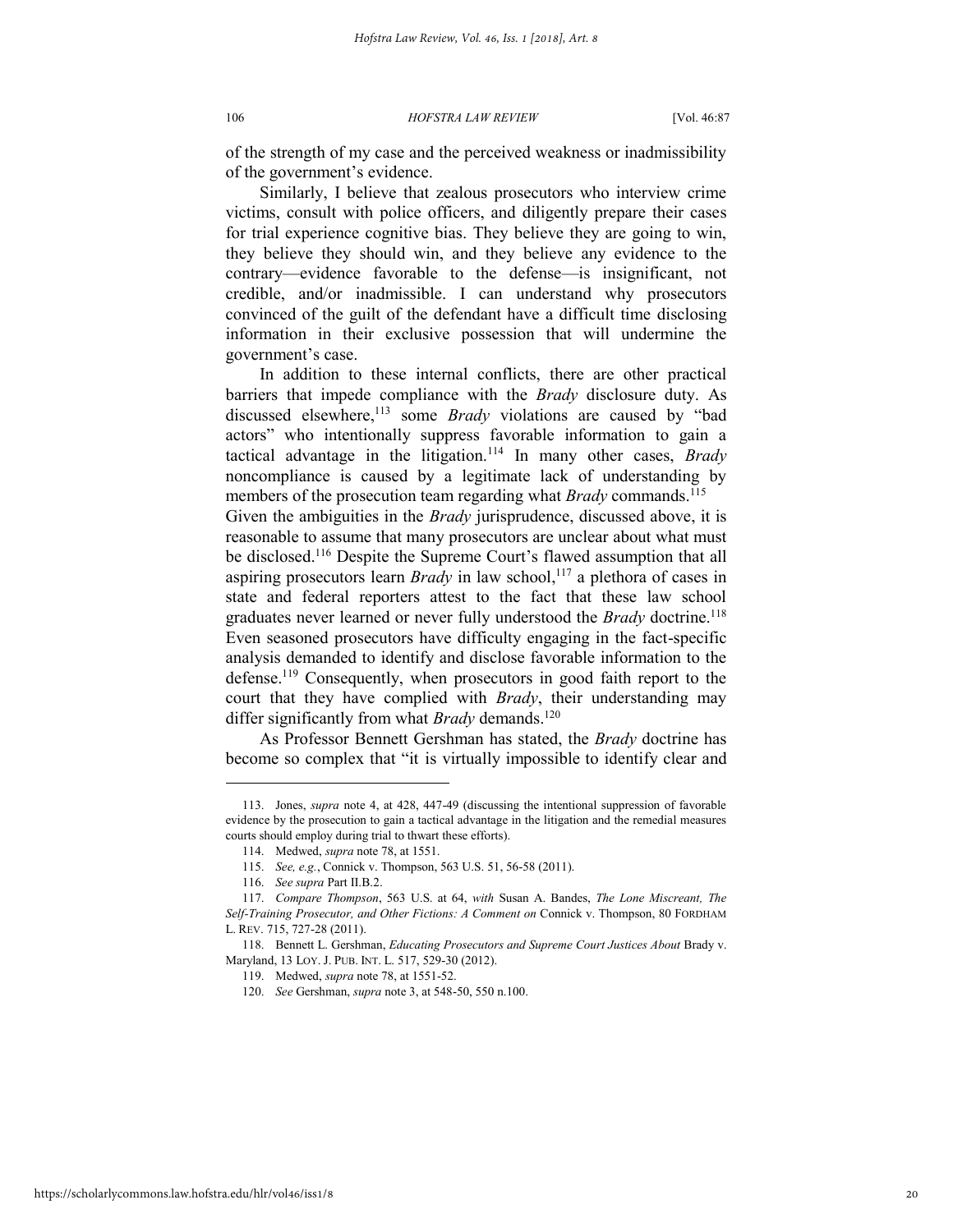consistent norms of compliance by prosecutors as to what evidence is required to be disclosed, when it must be disclosed, and permissible reasons for noncompliance."<sup>121</sup> Thus, shortly after the collapse of the prosecution of Senator Ted Stevens, Judge Sullivan stated, "I encourage the Attorney General, for whom I have the highest regard, to require *Brady* training for new and veteran, experienced prosecutors throughout the country." <sup>122</sup> Not long thereafter, then-Attorney General Eric Holder made criminal discovery training a central component of his effort to reform criminal discovery practices in the Department of Justice.<sup>123</sup> *Brady* training is also a central feature of state *Brady* reform initiatives.<sup>124</sup>

The misunderstanding of the *Brady* doctrine extends beyond prosecutors to other members of the prosecution team. *Kyles* imposed on prosecutors a duty to investigate and uncover favorable information in the possession of the entire prosecution team.<sup>125</sup> The "prosecution team" broadly consists of other lawyers, paralegals, and investigators in the prosecutor's office; all law enforcement officers working on the case; and other government agencies or entities likely to be in possession of information related to the case (e.g. independent forensic science units, hospitals). Thus, *Brady* requires prosecutors to inquire of the other members of the prosecution team and ascertain whether they are in possession of any records or files containing favorable information.<sup>126</sup>

<sup>121.</sup> *Id.* at 534.

<sup>122.</sup> Transcript of Record at 8-9, United States v. Stevens, No. 08-231 (D.D.C. 2009).

<sup>123.</sup> *See Deputy Attorney General James M. Cole Testifies Before the Senate Judiciary Committee*, U.S. DEP'T JUST., http://www.justice.gov/opa/speech/deputy-attorney-general-james-mcole-testifies-senate-judiciary-committee (last updated Sept. 17, 2014); *Attorney General: Eric H. Holder, Jr.*, U.S. DEP'T JUST., https://www.justice.gov/ag/bio/attorney-general-eric-h-holder-jr (last updated Aug. 24, 2017).

<sup>124.</sup> *See, e.g.*, *In re* Amendments to Fla. Rules of Criminal Procedure—Rule 3.113, 139 So. 3d 292, 293 (Fla. 2014) (per curiam) (instituting mandatory *Brady* training); TEX. DIST. & CTY. ATT'YS ASS'N, SETTING THE RECORD STRAIGHT ON PROSECUTORIAL MISCONDUCT 23-27 (2012) (describing Texas's statewide effort to provide training to state prosecutors on *Brady* and other discovery obligations).

<sup>125.</sup> Kyles v. Whitley, 514 U.S. 419, 437-38 (1995); Gershman, *supra* note 3, at 552.

<sup>126.</sup> *See, e.g.*, ALASKA R. CRIM. P. 16(b)(4) ("The prosecuting attorney's obligations extend to material and information in the possession or control of (A) members of the prosecuting attorney's staff, and (B) any others who have participated in the investigation or evaluation of the case and who either regularly report or with reference to the particular case have reported to the prosecuting attorney's office."); ARIZ. R. CRIM. P. 15.1(f) ("The prosecutor's obligation under this rule extends to material and information in the possession or control of any of the following: (1) The prosecutor, or members of the prosecutor's staff, or (2) Any law enforcement agency which has participated in the investigation of the case and that is under the prosecutor's direction or control, or (3) Any other person who has participated in the investigation or evaluation of the case and who is under the prosecutor's direction or control."); OKLA. STAT. tit. 22, § 22-2002(A)(3) (2002) ("[M]aterial and information in the possession or control of members of the prosecutor's staff . . . any information in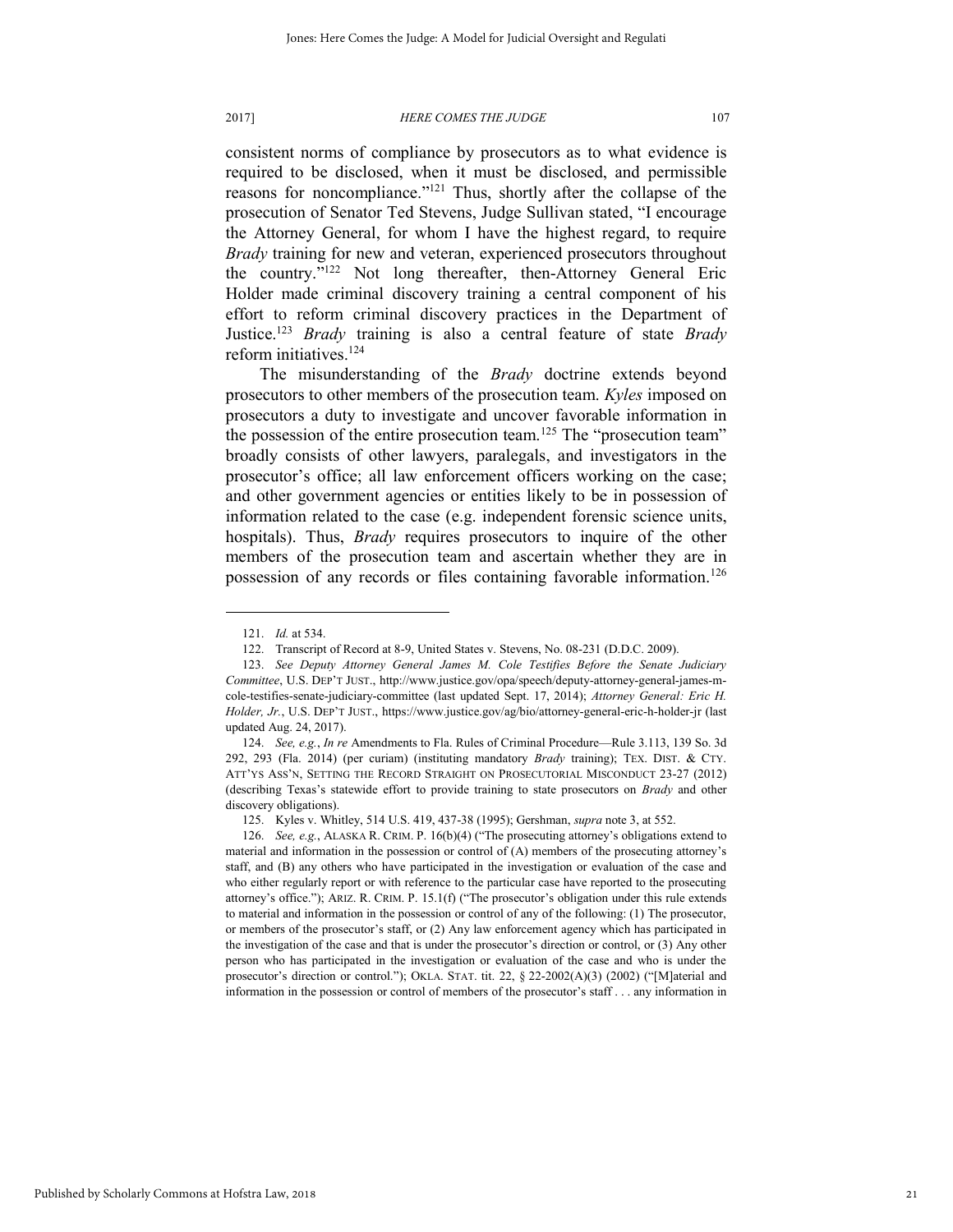l

108 *HOFSTRA LAW REVIEW* [Vol. 46:87

This "due diligence" requirement also mandates that prosecutors preserve favorable information in possession of any member of the prosecution team.<sup>127</sup> *Brady* is still violated, therefore, even if the prosecutor is not aware of the existence of exculpatory information.<sup>128</sup>

In some cases, the prosecutor cannot disclose favorable information because law enforcement officers and other members of the prosecution team do not know what information must be retained and what information must be disclosed to the prosecutor.<sup>129</sup> A prosecutor simply asking a law enforcement officer, "Do you have any *Brady* material in this case," would be ineffective if the officer is unaware of the scope of the *Brady* disclosure duty. Moreover, even when law enforcement officers have been trained on *Brady*, many law enforcement agencies do not have formal policies and procedures in place to ensure compliance with the *Brady* disclosure duty.<sup>130</sup> One state study found that more than one-quarter of the *Brady* violations were the result of nondisclosures and

the possession of law enforcement agencies that regularly report to the prosecutor of which the prosecutor should reasonably know, and . . . any information in the possession of law enforcement agencies who have reported to the prosecutor with reference to the particular case of which the prosecutor should reasonably know.").

<sup>127.</sup> *See* McMillian v. Johnson, 88 F.3d 1554, 1567-69 (11th Cir. 1996) (noting that police officer concealed evidence favorable to the defendant from the prosecutor), *amended by* 101 F.3d 1363 (11th Cir.) (per curiam); *see also In re* Sealed Case No. 99-3096, 185 F.3d 887, 896 (D.C. Cir. 1999) (stating that the U.S. Attorney's Office violated *Brady* where prosecutors failed to conduct a complete search of all law enforcement agencies' files for favorable material).

<sup>128.</sup> *See* United States v. Thomas, No. 06-553, 2006 WL 3095956, at \*1 (D.N.J. Oct. 30, 2006) (ordering the government to disclose "[a]ny material evidence favorable to the defense related to issues of guilt, lack of guilt or punishment which is known *or that by the exercise of due diligence may become known* to the attorney for the United States, within the purview of *Brady v. Maryland*  and its progeny" (emphasis added)).

<sup>129.</sup> Richard Lisko, *Agency Policies Imperative to Disclose* Brady v. Maryland *Material to Prosecutors*, POLICE CHIEF, Mar. 2011, at 12, 12; *see* TEX. DIST. & CTY. ATT'YS ASS'N, *supra* note 124, at 15.

<sup>130.</sup> *Disclosing Exculpatory Evidence*, LAW OFFICER (Feb. 18, 2012), http://www.lawofficer.com/article/investigation/disclosing-exculpatory-evidenc ("Although several big city and county agencies have established protocols regarding the disclosure of Brady materials, many agencies haven't. More importantly, agencies often don't provide any meaningful training to officers on this important issue. Anecdotally, many officers haven't even heard of the Brady v. Maryland decision and its progeny . . . ."); *see* Lisko, *supra* note 129, at 12-13 (stating that many police departments do not adequately train police officers on *Brady* and do not have policies in place to ensure that *Brady* material will be turned over to the prosecution). *But see* R.C. Phillips, *Training Bulletin*, SAN DIEGO SHERIFF'S DEP'T, http://www.sdsheriff.net/legalupdates/ docs/bradytrainingbulletin.pdf (last visited Oct. 26, 2017) (providing a very detailed explanation of the *Brady* doctrine, including what types of information must be disclosed to the defense, and what police personnel information is potentially subject to disclosure under *Brady*).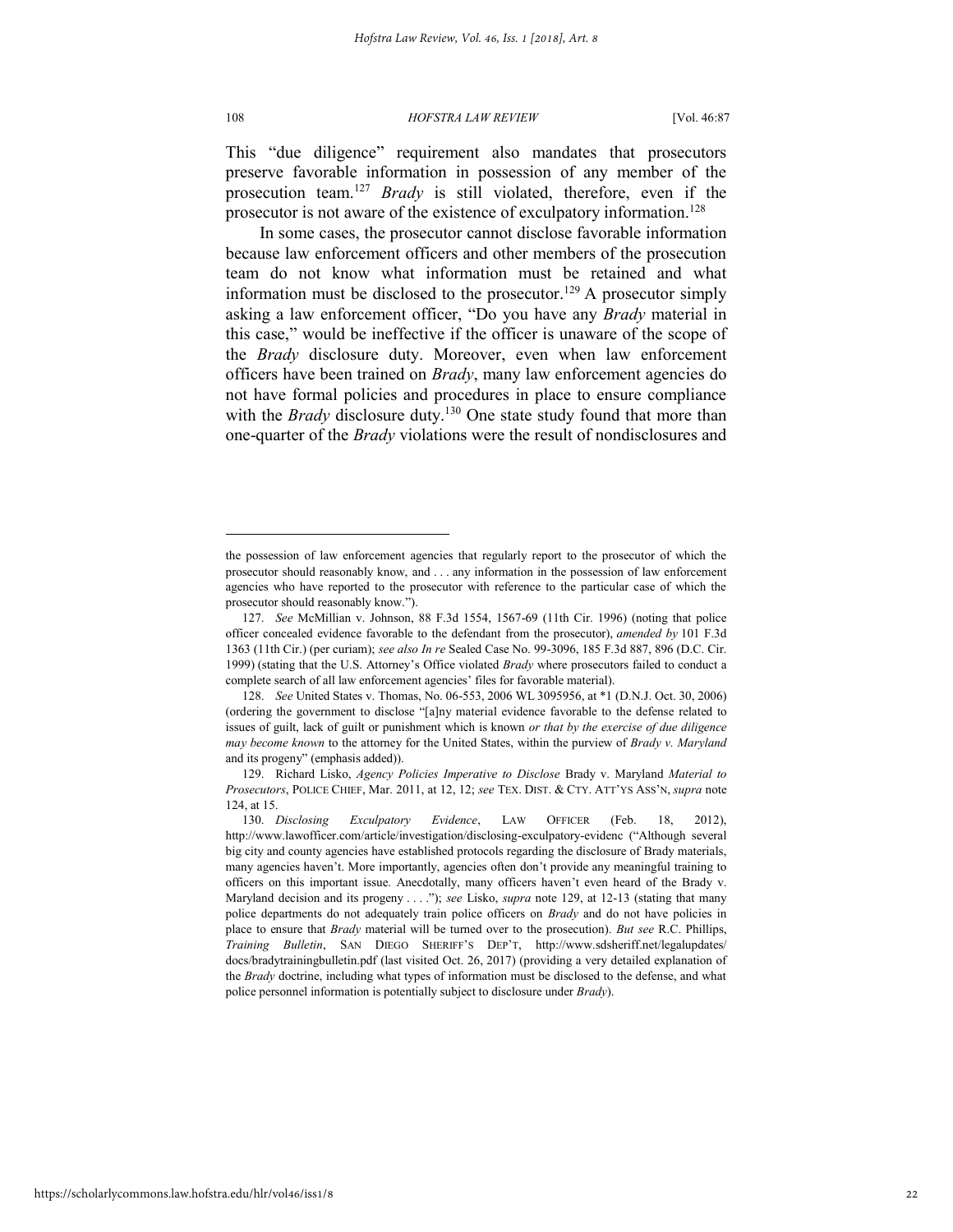other errors by law enforcement.<sup>131</sup> The American Bar Association ("ABA") places the burden of educating the prosecution team squarely on the shoulders of the prosecutor's office.<sup>132</sup> According to the ABA's Standards for Criminal Justice: "The prosecutor should take steps to promote compliance . . . with . . . [all] legal rules" and "assist in providing training to police and other law enforcement agents concerning potential legal issues and best practices in criminal investigations." <sup>133</sup> More specifically, the ABA encourages prosecutors to work with law enforcement agencies to ensure that there are adequate policies and procedures in place regarding the *Brady* disclosure duty.<sup>134</sup>

Proper training of prosecutors and law enforcement officers is a surmountable obstacle to judicial regulation and enforcement of the *Brady* disclosure duty. Courts can play a leadership role in ensuring that the prosecutors who litigate in their courtrooms have been properly trained on what *Brady* commands. Courts can also play a leadership role in ensuring that prosecutors work collaboratively with law enforcement to provide training and institute policies and procedures to identify and preserve *Brady* material. While there are many examples of willful, intentional *Brady* misconduct by prosecutors, in far more cases courts have found that nondisclosure of favorable information by the prosecutor was the product of the prosecutor's misunderstanding of the *Brady* disclosure duty.<sup>135</sup> As discussed in more detail below, through the use of standing orders and "*Brady* checklists," courts can eliminate the common "*I didn't know this information was* Brady" excuse for nondisclosure of favorable evidence.<sup>136</sup>

<sup>131.</sup> TEX. DIST. & CTY. ATT'YS ASS'N, *supra* note 124, at 15 (finding that twenty-six percent of *Brady* errors were caused by law enforcement nondisclosures to prosecutors and noting that *Brady* is not currently part of law enforcement training program and few law enforcement agencies have adopted written policies and procedures on *Brady* compliance).

<sup>132.</sup> STANDARDS FOR CRIMINAL JUSTICE: PROSECUTORIAL INVESTIGATIONS Standard 26-1.3 (AM. BAR ASS'N 2014).

<sup>133.</sup> *Id.* Standard 26-1.3(b), (d).

<sup>134.</sup> *See id.* Standard 26-1.3(b) cmt. at 65 ("The prosecutor should seek access to all police notes and reports that may contain exculpatory evidence, and police departments should be encouraged to promulgate administrative processes that require police officers to be trained to preserve potentially exculpatory evidence and to turn such evidence over to prosecutors.").

<sup>135.</sup> United States v. Jones, 620 F. Supp. 2d 163, 183 (D. Mass. 2009).

<sup>136.</sup> *See infra* Part III.A.1–2.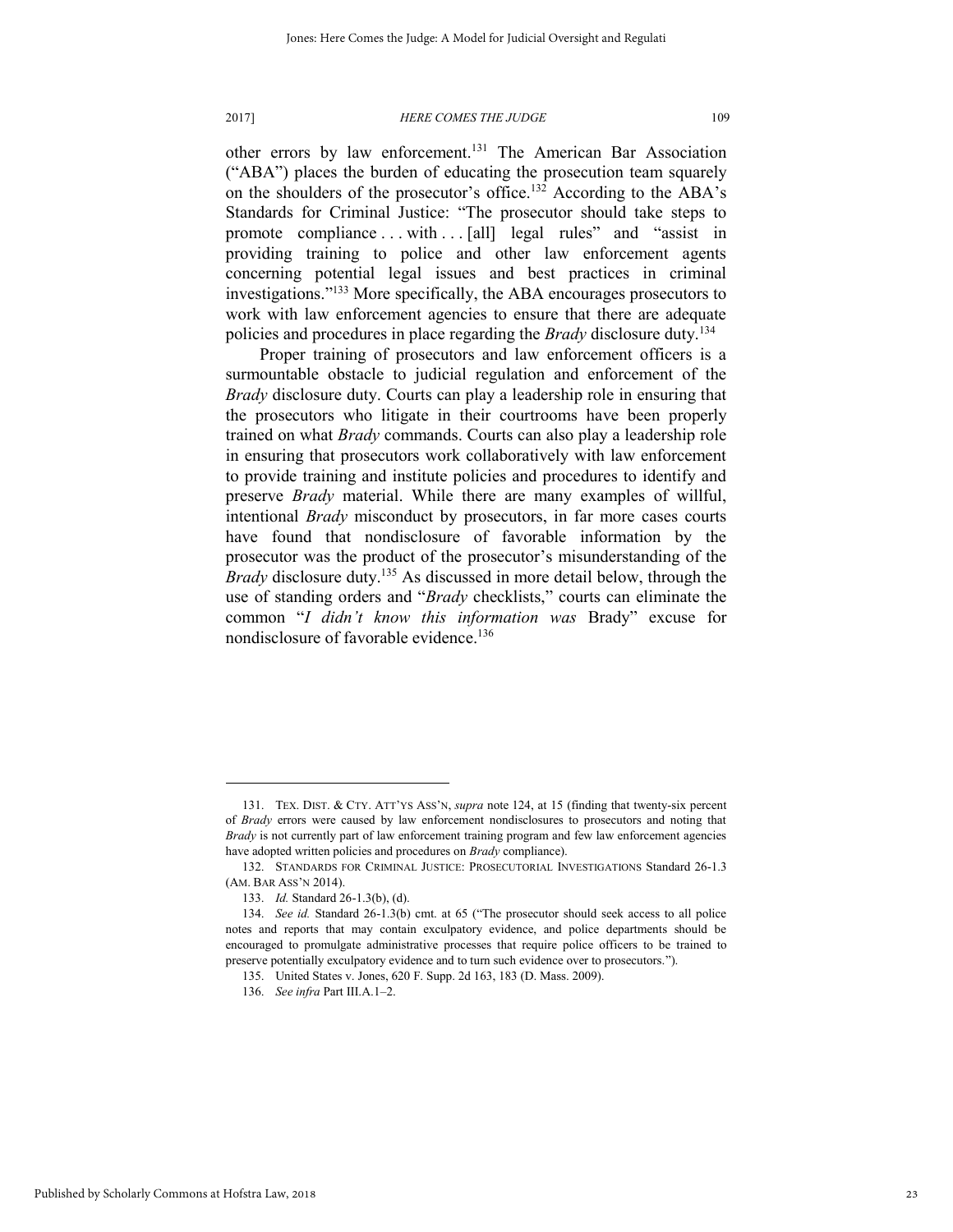#### III. JUDICIAL MANAGEMENT AND REGULATION

# *Some prosecutors don't care about* Brady *because the courts don't* make *them care*. 137

– Judge Alex Kozinski

The United States Supreme Court either assumed prosecutors would routinely comply with *Brady* without oversight or assumed judges would provide the oversight needed to enforce the *Brady* mandate.<sup>138</sup> Perhaps, for that reason, the Court did not carve out a specific role for trial judges to play in regulating the *Brady* disclosure duty. Individual judges can, however, institute rules and practice standards for the cases in their courtroom. More significantly, trial courts can promulgate uniform court rules to govern all criminal proceedings.<sup>139</sup> As discussed below, these management and regulatory measures will allow trial judges to move past the obstacles that impede the successful implementation of the *Brady* disclosure duty.

# *A. Criminal Discovery Regulation and Management Practices for Trial Judges*

Trial judges are ideally positioned to oversee compliance with *Brady*. Trial judges have access to all pleadings filed in the case and can easily gain the level of familiarity with the facts of each case needed to determine whether specific information is favorable to the defense. Also, trial courts routinely engage in extensive pretrial litigation on a range of constitutional and procedural issues in criminal cases, including discovery disputes. Therefore, it would not be a broad extension of authority for trial judges to institute specific measures to manage and regulate the *Brady* disclosure duty during the pretrial stage of the case.

The essential components of judicial management and regulation of *Brady* are: (1) comprehensive standing orders; (2) *Brady* checklists; (3) pretrial "*Brady* compliance" hearings; and (4) mandatory certification of *Brady* compliance.<sup>140</sup> This package of tools must be coupled with a range of appropriate sanctions, discussed in Part IV.

<sup>137.</sup> United States v. Olsen, 737 F.3d 625, 631 (9th Cir. 2013) (Kozinski, J., dissenting).

<sup>138.</sup> *See* Yaroshefsky, *supra* note 111.

<sup>139.</sup> Press Release, N.Y. State Unified Ct. Sys., *supra* note 7; *see also* N.Y. STATE JUSTICE TASK FORCE, *supra* note 7, at 8, App. B.

<sup>140.</sup> *See* United States v. Hykes, No. CR 15-4299 JB, 2016 WL 1730125, at \*16 (D.N.M. Apr. 11, 2016); Yaroshefsky, *supra*, note 9, at 1345-46; *infra* Part II.A.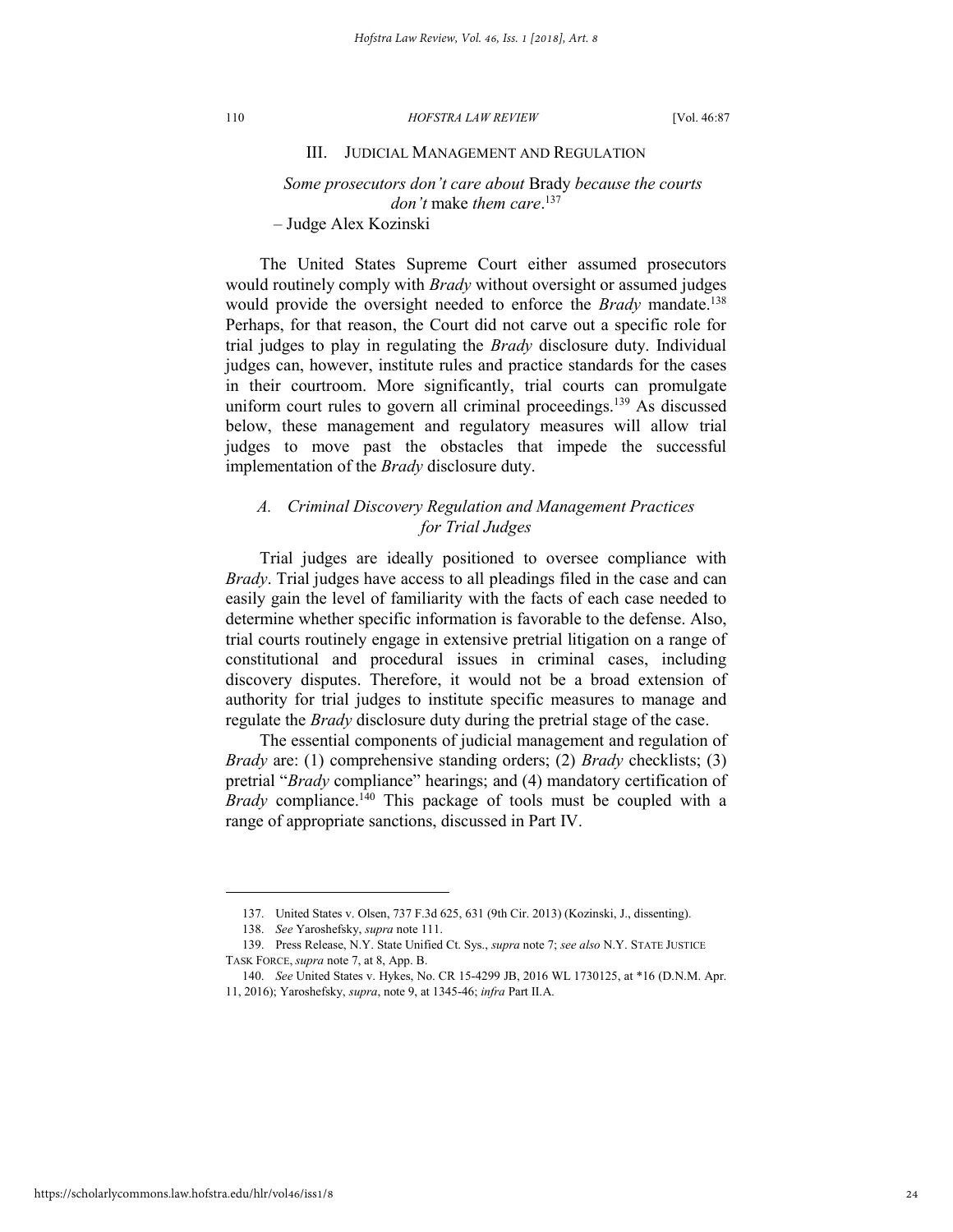### 1. Standing Orders

# *I . . . urge my judicial colleagues on every trial court to be vigilant and consider entering an exculpatory evidence order at the outset of*

*every criminal case, whether requested to do so or not.*<sup>141</sup>

– Judge Emmet Sullivan

In every criminal case, trial courts should issue an administrative or "standing" court order governing the *Brady* disclosure duty.<sup>142</sup> Standing orders are commonly used by trial courts to detail the specific procedures employed by the judge to implement governing laws. These orders "fill in the gaps" and ensure that litigants are aware of the specific practices that will be followed in all litigation before the judge.<sup>143</sup> While standing orders cannot conflict with, or exceed the scope of, existing court rules, the authority to create binding standing orders is a valid exercise of the court's inherent supervisory powers.<sup>144</sup> In addition, Federal Rule of Criminal Procedure 57(b) gives federal judges wide latitude to craft standing orders.<sup>145</sup> As such, standing orders have the force of law and can subject a litigant to contempt of court for violating a provision of a standing order.<sup>146</sup>

Given the court's lack of access to criminal evidence in the government's possession, standing orders allow judges to order the government to disclose favorable evidence, specify when disclosure must be made, and hold the government accountable for any favorable

<sup>141.</sup> Transcript of Record at 8-9, United States v. Stevens, 715 F. Supp. 2d 1 (No. 08-231) (D.D.C. 2009).

<sup>142.</sup> *See Hykes*, 2016 WL 1730125, at \*15 (discussing the use value of pretrial orders to disclose *Brady* material).

<sup>143.</sup> *See* COMM'N ON THE RULES OF PRACTICE & PROCEDURE OF THE U.S. JUDICIAL CONFERENCE, REPORT AND RECOMMENDED GUIDELINES ON STANDING ORDERS IN THE DISTRICT AND BANKRUPTCY COURTS 8-9 (2009).

<sup>144.</sup> *See* Sara Sun Beale, *Reconsidering Supervisory Power in Criminal Cases: Constitutional and Statutory Limits on the Authority of Federal Courts*, 84 COLUM. L. REV. 1433, 1457-58, 1477- 79 (1984); Bennett L. Gershman, *Supervisory Power of the New York Courts*, 14 PACE L. REV. 41, 57-62 (1994).

<sup>145.</sup> The rule provides:

A judge may regulate practice in any manner consistent with federal law, these rules, and the local rules of the district. No sanction or other disadvantage may be imposed for noncompliance with any requirement not in federal law, federal rules, or the local district rules unless the alleged violator was furnished with actual notice of the requirement before the noncompliance.

FED. R. CRIM. P. 57(b).

<sup>146.</sup> *See, e.g.*, Seymour v. United States, 373 F.2d 629, 631-32, 631 n.4 (5th Cir. 1967) (citing 18 U.S.C. § 401 (1984, amended 2015)); Fludd v. Gibbs, 817 So. 2d 711, 714 (Ala. Civ. App. 2001).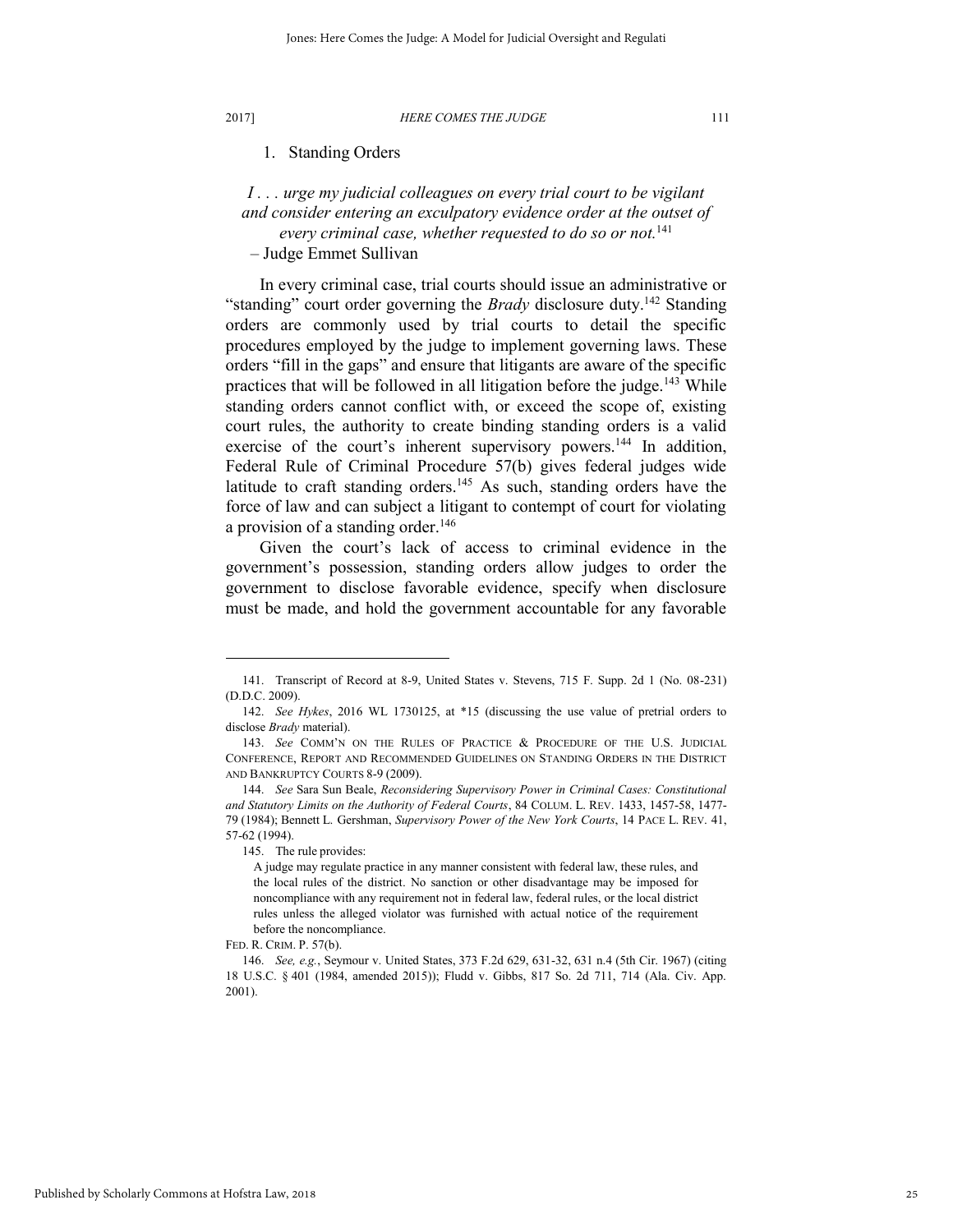information that is suppressed.<sup>147</sup> *Brady* standing orders should, at a minimum, contain a comprehensive discussion of the basic tenets of the *Brady* doctrine, pursuant to both local law and Supreme Court precedent. In this way, the standing order will provide clarity regarding ambiguous aspects of the *Brady* doctrine and ensure that that all litigants are operating under a common understanding of the full scope of the disclosure duty. Specifically, the standing order should define what constitutes "favorable" evidence,<sup>148</sup> explain the court's interpretation of the materiality standard, and describe the full scope of the prosecutor's duty to investigate and learn of favorable information among members of the prosecution team.

Second, to the extent local rules do not so do, the standing *Brady* order should set strict timelines for disclosure and clarify that the duty to provide supplemental favorable information extends throughout the case. In addition, the standing order should inform the prosecution that favorable information should be disclosed in its original format, whenever possible, and not in summary form.

Finally, the standing order should state that violation of the provisions of the order could subject the litigant to sanctions, including contempt. As discussed in Part IV, the use of sanctions to enforce the *Brady* disclosure duty is critical. Including a reference to sanctions puts litigants on notice and encourages them to be diligent and thorough in executing their responsibilities.<sup>149</sup> A few courts and individual judges have adopted standing orders that provide a comprehensive explanation of *Brady* with the level of clarity and specificity needed to fully inform litigants of the full scope of the disclosure duty.<sup>150</sup> Included in the detailed "Standing *Brady* Order" issued by Judge Emmet Sullivan of the United States District Court for the District of Columbia is the following: "[I]f the government has identified any information which is favorable to the defendant but which the government believes not to be material, the government shall submit such information to the Court for

<sup>147.</sup> Thomas P. Sullivan & Maurice Possley, *The Chronic Failure to Discipline Prosecutors for Misconduct: Proposals for Reform*, 105 J. CRIM. L. & CRIMINOLOGY 881, 908 (2015).

<sup>148.</sup> If the court adopts a *Brady* checklist, the list will include a fuller explanation of each category of favorable information. The court may, therefore, wish to have the checklist incorporated into the standing order.

<sup>149</sup>*. See* Press Release, N.Y. State Unified Ct. Sys., *supra* note 7 (providing the report of the N.Y. State Justice Task Force, which includes a model order directed to the prosecutors); *see also* N.Y. STATE JUSTICE TASK FORCE, *supra* note 7, at app. B, at 15-16 (providing a model order directed to the prosecutors); *see also* United States v. Perez, 222 F. Supp. 2d 164, 171 (D. Conn. 2002) (stating that the district court standing order mandated *Brady* disclosure within ten days of arraignment); United States v. Feliciano, 998 F. Supp. 166, 169-70 (D. Conn. 1998) (same).

<sup>150.</sup> *See, e.g.*, Standing *Brady* Order, No. XX-XX (EGS), http://www.dcd.uscourts.gov/sites/ dcd/files/StandingBradyOrder\_0.pdf.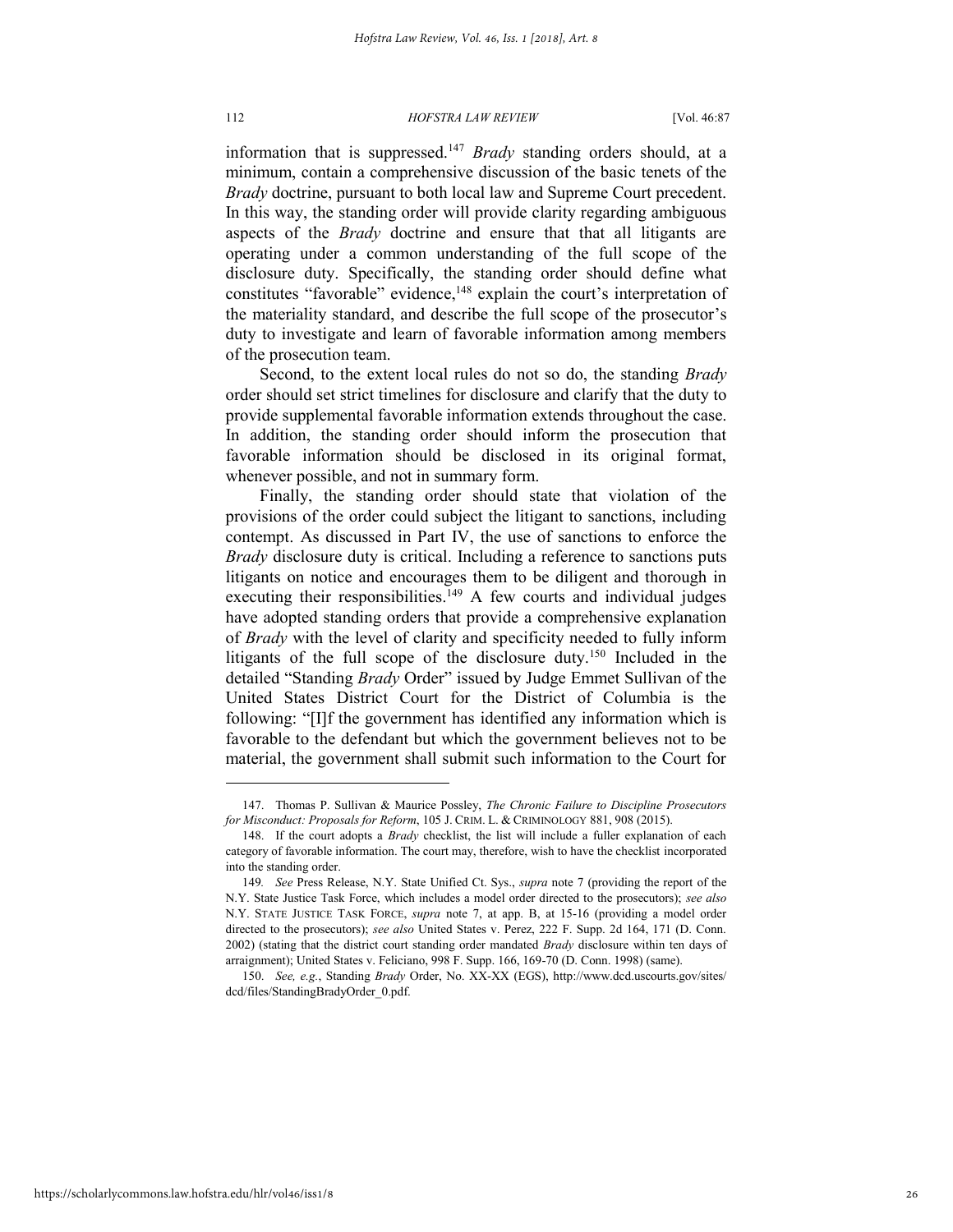*in camera* review." <sup>151</sup> When coupled with the additional administrative tools discussed below, standing orders can serve as an effective tool in management of the *Brady* disclosure duty.<sup>152</sup>

#### 2. *Brady* Checklists

The issuance of standing court orders should be coupled with the use of *Brady* checklists, an itemized list of the different types of exculpatory, impeachment, and mitigating information subject to disclosure under *Brady*. These detailed worksheets provide a useful guide for courts and litigants in determining whether a particular piece of information is subject to disclosure.<sup>153</sup> Trial judges can use the checklist to query the government on whether specific forms of favorable information have been disclosed. As well, the ABA has endorsed the use of *Brady* checklists as an effective tool for the defense in making more specific *Brady* requests and as a guide for the prosecution in performing its search for *Brady* material that might exist in the prosecution team's files.<sup>154</sup> Because the determination of whether a particular piece of information is "favorable" requires a very casespecific factual analysis, *Brady* checklists are non-exhaustive guides designed to assist litigants in identifying common categories of favorable evidence.

A *Brady* checklist should, at a minimum, include the following categories of information:

1. Information that would tend to negate or reduce the defendant's guilt of any count of the accusatory instrument or reduce punishment.

2. Information about any promise, reward, or inducement regarding a prospective witness.

<sup>151.</sup> *Id.* at 3.

<sup>152.</sup> *See supra* Part III.A.1, *infra* Part III.A.2-4.

<sup>153.</sup> Symposium, *supra* note 15, at 2019-20 ("The checklist should enumerate either specific documents and items of evidence (e.g., forms by name or number, officer memo books), categories of documents and evidence (e.g., police reports, recorded witness statements, lineup forms), or a combination thereof . . . ."); Yaroshefsky, *supra* note 9, at 1345-46.

<sup>154.</sup> ABA resolution 104A states, in part:

the American Bar Association urges . . . courts to adopt a procedure whereby a criminal trial court shall, at a reasonable time prior to a criminal trial, disseminate to the prosecution and defense a written checklist delineating in detail the general disclosure obligations of the prosecution under *Brady v. Maryland* and its progeny and applicable ethical standards.

ABA, Adopted Resolution 104A to the House of Delegates (Feb. 4, 2011) (citation omitted) (citing 373 U.S. 83 (1963)).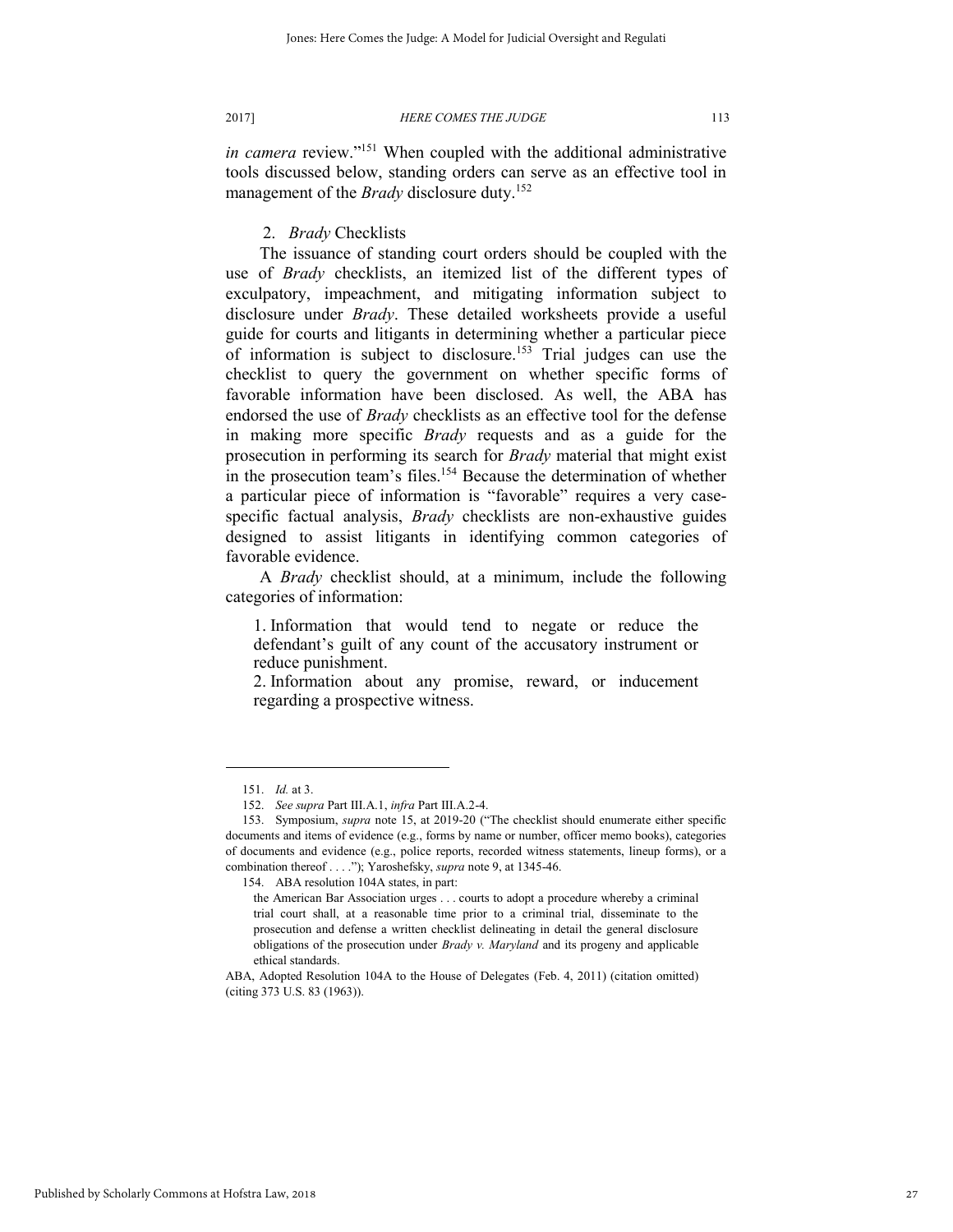3. Information regarding criminal convictions or pending cases of a prospective witness and, where available and in circumstances that would not compromise ongoing investigations, information regarding criminal conduct of a prospective witness.

4. Information regarding the failure of a prospective witness to make a positive identification at an identification procedure involving the defendant or a co-defendant.

5. Any prior inconsistent oral or written statement by a prospective witness regarding the alleged criminal conduct of the defendant.

6. Whether a prosecution witness has recanted any testimony or statement and, if so, the substance of that recantation.

7. Information that would impeach a prospective witness by showing the witness's bias or prejudice against the defendant, character for lack of truthfulness, or mental or physical impairment that may affect that witness's ability to testify accurately or truthfully.<sup>155</sup>

Also, if local law enforcement agencies seek to adopt standard operating procedures on *Brady*, the checklist would be a useful starting point.<sup>156</sup> While there is some concern that the use of a *Brady* checklist oversimplifies the prosecutor's disclosure duties and could cause overreliance on the checklist by prosecutors, the ABA has cautioned that "the written checklist does not relieve the prosecutor or defense counsel of their legal and ethical responsibilities regarding disclosure." <sup>157</sup> The ABA also recommends that if courts adopt a *Brady* checklist, courts also form a committee comprised of local prosecutors and criminal defense attorneys to aid the court in "formulating and updating the written checklist delineating in detail the prosecution's general disclosure obligations." <sup>158</sup> Decades of reported opinions on *Brady* and the experiences of trial judges also provide ample guidance on specific categories of information that are commonly suppressed in violation of *Brady*.

In addition to the general categories of exculpatory and impeachment information on many *Brady* checklists, courts should supplement the checklist to inquire about specific categories of

<sup>155.</sup> CRIMINAL COURTS COMM. & CRIMINAL JUSTICE OPERATIONS COMM., ADOPTION OF A *BRADY* CHECKLIST app. A at 4 (2011).

<sup>156.</sup> Symposium, *supra* note 15, at 1974-75 ("[A]s soon as the prosecutor becomes involved in a case, that prosecutor should provide the checklist to each police agency involved in an investigation related to that case.").

<sup>157.</sup> GREEN, *supra* note 75, app. at 17.

<sup>158.</sup> *Id.*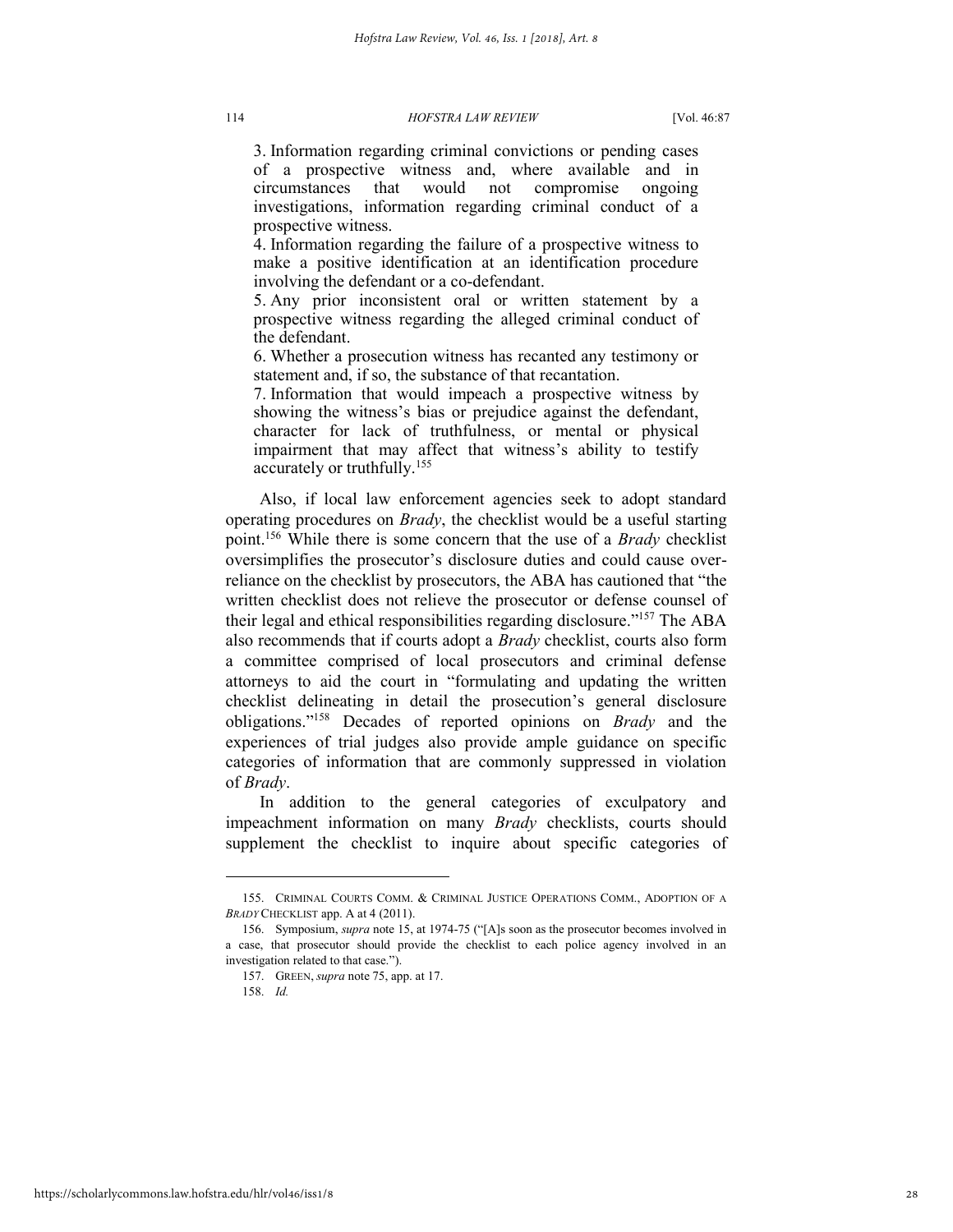information that commonly lead to wrongful convictions. Over the last twenty-five years, there have been over 300 exonerations of people who were wrongly convicted. One study found that nearly forty percent of exonerations involved *Brady* misconduct.<sup>159</sup> Four categories of evidence have emerged as the principle causes of wrongful convictions: eyewitness misidentification, jailhouse informant testimony, false confessions, and the use of faulty forensic science.<sup>160</sup> Thus, in developing *Brady* checklists, trial courts should query the government on the specific categories of evidence that have commonly led to wrongful convictions with a special emphasis on the reforms that have been implemented in the jurisdiction, if any, to reduce the risk of wrongful convictions.

#### a. Eyewitness Identification

Wrongful convictions studies and case profiles are replete with cases showing that eyewitness identifications can be unreliable and lead to wrongful convictions.<sup>161</sup> According to a recent study, eyewitness misidentifications were involved in seventy-two percent of all DNA exonerations.<sup>162</sup> "High risk" eyewitness identifications—those that present the greatest chance for error—include stranger identifications, single eyewitness identifications, or cross-racial identifications.<sup>163</sup> In addition, there is now a wide body of literature confirming that pretrial identification procedures can contribute to misidentifications.<sup>164</sup> As a

<sup>159.</sup> EMILY M. WEST, DIR. OF RESEARCH, INNOCENCE PROJECT, COURT FINDINGS OF PROSECUTORIAL MISCONDUCT CLAIMS IN POST-CONVICTION APPEALS AND CIVIL SUITS AMONG THE FIRST 255 DNA EXONERATION CASES 4 (2010).

<sup>160.</sup> *See infra* Part II.A.2.a–d.

<sup>161.</sup> The case of Earl Charles provides an apt example. Despite a solid alibi placing him in another jurisdiction, the defendant was wrongly convicted of a double murder and sentenced to death. *See* JUSTICE PROJECT, EXPANDED DISCOVERY IN CRIMINAL CASES 10 (2007), http://www.pewtrusts.org/~/media/legacy/uploadedfiles/wwwpewtrustsorg/reports/death\_penalty\_re form/expanded20discovery20policy20briefpdf.pdf (discussing *Charles v. Wade*, 665 F.2d 661 (5th Cir. 1982)). At trial, the government presented the testimony of two surviving witnesses to the furniture store murder, neither of whom could identify the defendant in photographs from mug books in repeated pretrial identification procedures. *Id.* Due in part to the suggestive nature of pretrial identification procedures, these witnesses testified at trial and, with confidence, identified the defendant as the assailant. *Id.* The government did not disclose to the defense that the eyewitnesses failed to identify the defendant prior to trial and did not disclose that, following her identification, one of the witnesses stated: "I could have made a mistake." *Id*. As a result, the defense was unable to challenge the credibility of the eyewitness testimony at trial. *Id.* at 11.

<sup>162.</sup> Emily West & Vanessa Meterko, *Innocence Project: DNA Exonerations, 1989–2014: Review of Data and Findings from the First 25 Years*, 79 ALB. L. REV. 717, 732 (2016).

<sup>163.</sup> *Id.* at 745; *see also* Cynthia E. Jones, *The Right Remedy for the Wrongly Convicted: Judicial Sanctions for Destruction of DNA Evidence*, 77 FORDHAM L. REV. 2893, 2929-30 (2009).

<sup>164.</sup> *See id.* at 2929-32; *see also* Gershman, *supra* note 3, at 555-56.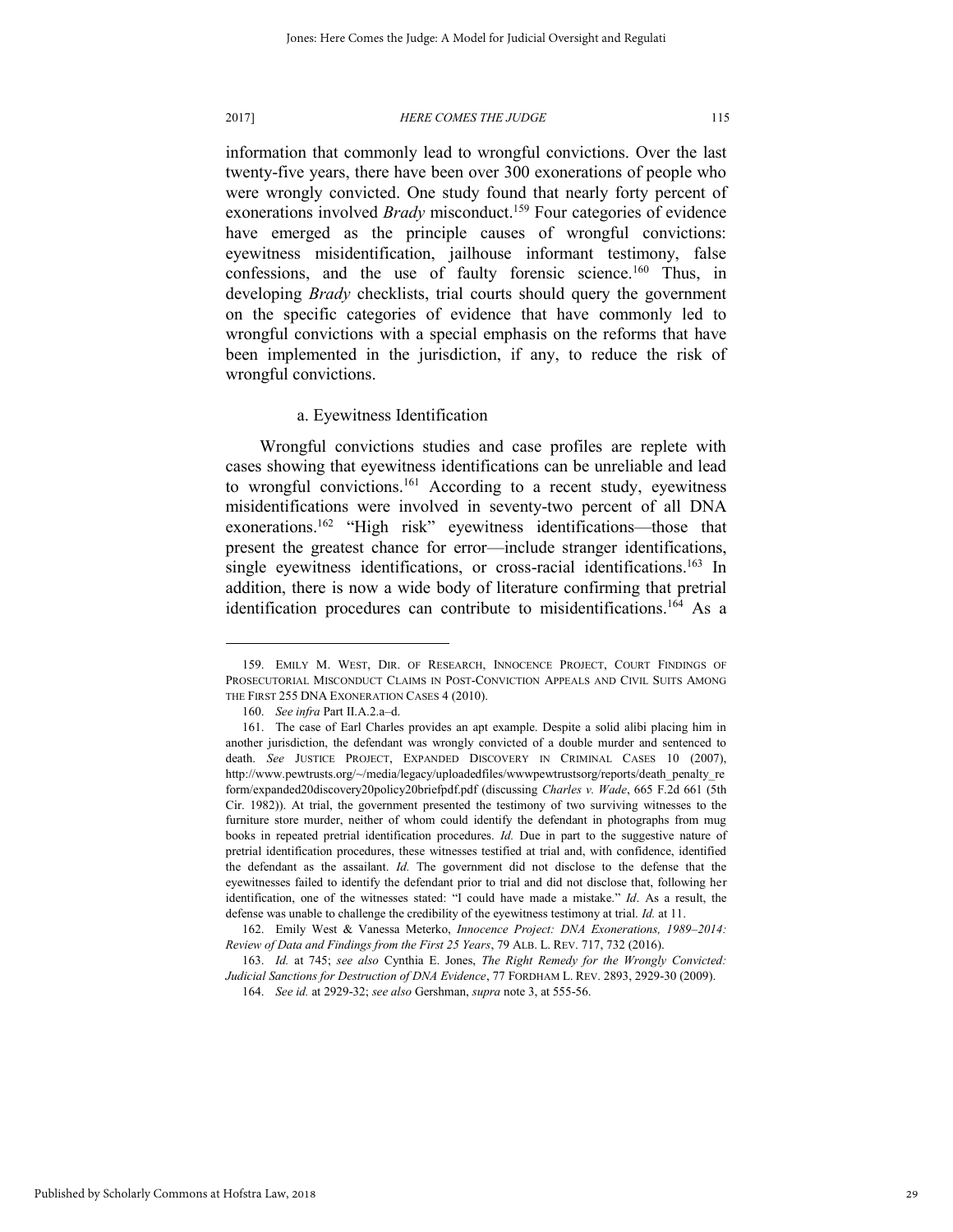result, many jurisdictions have reformed pretrial eyewitness identification procedures to reduce the risk of false identifications.<sup>165</sup> In cases involving eyewitness identifications, the *Brady* checklist should include the following:

1. Any information that any witness failed to identify the defendant in any pretrial proceeding.

2. Any information that any witness identified someone other than the defendant.

3. Any information that any witness expressed reluctance or doubt about an identification of the defendant (i.e., "*I'm not sure, but I think that's him"* or *"I believe that's him, I can't be 100% sure"*).

4. Any information that any witness has recanted or repudiated any identification of the defendant.

5. Any information that any pretrial identification of the defendant was not conducted pursuant to established pretrial identification procedures.

6. Any information that any person, whether or not a witness in this case, failed to identify the defendant as the perpetrator or has identified another person as the perpetrator.

#### b. Jailhouse Informant Testimony

The use of incentivized "snitch" testimony has led to numerous wrongful convictions.<sup>166</sup> Unlike accomplices, jailhouse informants have no first-hand knowledge of the crime and claim only that the defendant confessed to the crime. False information provided by these witnesses has led to fifteen percent of the DNA exonerations.<sup>167</sup> The informal and formal agreements reached with these witnesses fall squarely within the impeachment category of information subject to disclosure under the Court's holding in *Giglio v. United States*. <sup>168</sup> Thus, in cases where the

<sup>165.</sup> Jones, *supra* note 163, at 2930, 2931 & n.214.

<sup>166.</sup> *Id.* at 2936-37; *see* Gershman, *supra* note 3, at 540-41, 554 (discussing cases where witnesses approach prosecutors seeking some benefit in exchange for their testimony). Again, the case of Earl Charles is instructive. In addition to the faulty eyewitness identification, the government relied on the testimony of a jailhouse informant who testified that while he and the defendant were in pretrial detention, the defendant bragged to him about the murders. JUSTICE PROJECT, *supra* note 161, at 10. The informant also testified that no promises were made or expected as a result of his testimony. *Id.* at 10-11. Post-conviction, it was learned that the detective assigned to the case not only supplied the informant with the details needed to falsely implicate Charles in the murders, but also wrote a letter on behalf of the informant recommending his release from prison based on the informant's assistance in the Charles case. *Id.* at 11.

<sup>167.</sup> West & Meterko, *supra* note 162, at 732.

<sup>168.</sup> 405 U.S. 150, 153-55 (1972).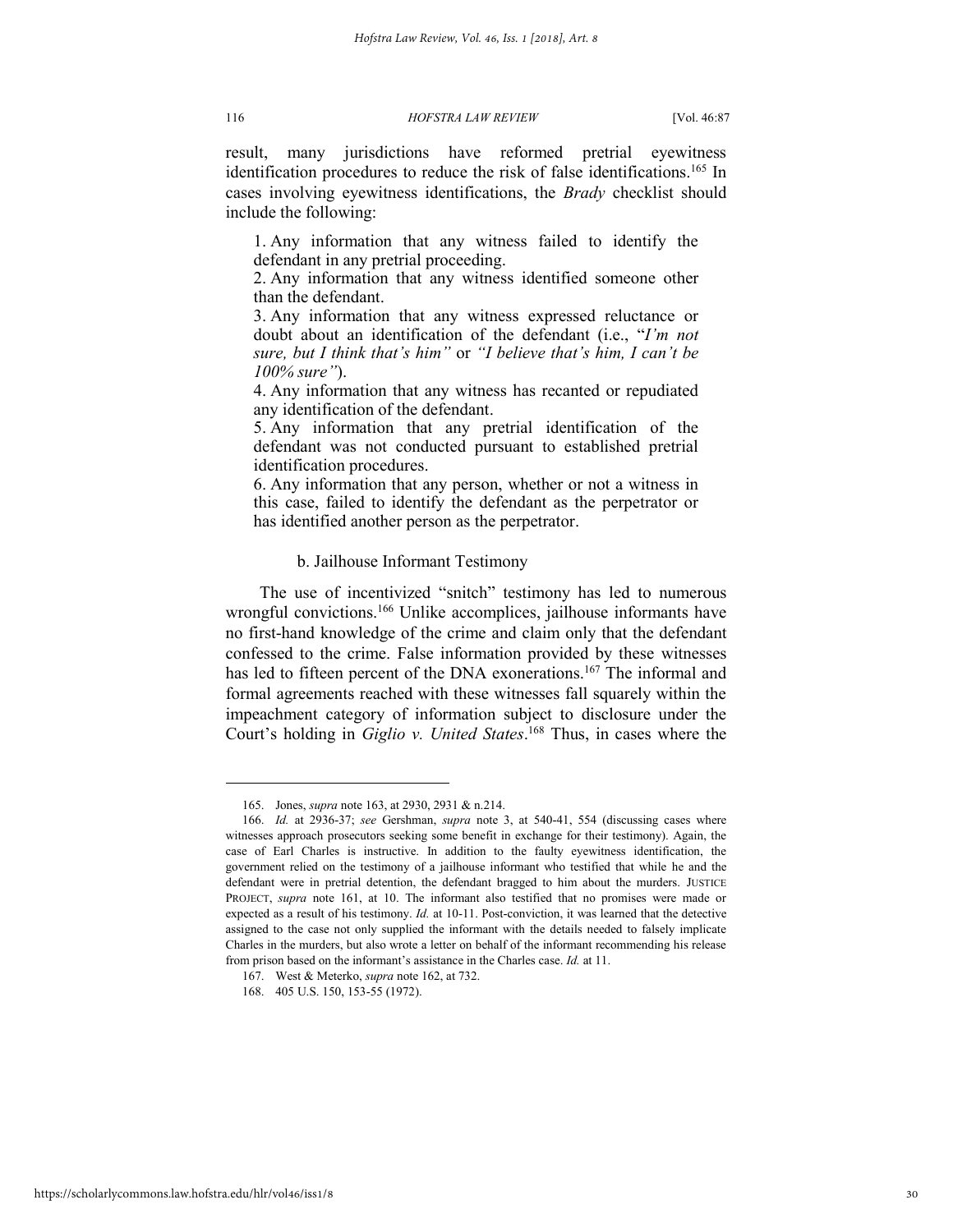government plans to present testimony of a jailhouse informant a *Brady* checklist should be used to request the following:

1. Any promise, reward, or inducement that has been given to any witness whom the government anticipates calling in its case-in-chief, identifying by name each such witness and each promise, reward, or inducement, and a copy of any promise, reward, or inducement reduced to writing.<sup>169</sup>

2. Any description of any cases pending against any witness whom the government anticipates calling in its case-inchief, identifying by name each such witness.<sup>170</sup>

3. Any prior case(s) where the witness was offered an inducement to testify in a criminal case or provide information in connection with a criminal investigation.<sup>171</sup>

4. Any information that the witness has previously given unreliable or inaccurate information, or testified falsely against another in any case.<sup>172</sup>

5. Any information that casts doubt on the accuracy or reliability of the information provided by the informant (i.e. information that the informant and the defendant were never housed in close proximity to each other and were not in a position to communicate with each other while in detention).

#### c. Custodial Confessions

Statements made by the defendant during custodial confessions are discoverable under Federal Rule of Criminal Procedure 16 and under most state discovery statutes.<sup>173</sup> Over a decade of research on false confessions shows that interrogators—wittingly or unwittingly—provide incriminating details about the crime to defendants.<sup>174</sup> Also, it is not uncommon to find that the defendant's confession does not match the known facts at the crime scene or the factual information supplied by other witnesses.<sup>175</sup> Though, standing alone, these facts are not a constitutional grounds for exclusion, the defense will be able to make effective use of this information to challenge credibility of the

l

175. *Id.* at 170.

<sup>169.</sup> HOOPER ET AL., *supra* note 7, at 10.

<sup>170.</sup> *Id.*

<sup>171.</sup> *Id.*

<sup>172.</sup> *Id.*

<sup>173.</sup> *See* FED. R. CRIM. P. 16(a)(1)(A)–(B)(ii); Caroll J. Miller, Annotation, *What Is the Accused's "Statement" Subject to State Court Criminal Discovery*, 57 A.L.R.4th 827 (1987), Westlaw (database updated Oct. 2017).

<sup>174.</sup> Saul M. Kassin et al., *Police-Induced Confessions: Risk Factors and Recommendations*, 34 LAW & HUM. BEHAV. 3, 16-17 (2010).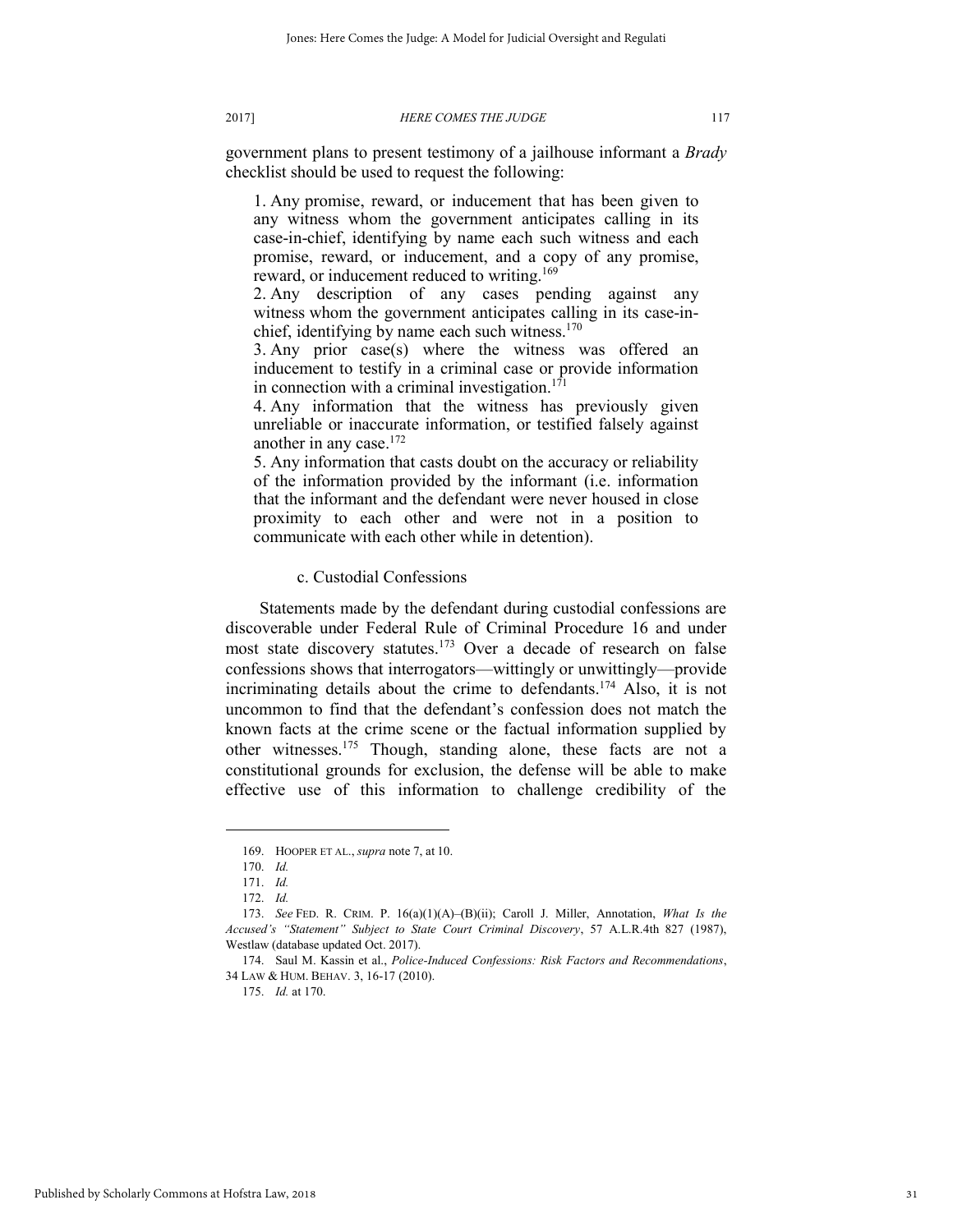confession at trial. One study found that 27% of DNA exonerations involved false confessions.<sup>176</sup> Therefore, in cases involving the use of a custodial confession, the *Brady* checklist should include the following categories of information:

1. Any information that any inculpatory statement of the defendant is inconsistent with the physical evidence recovered from the crime scene.

2. Any information that there were initial denials of involvement by the defendant in any or all of the criminal activity alleged

3. Exculpatory statements by the defendant, whether oral, written, or recorded.

4. Any information that the defendant was suffering from physical pain, injury, mental, or emotional impairment at the time the statement was made, whether or not such condition was caused by the police.

5. Any information that any confession or inculpatory statement was preceded by prolonged interrogation in violation of proscribed guidelines.

6. Any information that any statement allegedly made by the defendant during pretrial interrogation by the government was not memorialized in an electronic recording.

7. Any information that any police officer involved in the interrogation has previously been accused of, charged with, or disciplined for using improper interrogation tactics, including excessive force, during an interrogation in any case.

8. Any information that any police officer involved in the interrogation has previously elicited a false confession or falsely claimed that a defendant made incriminating statements.

9. Any information that the interrogation was not conducted in accordance with any police department or other guideline, procedure or standard in the jurisdiction, including mandatory recording requirements.

d. Forensic Science Errors

Nearly 50% of the first 300 DNA-based exonerations of the Innocence Project involved inaccurate forensic science testimony.<sup>177</sup> Forensic experts have testified in hundreds of cases declaring a "match"

<sup>176.</sup> West & Meterko, *supra* note 162, at 732.

<sup>177.</sup> *Id.*; *see* Paul C. Giannelli, *Wrongful Convictions and Forensic Science: The Need to Regulate Crime Labs*, 86 N.C. L. REV. 163, 172-96 (2007) (discussing the nationwide pervasiveness of forensic science errors is overwhelming and citing investigative reports on the fraud and misconduct by individual lab technicians and entire forensic labs); *see* Brief for Olsen as Amici Curiae Supporting Petitioner at 12-13.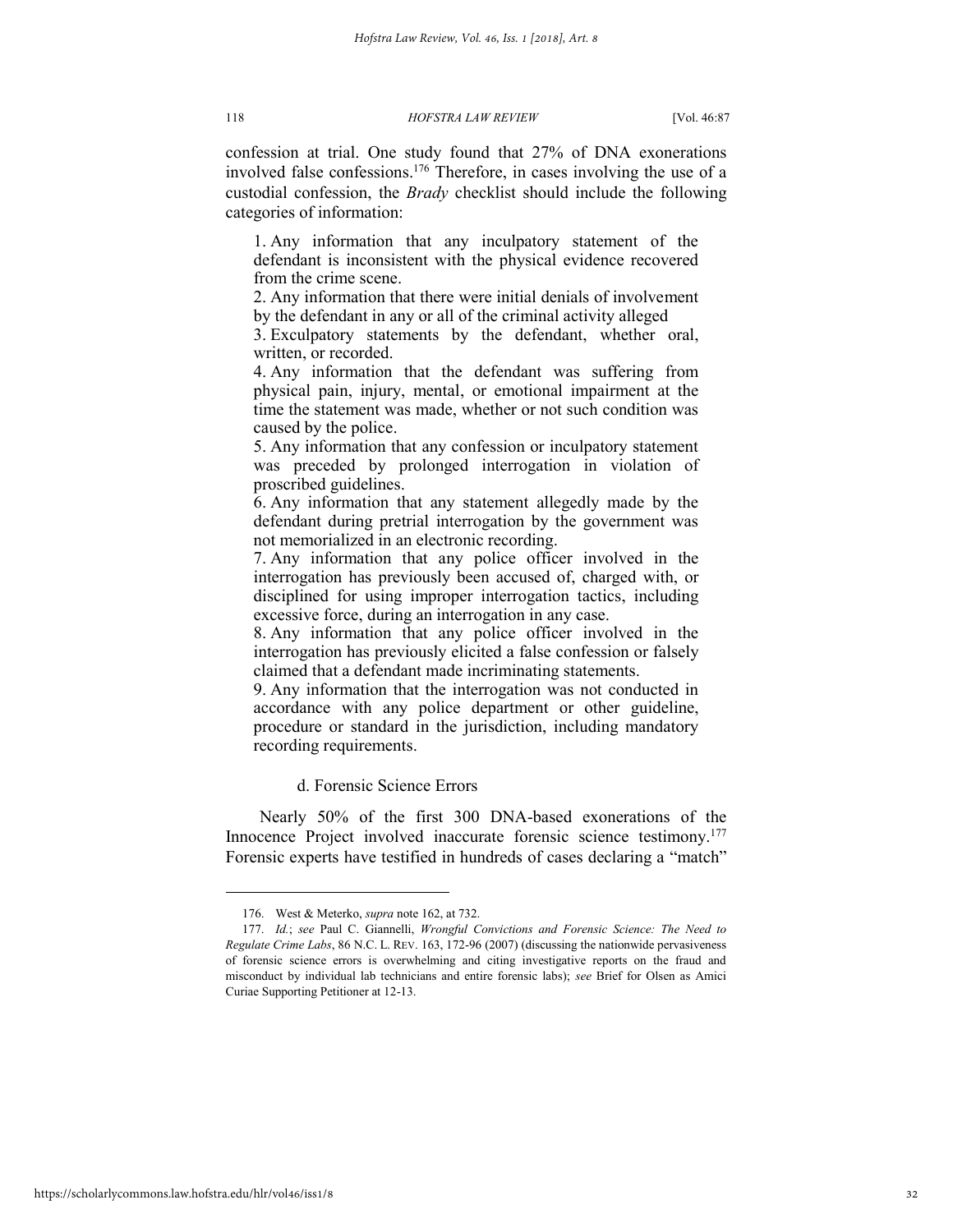between some evidence found at the crime scene and the defendant.<sup>178</sup> These "matches" were later refuted by DNA evidence or other information. Commonly, these errors involved serology and hair analysis.<sup>179</sup> The 2009 report from the National Academy of Sciences raised serious concerns about courts allowing expert forensic testimony when no standards or protocols exist to support the scientific validity of the analysis.<sup>180</sup> More recently, concerns over the accuracy of forensic evidence were raised in a 2016 report published by the President's Council of Advisors on Science and Technology.<sup>181</sup> These and other problems have raised serious concerns about the integrity of non-DNA forensic evidence.<sup>182</sup> Although discovery rules in nearly every jurisdiction require the prosecution to disclose some combination of the name, credentials, and summary of the expert opinion to be offered by any expert witness, in many wrongful conviction cases, prosecutors have ignored or dismissed evidence that the expert's testimony was inaccurate, misleading, or unsupported by the expert's own scientific reports.<sup>183</sup> In other cases, prosecutors have ignored, and failed to disclose, systemic fraud, incompetence, and dysfunction in the forensics lab.<sup>184</sup> In addition, prosecutors have concealed complaints and allegations of incompetence of forensics experts that would have undermined the credibility of their testimony. Therefore, if the government intends to rely on non-DNA forensic evidence to prove guilt, a *Brady* checklist should query the prosecutor to identify

and disclose:

l

1. Any results, reports, and opinions obtained from examinations, tests, and experiments on physical items collected during the investigation of this case that indicate a lack of criminal involvement or are otherwise favorable to the

<sup>178.</sup> *See* PRESIDENT'S COUNCIL OF ADVISORS ON SCI. & TECH., REPORT TO THE PRESIDENT: FORENSIC SCIENCE IN CRIMINAL COURTS: ENSURING SCIENTIFIC VALIDITY OF FEATURE-COMPARISON METHODS 29-31 (2016), https://obamawhitehouse.archives.gov/sites/default/files/ microsites/ostp/PCAST/pcast\_forensic\_science\_report\_final.pdf.

<sup>179.</sup> West & Meterko, *supra* note 162, at 746 fig.16, 747-49.

<sup>180.</sup> *See* Harry T. Edwards & Constantine Gatsonis, *Preface* to COMM. ON IDENTIFYING THE NEEDS OF THE FORENSIC SCI. CMTY., NAT'L RESEARCH COUNCIL, STRENGTHENING FORENSIC SCIENCE IN THE UNITED STATES: A PATH FORWARD, at xix-x (2009); COMM. ON IDENTIFYING THE NEEDS OF THE FORENSIC SCI. CMTY., *supra*, at 85-109.

<sup>181.</sup> PRESIDENT'S COUNCIL OF ADVISORS ON SCI. & TECH., *supra* note 175, at 25-38.

<sup>182.</sup> Gershman, *supra* note 3, at 553 ("A prosecutor's failure to carefully scrutinize the accuracy and credibility of scientific experts, and to search for evidence that would demonstrate the expert is fabricating or mistaken has been one of the recognized causes of wrongful convictions." (footnote omitted)).

<sup>183.</sup> *Id.* at 553 & n.116, 554.

<sup>184.</sup> *Id.* at 554 & n.118.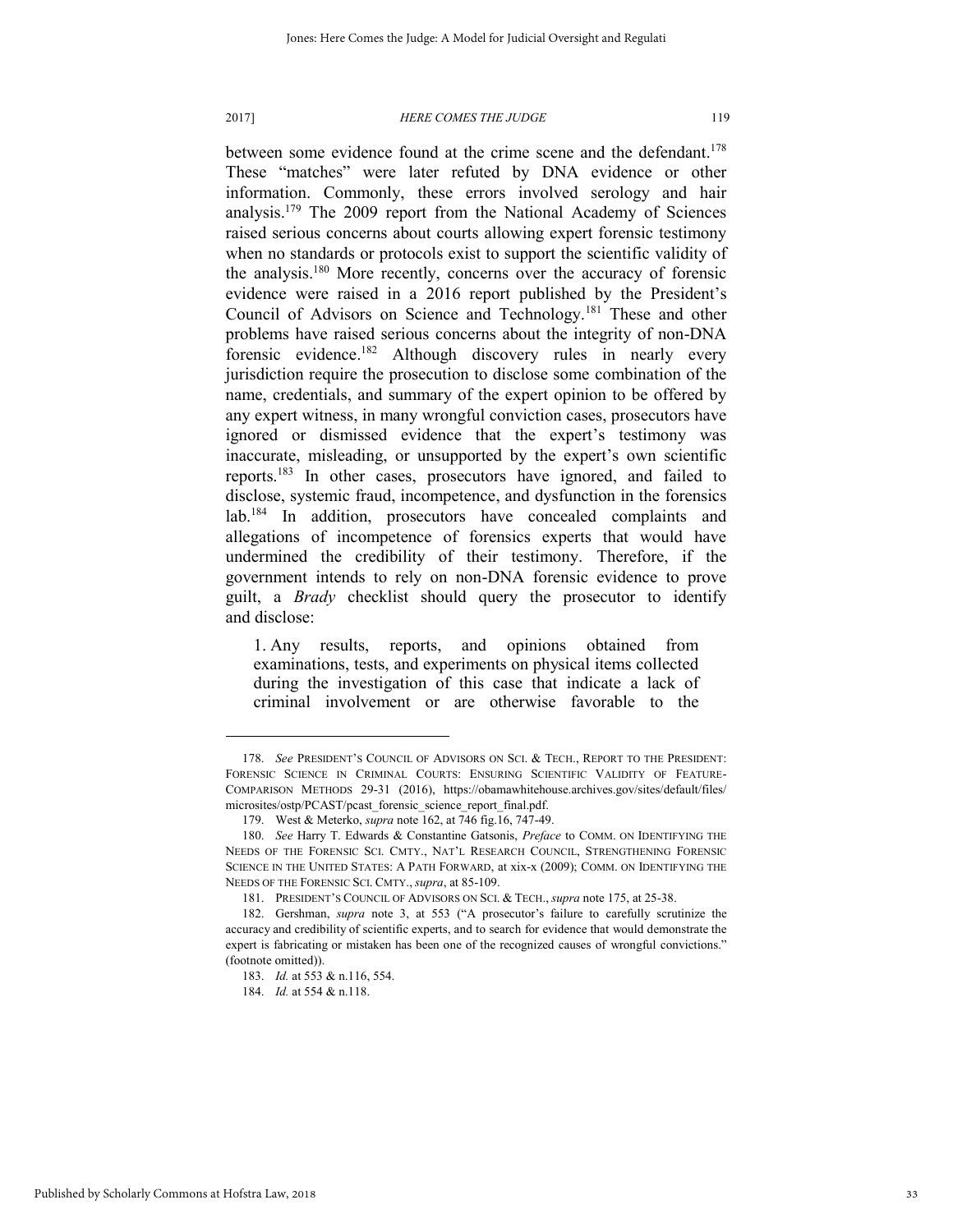defendant, including any materials that are inconclusive or identify another person.

2. Any information that tests were not performed in accordance with lab protocol.

3. Any professional complaints filed against the forensic analyst. 4. Any information that the laboratories where tests were performed are or were uncertified, below industry standards, or otherwise not in compliance with state or local laws.

5. Any information that the forensic analyst has given false testimony, misrepresented findings, or reported findings that were later refuted by DNA or other evidence.

### 3. Pretrial *Brady* Compliance Hearings

In most jurisdictions, pretrial hearings are either authorized or mandated in criminal cases under local court rules. These hearings facilitate the resolution of a wide range of discovery and evidentiary issues. Although in some jurisdictions the court is specifically mandated to address the *Brady* disclosure duty during the pretrial hearing,<sup>185</sup> in many other jurisdictions *Brady* concerns are only addressed when specifically raised by the defense.<sup>186</sup> Trial courts should use the pretrial hearing to proactively manage the *Brady* disclosure duty.<sup>187</sup> Specifically, courts should either set a special hearing or designate time during the regularly scheduled pretrial hearing to engage in a *Brady* "compliance inquiry." During this inquiry, the court should determine whether the prosecutor has (1) identified all members of the prosecution team; (2) conducted a thorough inquiry to ascertain whether any member of the team has favorable information; (3) reviewed all the government's files to identify favorable information; and (4) disclosed favorable information to the defense in a manner that allows the defense to make effective use of the material. If the court has a detailed standing order on *Brady* and/or a *Brady* checklist, the pretrial hearing should provide the court with an opportunity to query the prosecutor about specific categories of favorable information that might exists in the case. This

<sup>185.</sup> *See, e.g.*, D. MASS. R. 117.1(a)(4)(A) ("[T]he district judge to whom the case is assigned must . . . convene an initial pretrial conference, which counsel who will conduct the trial must attend. At the initial pretrial conference the district judge must . . . order the government to disclose . . . the exculpatory information [under *Brady*]."); HAW. CRIM. R. 17.1.1(c) ("A magistrate judge shall conduct at least one pretrial conference . . . . The agenda for the pretrial conference shall consist of . . . [the] [d]ate of production of evidence favorable to the defendant on the issue of guilt or punishment, as required by *Brady v. Maryland ...*." (citation omitted) (citing 373 U.S. 83 (1963))).

<sup>186.</sup> *See, e.g.*, OKLA. STAT. tit. 22, § 22-2002(A) (2002).

<sup>187.</sup> United States v. Hykes, No. CR 15-4299 JB, 2016 WL 1730125, at \*17-18 (D. N.M. Apr. 11, 2016) (discussing the merits of a pretrial hearing to discuss *Brady* compliance).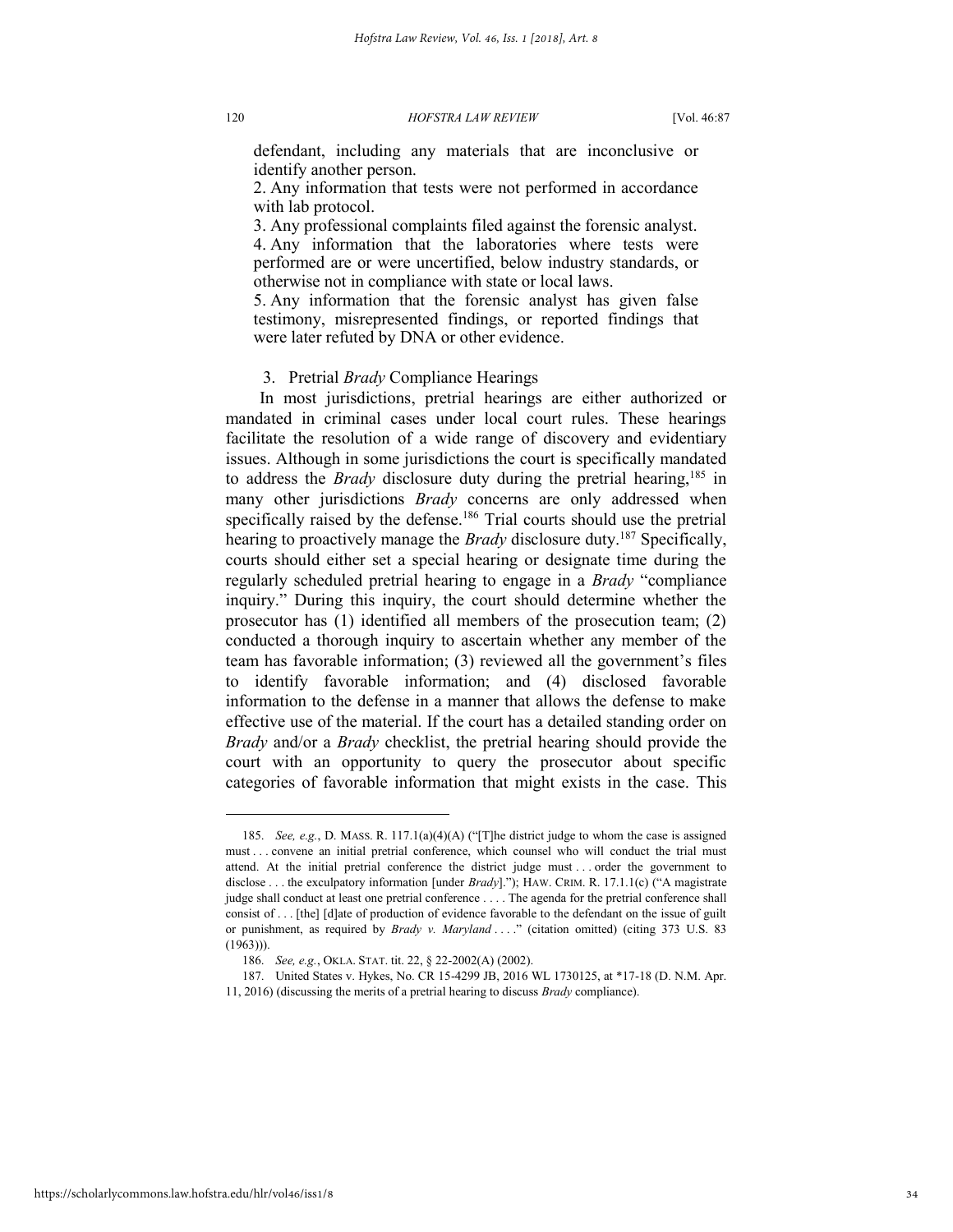hearing also provides a forum for the prosecutor to request an *in camera* review of "questionable" information in their files that could be subject to disclosure.

The ABA has endorsed the use of pretrial hearings to assist the court in ensuring compliance with the *Brady* disclosure duty.<sup>188</sup> The ABA has stated:

Not only will the conference encourage candor . . . [but] if the defense makes specific requests for material that the prosecution did not think to seek from law enforcement—not knowing its existence or recognizing its relevance—such requests may lead to the discovery of evidence that might otherwise have been inadvertently non-disclosed.<sup>189</sup>

Moreover, because criminal discovery is "self-policed" and much of discovery is conducted off-the-record, pretrial hearings allow courts to intervene and assist parties in meeting their disclosure obligations.<sup>190</sup> The formality of on-the-record pretrial hearings will "add an additional safeguard against nondisclosure" because parties will "think twice" and "make doubly sure" they have complied with all disclosure obligations before making representations to the court.<sup>191</sup>

In addition, one scholar has proposed that courts engage in the following "*Brady* colloquy" during pretrial discovery hearings<sup>192</sup>:

1. Have you reviewed your file, and the notes and file of any prosecutors who handled this case before you, to determine if these materials include information that is favorable to the defense?

2. Have you requested and reviewed the information law enforcement possesses, including information that may not have been reduced to a formal written report, to determine if it contains information that is favorable to the defense?

<sup>188.</sup> ABA recommendation 102D states the following:

<sup>[</sup>T]he American Bar Association urges . . . courts to adopt a procedure whereby a criminal trial court shall conduct, at a reasonable time prior to a criminal trial involving felony or serious misdemeanor charges, a conference with the parties to ensure that they are fully aware of their respective disclosure obligations . . . and to offer the court's assistance in resolving disputes over disclosure obligations.

ABA Recommendation 104A Adopted by the House of Delegates (Feb. 8-9, 2010).

<sup>189.</sup> *Id.* at 3.

<sup>190.</sup> *Id.* at 1-2.

<sup>191.</sup> *Id.* at 3.

<sup>192.</sup> Jason Kreag, *The* Brady *Colloquy*, 67 STAN. L. REV. ONLINE 47, 50-51 (2014); *see*  Sullivan & Possley, *supra* note 162, at 929-30 (noting the *Brady* colloquy). *But see Hykes*, 2016 WL 1730125, at \*16-18 (questioning the effectiveness of the colloquy in every case).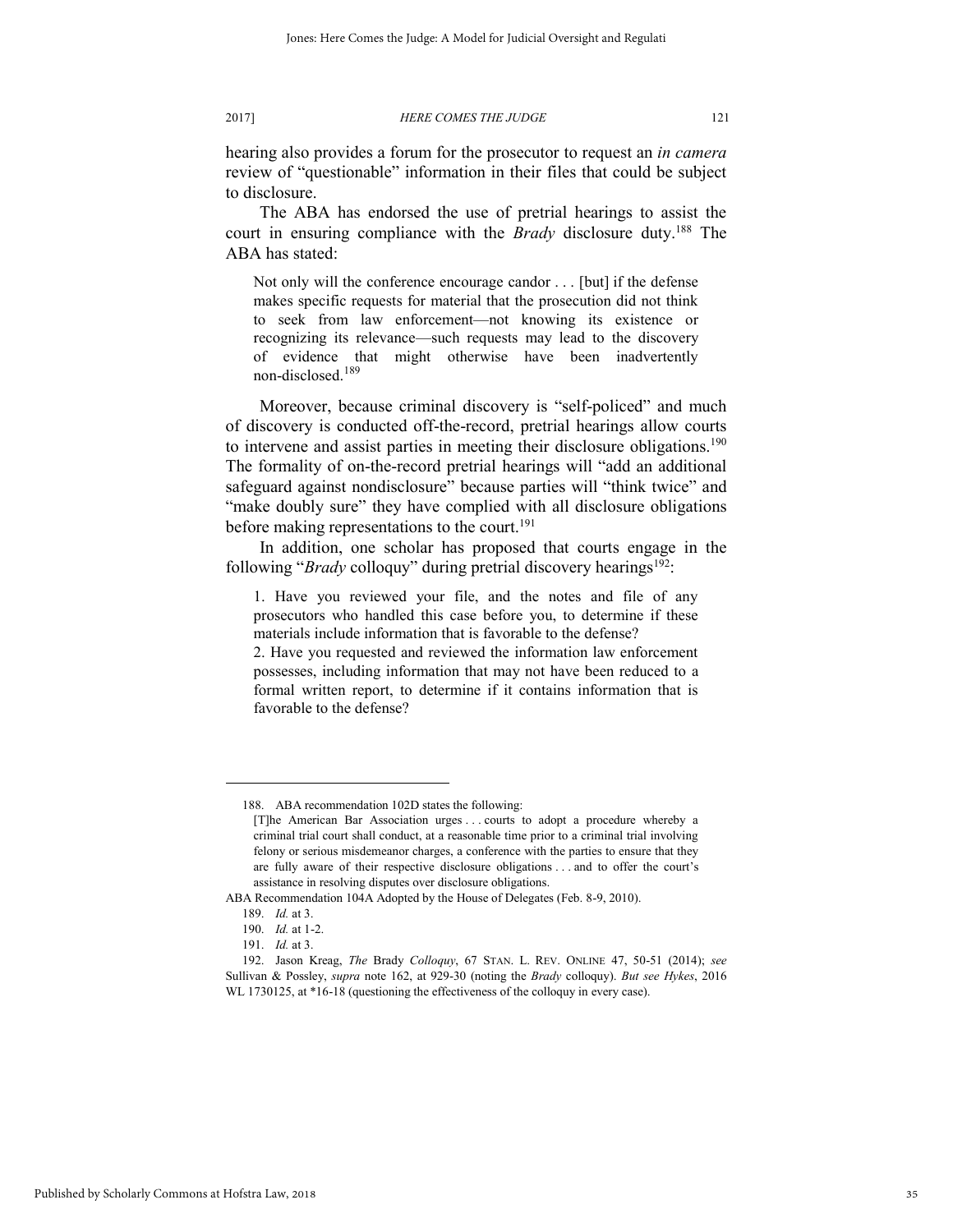3. Have you identified information that is favorable to the defense, but nonetheless elected not to disclose this information because you believe that the defense is already aware of the information or the information is not material?

4. Are you aware that this state's rules of professional conduct require you to disclose all information known to the prosecutor that tends to be favorable to the defense regardless of whether the material meets the *Brady* materiality standard?<sup>193</sup>

*Brady* compliance hearings allow the court to regulate and manage the *Brady* disclosure duty while the prosecution remains in control of the criminal evidence. Because the court has a right to rely on representations made by litigants during court proceedings,<sup>194</sup> prosecutors can be held accountable for making misrepresentations to the court about the nonexistence of *Brady* information within their possession, as well as their failure to investigate and identify favorable information in the possession of members of the prosecution team.<sup>195</sup> In addition, active engagement by the trial judge can begin changing the culture of resistance to the *Brady* disclosure duty by making the process more formal and transparent.<sup>196</sup>

#### 4. *Brady* Certification Requirement

Another administrative tool that trial judges could utilize is courtordered certification of compliance with *Brady*. In some jurisdictions, certification is mandated by local discovery rules.<sup>197</sup> In other instances, local and federal courts have mandated certification in response to *Brady* violations.<sup>198</sup> If courts adopt a certification requirement, courts should

l

198. Milke v. Ryan, 711 F.3d 998, 1019 (9th Cir. 2013) (reversing the conviction based on *Brady* misconduct and directing the government to "provide a statement under oath from a relevant

<sup>193.</sup> Kreag, *supra* note 192.

<sup>194.</sup> *See* United States v. Fallen, 498 F.2d 172, 174 (8th Cir. 1974) (noting that the government's misrepresentation allows the government to foreclose the court's discretionary authority because "the government attempted to become prosecutor and judge"); Rosser v. United States, 381 A.2d 598, 605 (D.C. 1977) ("'In open court, the court has the right to rely on the truthfulness of the government's statements.' So does defense counsel." (citation omitted) (quoting *Fallen*, 498 F.2d at 174)); *see also* United States v. Lewis, 511 F.2d 798, 800-01 n.3 (D.C. Cir. 1975); United States v. Wilkerson, 456 F.2d 57, 61 (6th Cir. 1972).

<sup>195.</sup> *In re* Stuart, 803 N.Y.S.2d 577, 578 (App. Div. 2005) (ordering a three-year suspension of the prosecutor from practice of law for making misrepresentations to the judge regarding his knowledge of the whereabouts of a *Brady* witness).

<sup>196.</sup> *See* Symposium, *supra* note 15, at 2031-34.

<sup>197.</sup> *See, e.g.*, MASS. R. CRIM. P. 14(a)(E)(3) ("Certificate of Compliance. When a party has provided all discovery required by this rule or by court order, it shall file with the court a Certificate of Compliance. The certificate shall state that, to the best of its knowledge and after reasonable inquiry, the party has disclosed and made available all items subject to discovery other than reports of experts, and shall identify each item provided.").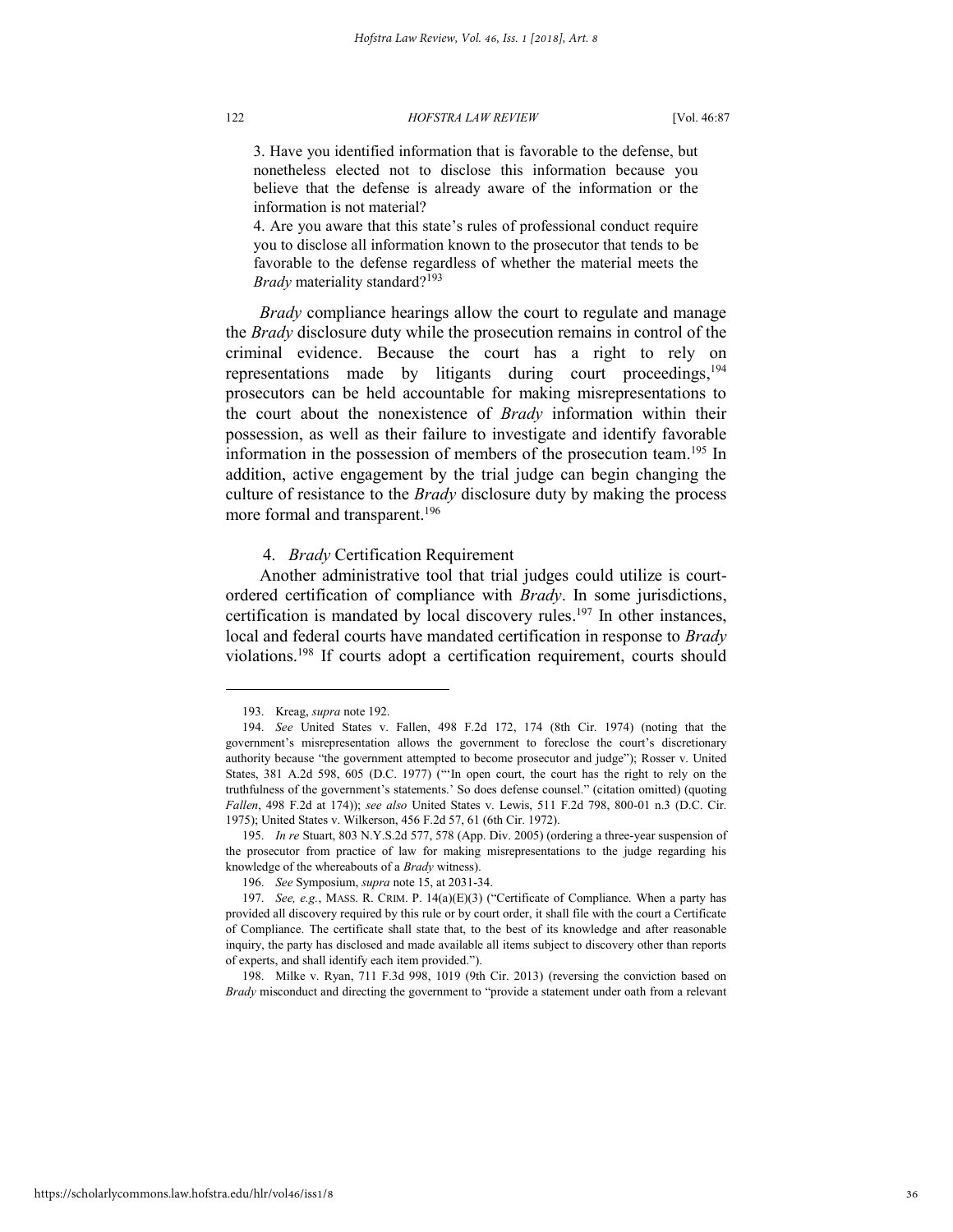use a detailed *Brady* checklist and require members of the prosecution team to certify that they have checked their files for each and every category of favorable information listed and certify that responsive information has been disclosed or does not exist. A general, blanket certification—such as, "I hereby certify that I have disclosed all information required by *Brady*"—does little to ensure that the prosecution team has fully complied with all that *Brady* demands.

There are several benefits to requiring a standard written certification in all cases. First, the court can use written certifications to ensure the government has complied with its obligation to learn of any favorable information in the possession of any member of the prosecution team. This requirement will reduce *Brady* violations that result from prosecutors either not performing a due diligence inquiry or not including all members of the prosecution team in its constitutionally mandated search for favorable information.

Second, if trial courts require police officers and other members of the prosecution team to file a written certification of compliance with *Brady*, the trial judge could reduce the number of *Brady* violations that stem from the intentional or negligent suppression of favorable information by police officers. Police certification requirements would also allow the court to educate police officers on *Brady* or reinforce the policies or general orders on *Brady* that may exist within their police department. Moreover, false certification could subject police officers to judicial sanctions. While some prosecutors and police officers might be willing to risk *Brady* misconduct if there is a good chance that their misdeeds will not be discovered, far fewer would be willing to file false statements with the court that could subject them to sanctions.

The administrative tools discussed above provide trial judges with the resources needed to manage and regulate the *Brady* disclosure duty and disrupt the current culture of non-compliance. When coupled with the use of the sanctions, discussed below, trial courts can create strong incentives for the government to disclose favorable information in their possession.

police official certifying that all of the records have been disclosed"); United States v. Naegele, 468 F. Supp. 2d 150, 155 (D.D.C. 2007) (compelling the disclosure of *Brady* material from the government and ordering the government to conduct a thorough and diligent search for the *Brady* material requested by the defense and "certify to the Court in writing" that it has complied); *see* Vaughn v. United States, 93 A.3d 1237, 1266-67 (D.C. 2014) (reversing the conviction due to *Brady* violation and stating that the government had never represented that it had fulfilled its disclosure duties and "the government should be directed to make such a representation, in writing, filed with the trial court").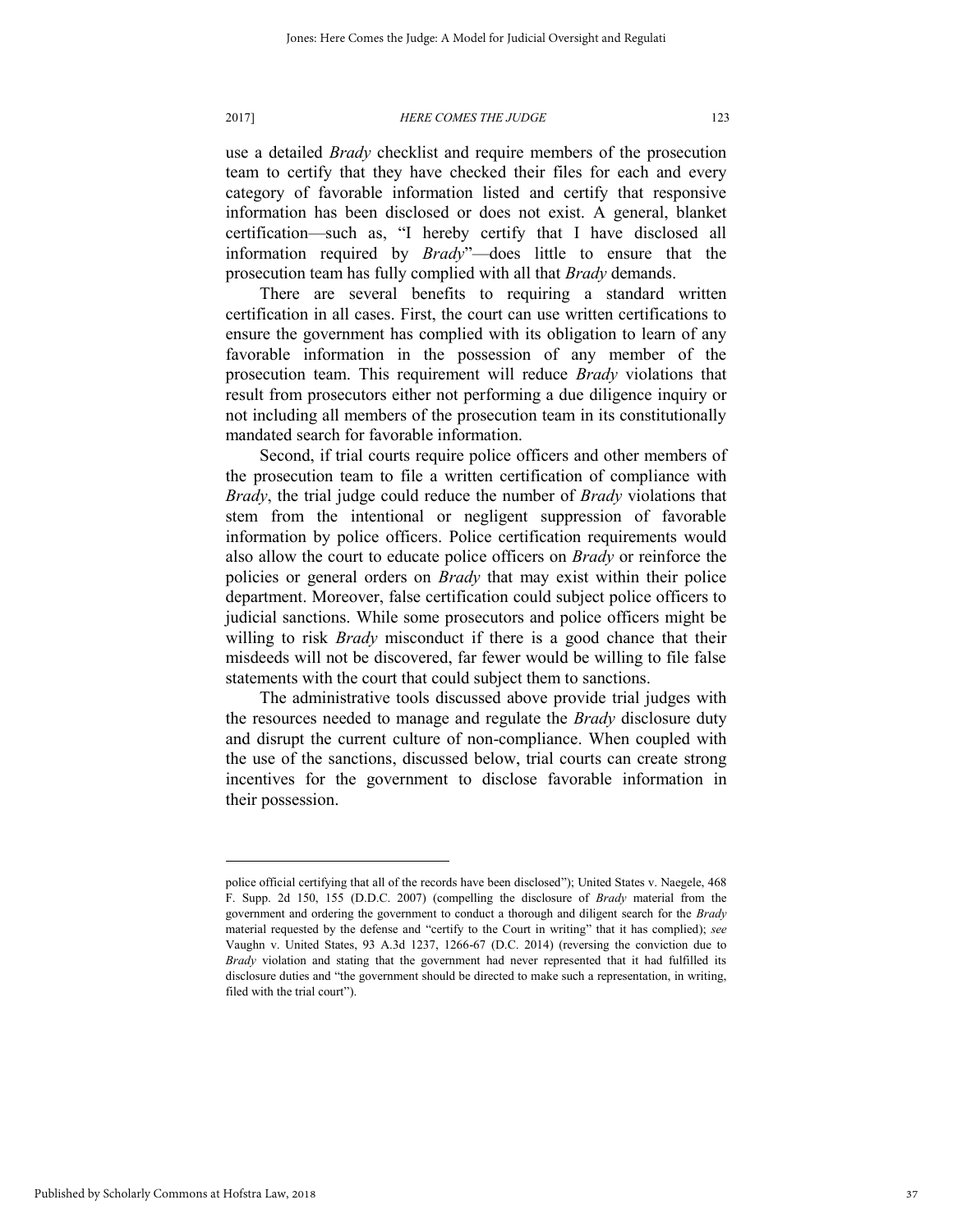### *B. Systemic Judicial Reform of the* Brady *Disclosure Duty*

There are systemic *Brady* reforms that trial and appellate courts can institute to reform the *Brady* disclosure duty. By amending the court rules to specifically address the *Brady* disclosure duty, instituting mandatory *Brady* training for litigants in criminal cases, and establishing "best practices" for litigants, the judiciary can effectively remove the barriers that impede the *Brady* disclosure duty.

#### 1. Codifying the *Brady* Disclosure Duty in a Court Rule

For the past three years, I have worked with a team of experienced litigators and judges to create a court rule to codify the *Brady* disclosure duty.<sup>199</sup> We have met regularly, utilized research on *Brady* criminal discovery rules adopted by other federal and state courts across the country, sought input from the local bar,<sup>200</sup> and faced staunch resistance from the Department of Justice. The committee has compromised and altered the proposed rule to address concerns raised by a wide range of stakeholders.<sup>201</sup> We have learned that creating a *Brady* rule that all criminal justice stakeholders can embrace is virtually impossible. Although prior attempts to amend the Federal Rules of Criminal Procedure to codify the *Brady* disclosure duty have failed, state and federal courts should still seek to craft a rule to clarify the ambiguity in the *Brady* doctrine. Unlike the set of criminal discovery management tools set forth for individual judges, a court rule will apply to all criminal cases in the jurisdiction and hold all prosecutors to a uniform standard of practice in every case.

A *Brady* rule should, at a minimum, clarify the scope of the duty to disclose favorable information and the categories of favorable information—exculpatory, impeaching, and mitigating. The rule should also provide clear timelines on when the government must disclose *Brady* material to the defense and specify the format for disclosure summaries or original source documents. The court rule should also have sanctions that the trial judge can impose if the disclosure obligations are not met. The most comprehensive *Brady* rule is one adopted by the United States District Court of Massachusetts.<sup>202</sup> This rule should be the starting point for any court seeking to use a rulemaking process to regulate and manage the *Brady* disclosure duty.

<sup>199.</sup> The author is a member of the Special Ad Hoc Committee on Criminal Disclosure Obligations for the United States District Court for the District of Columbia.

<sup>200.</sup> D.D.C. Proposed Disclosure R., 144 Daily Wash. L. Rep. 197 (Jan. 29, 2016).

<sup>201.</sup> D.D.C. Proposed Disclosure R. (Nov. 2017 Notice), http://www.dcd.uscourts.gov/sites/ dcd/files/Nov2017NoticeProposedBradyRule.pdf.

<sup>202.</sup> D. MASS. R. 116 (2008); *see also* HOOPER ET AL., *supra* note 7, at 9-10.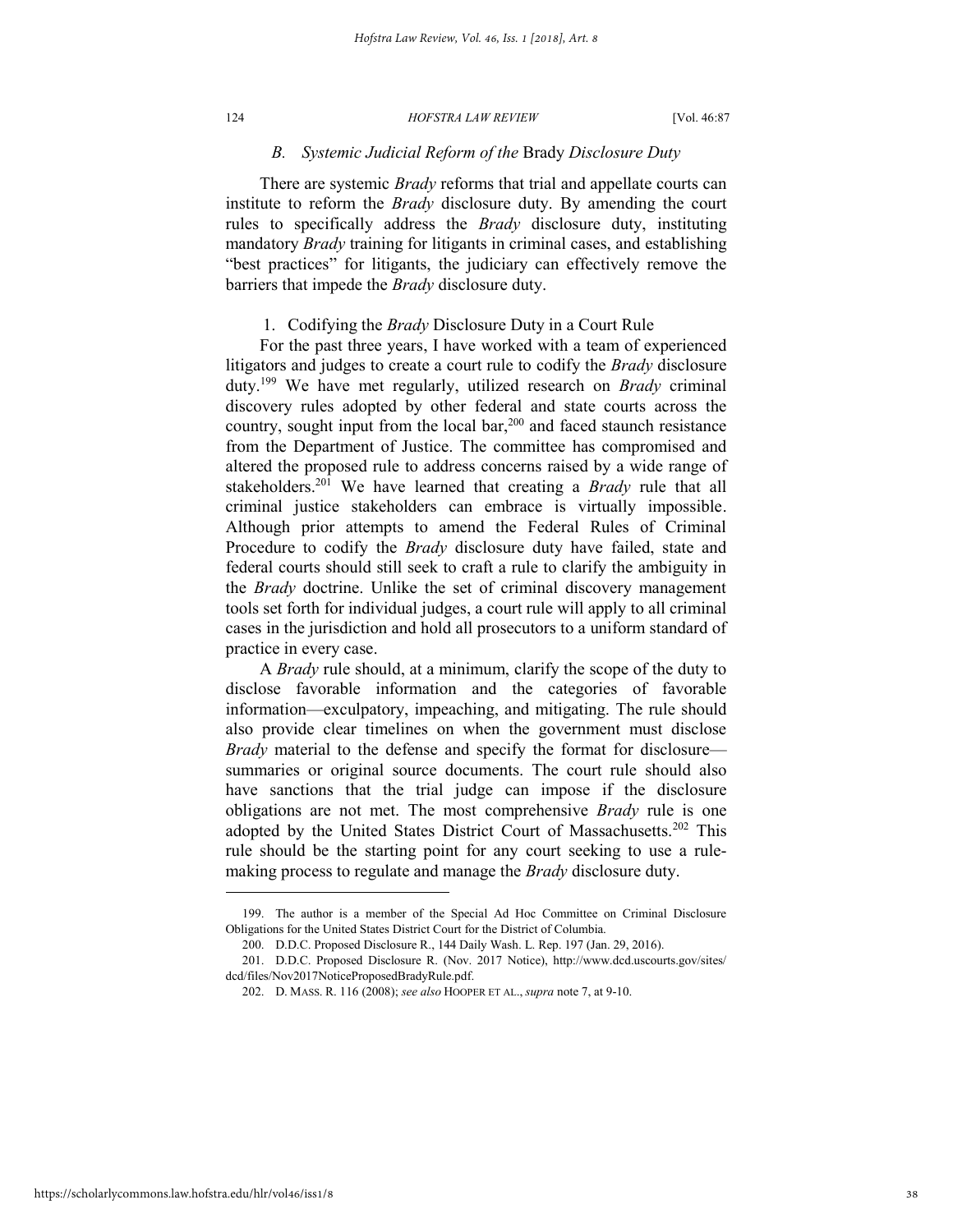# 2. Changing the Culture of Prosecutorial Resistance and Noncompliance with *Brady*

While most of the responsibility for implementing *Brady* reform will be shouldered by trial court judges, appellate courts can also play a vital role in the management and regulation of the *Brady* disclosure duty. Two opinions by the local and federal appellate courts in the District of Columbia illustrate the impact that appellate courts can have on systemic reform of criminal discovery practices.

In 1971, in *Rosser v. United States*, the District of Columbia Court of Appeals suggested a practice that fundamentally changed criminal discovery practices in the District.<sup>203</sup> The defendant allegedly admitted to the police after his arrest that he was a "con man." <sup>204</sup> Although the prosecution never disclosed the "con man" statement during discovery, the government was allowed, over the defense's objection, to use the statement to impeach the defendant's trial testimony.<sup>205</sup> The government argued, among other things, that the defense never requested the statement, as then required under the local discovery rule.<sup>206</sup> The defense attorney countered that he had made a general oral request for discovery "sufficient to cover any statement by his client."<sup>207</sup> The defense's discovery request was never memorialized and the original prosecutor assigned to the case was no longer with the prosecutor's office by the time the case went to trial.<sup>208</sup> Although the court found that there was insufficient evidence that the defense ever requested discovery, the court also noted that several representations made by the prosecutor in court misled the court and the defense into believing that the government had no statements of the defendant.<sup>209</sup> The court ultimately reversed, but also took notice of a pattern of prior cases in which the government used previously undisclosed statements of defendants to impeach the defendants' testimony.<sup>210</sup> In so doing, the court stated:

We suggest that the most effective way of making and responding to a Rule 16 request in the context of the required informal discovery is for defense counsel to deliver a letter or "request" document to the prosecutor specifying the types of material desired, and for the prosecutor to confirm in writing either that all such material has been produced or that certain material is being withheld pending a court

<sup>203.</sup> 381 A.2d 598, 605-09 (D.C. 1977).

<sup>204.</sup> *Id.* at 600.

<sup>205.</sup> *Id.* at 601.

<sup>206.</sup> *Id.* at 604.

<sup>207.</sup> *Id.*

<sup>208.</sup> *Id.* at 604-05.

<sup>209.</sup> *Id.* at 605.

<sup>210.</sup> *Id.* at 608-09.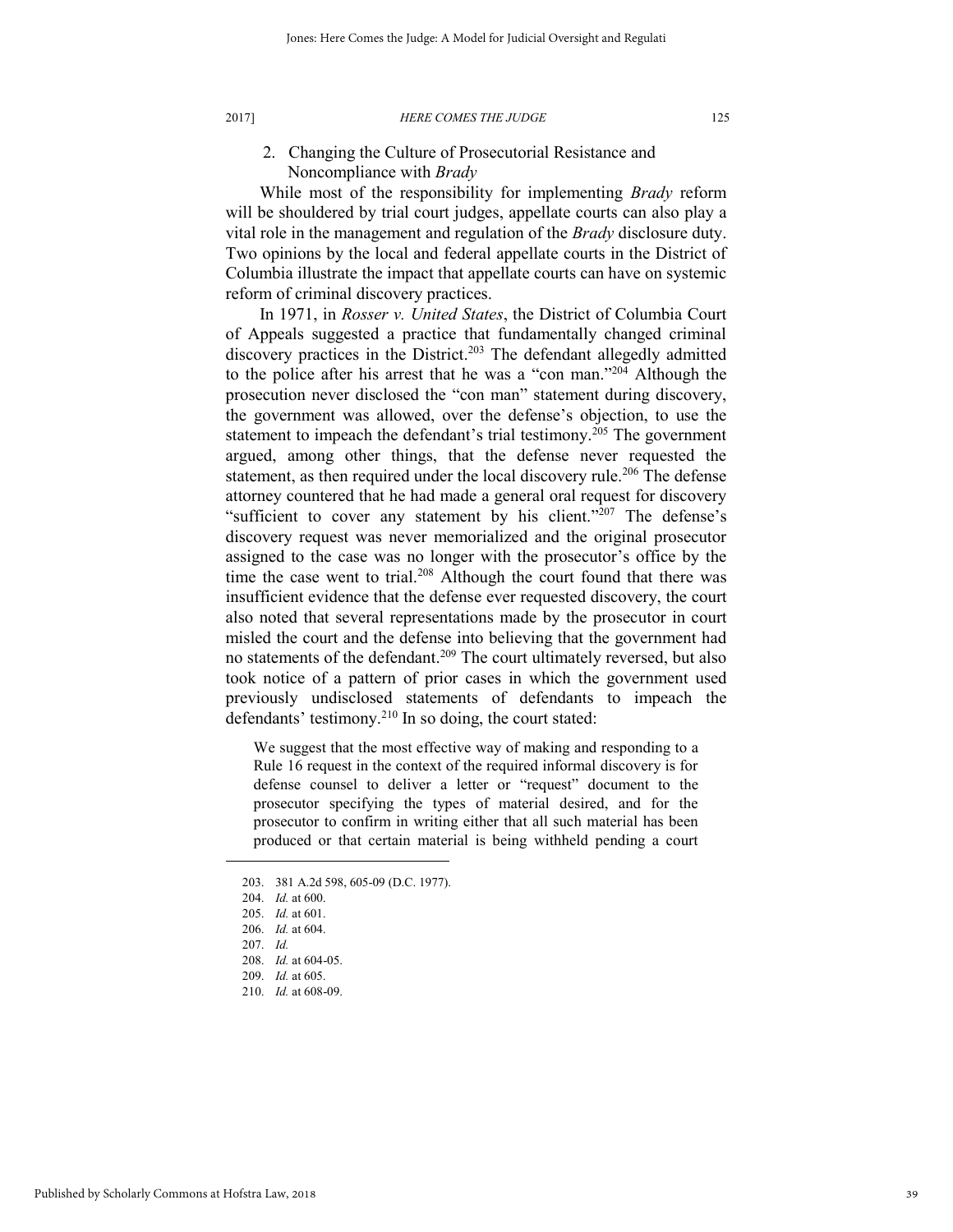determination at defendant's instance. While such a written exchange is not required by the rule, this case should make clear why that approach is highly desirable. A similar procedure is advisable for informal handling of Jencks Act requests.<sup>211</sup>

Although this "suggestion" by the court was mere dicta in the court's opinion, the defense bar adopted the court's suggestion. Following *Rosser*, it has now become standard practice in the District of Columbia for the defense to file what is locally referred to as a "*Rosser* letter" in every case to memorialize pretrial discovery requests made to the prosecution.<sup>212</sup> This practice has brokered a resolution of many routine criminal discovery disputes and halted a strategic trial tactic by the prosecution that the court deemed to be unfair to the defense.

Similarly, appellate courts could "suggest" practice standards to reform the *Brady* disclosure duty. For example, while *Agurs* makes clear that the government must disclose favorable information even in the absence of a demand by the defense, many have suggested that a specific *Brady* demand by the defense, similar to the *Rosser* letter, might significantly improve the delivery of *Brady* material.<sup>213</sup> Likewise, appellate courts might suggest that prosecutors make all *Brady* disclosures in writing, and file a copy with the court. While it is not the role of appellate courts to manage trial discovery or reform discovery practices, appellate courts have a stake in ensuring that constitutional rights are not routinely violated because of ambiguities in what *Brady* demands.

The same year that *Rosser* was decided, the United States Court of Appeals for the District of Columbia Circuit "nudged" the government to significantly overhaul its discovery practices to comply with the Jencks Act.<sup>214</sup> In *United States v. Bryant*, <sup>215</sup> law enforcement officials made an audio recording of the defendant engaging in a drug transaction with an undercover officer.<sup>216</sup> The defense made a pretrial request for the audio recording which captured both the words of the defendant and the officer and was, therefore, discoverable under both the Jencks Act and

<sup>211.</sup> *Id.* at 610.

<sup>212.</sup> *See, e.g.*, Zanders v. United States, 999 A.2d 149, 161 n.17 (D.C. 2010).

<sup>213.</sup> JaneAnne Murray, *The* Brady *Battle*, 37 CHAMPION, May 2013, at 72, 73; *see*  Symposium, *supra* note 15, at 2021-22 (proposing *Brady* "checklists" for defense lawyers).

<sup>214.</sup> The Jencks Act mandates government disclosure of all "substantially verbatim" recorded pretrial statements of witnesses after the witness has testified at trial. Pub. L. No. 85-296, 71 Stat. 595, 595-96 (1974) (codified as amended at 18 U.S.C. § 3500(b), (e)(2) (2012)).

<sup>215. 439</sup> F.2d 642 (D.C. Cir.), *on remand*, 331 F. Supp. 927 (D.D.C), *and aff'd*, 448 F.2d 1182 (D.C. Cir. 1971) (per curiam).

<sup>216.</sup> *Id.* at 645-46.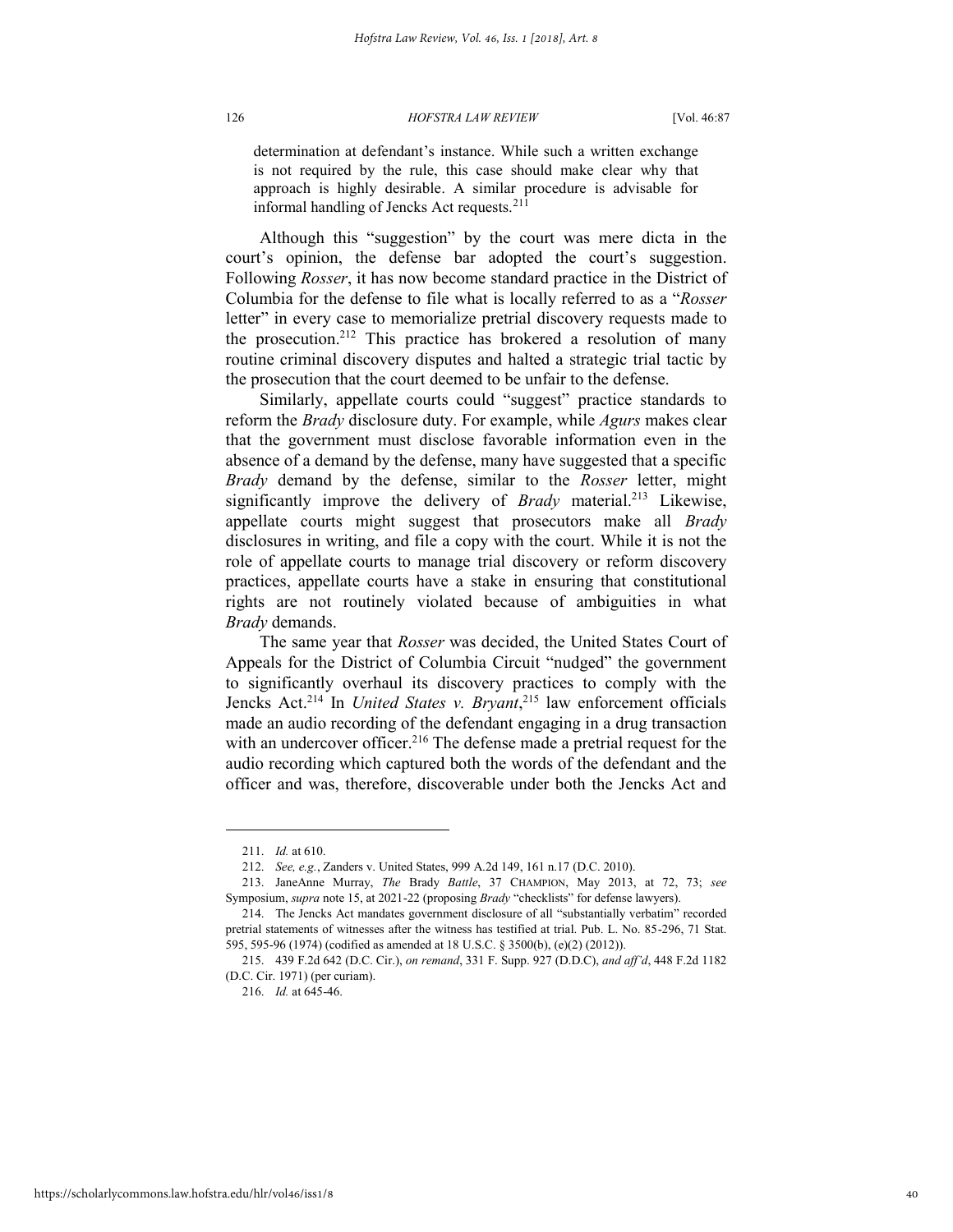Federal Rule of Criminal Procedure 16.<sup>217</sup> When the government reported that the tape was intentionally not preserved by the law enforcement officers who were unaware of the Jencks disclosure obligations, the court sharply criticized the government's "thoroughly unstructured" approach to preserving criminal discovery, calling it "a dark no-man's-land of unreviewed bureaucratic and discretionary decision-making." <sup>218</sup> As in *Rosser*, the court noted the number of cases involving lost or intentionally unpreserved materials.<sup>219</sup> The court proposed a prophylactic discovery reform and required the government to demonstrate in future cases that the government has

promulgated, enforced and attempted in good faith to follow rigorous and systematic procedures designed to preserve *all* discoverable evidence gathered in the course of a criminal investigation . . . .

... By requiring that the discretionary authority of investigative agents be controlled by regular procedures . . . we intend to ensure that rights recognized at one stage of the criminal process will not be undercut at other, less visible, stages.<sup>220</sup>

The admonition by the *Bryant* court led to systemic reform in the preservation and disclosure of witness statements in the District of Columbia. Following *Bryant*, the local police department developed and instituted standard operating procedures for police officers to preserve pretrial statements subject to disclosure under the Jencks Act.<sup>221</sup>

Much like the "dark no-man's-land of unreviewed bureaucratic and discretionary decision-making"<sup>222</sup> that impeded the implementation of the Jencks Act, the government has not taken steps to ensure that police officers preserve, maintain, and disclose favorable information collected during the course of their investigation as mandated by *Brady*. <sup>223</sup> Also, as discussed below, many police departments do not have training on *Brady*, nor do they have specific policies and procedures in place to ensure that *Brady* material is properly identified and preserved. Thus, the due diligence requirements imposed by *Kyles* are easily thwarted by the untrained police officers.

With each successive case involving government suppression of favorable information, reviewing courts either reverse the conviction or find error and sustain the conviction without taking affirmative steps to

l

41

<sup>217.</sup> *Id.* at 646-47.

<sup>218.</sup> *Id.* at 644, 646-47.

<sup>219.</sup> *Id.* at 650-53.

<sup>220.</sup> *Id.* at 652.

<sup>221.</sup> *See* Jones, *supra* note 163, at 2909-10, 2924 nn.184, 185.

<sup>222.</sup> *Bryant*, 439 F.2d at 644.

<sup>223.</sup> Jones, *supra* note 163, at 2900 n.31, 2914-15.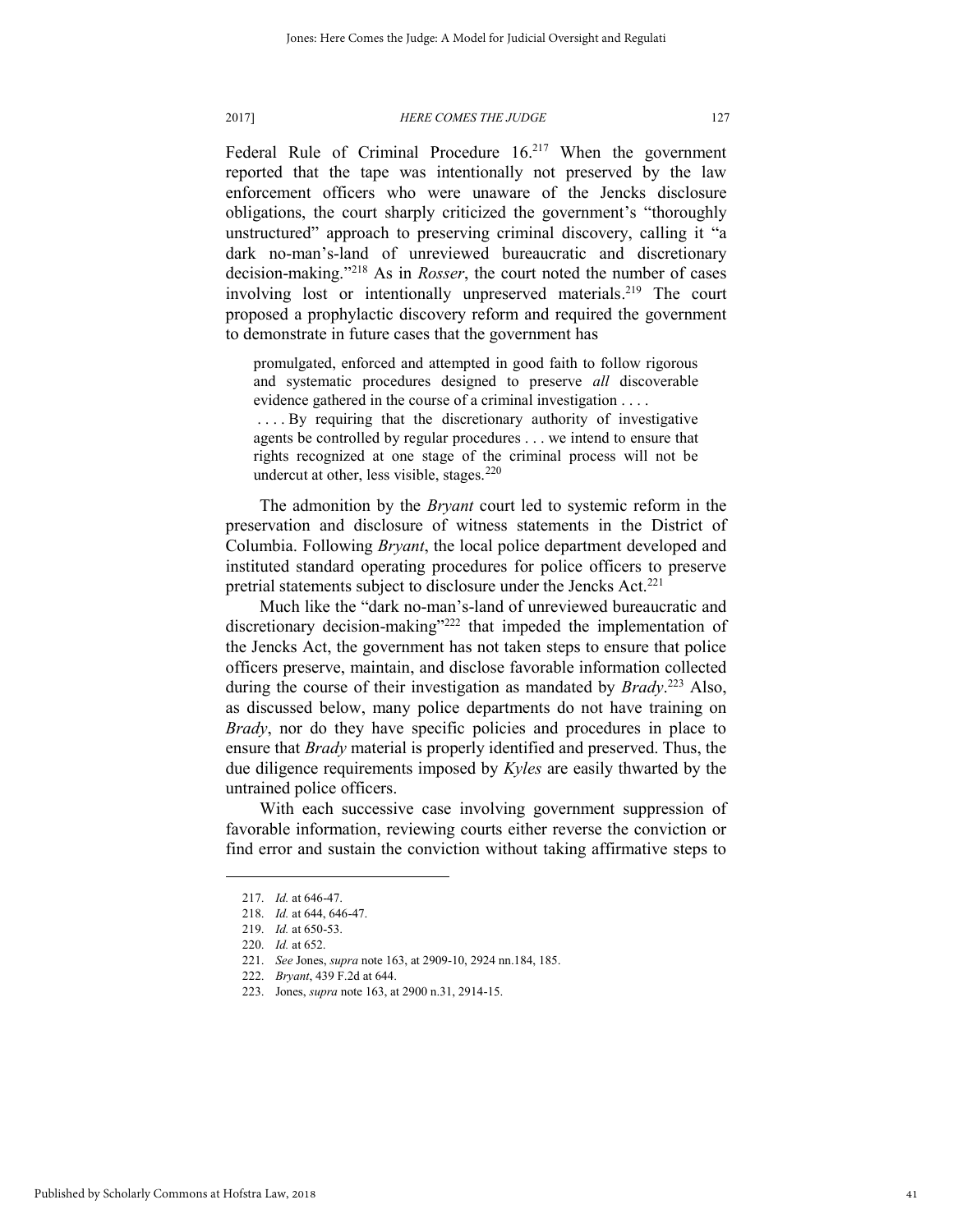reform *Brady* disclosure practices. The type of "suggestions," "directives," and "practice pointers" made by the appellate courts in *Rosser* and *Bryant* that reformed criminal discovery practices in the District of Columbia could also prove effective in reforming the *Brady* disclosure duty.

3. Training

Another critical measure that courts can take to change the culture of resistance and noncompliance is comprehensive training on *Brady*. Trial and appellate court judges could work with law schools and local bar associations to develop a rigorous *Brady* training course to ensure that all litigants in criminal cases—especially all members of the prosecution team—are fully informed of the basic tenets of the *Brady* doctrine. While prosecutors offer a number of different excuses for nondisclosure of favorable evidence, a common excuse is, *"Your Honor, I did not know this was* Brady *material."* In instances where the prosecutor is new and/or there has been no comprehensive training on *Brady* provided by the prosecuting authority, ignorance of the *Brady* disclosure duty might explain the first nondisclosure. Likewise, given the ambiguities in the *Brady* doctrine, confusion over the scope of disclosure mandated by *Brady* might also explain nondisclosure by more seasoned prosecutors. For this reason, courts have a vested interest in ensuring that prosecutors know what the Constitution requires and how to meet these requirements. The stakes of nondisclosure are too high for courts to continue to allow ignorance of what *Brady* commands to be an acceptable "defense" to the nondisclosure of favorable information.

Ideally, *Brady* training should be comprehensive and mandatory. Professor Gershman has created a "*Brady* Training Program Course Syllabus" which should prove helpful to the court in implementing a *Brady* training sanction.<sup>224</sup> Professor Gershman's materials include a list of the Supreme Court's *Brady* cases, a synopsis of the *Brady* jurisprudence, and a detailed discussion of each category of "favorable" evidence.<sup>225</sup> Professor Gershman also includes a series of hypothetical fact patterns that could be used to teach the proper application of the *Brady* doctrine.<sup>226</sup> These materials could easily form the foundation for a *Brady* training course, supplemented with the *Brady* precedent and rules of the local courts.

<sup>224.</sup> *See* Gershman, *supra* note 118, at 533-44.

<sup>225.</sup> *Id.*

<sup>226.</sup> *Id.* at 544-49.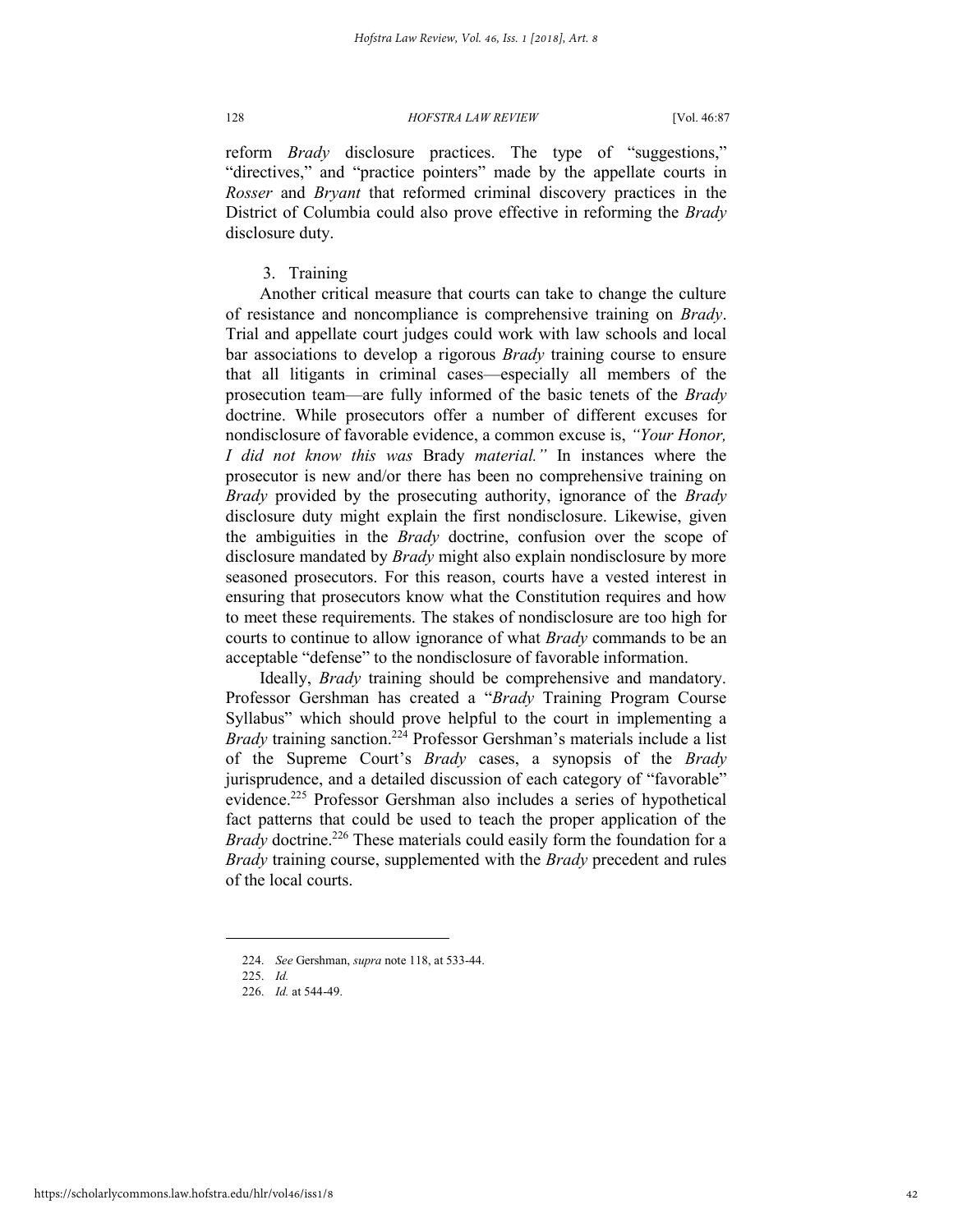With a mandatory *Brady* training program, it will be difficult for members of the prosecution team to claim ignorance of what *Brady* demands. Completion of the training course erodes both the reasonableness and the plausibility of nondisclosure of *Brady* material based on the prosecutor's failure to appreciate that the information was subject to disclosure, especially if the trial court employs the range of administrative tools discussed in Part III to regulate the disclosure of favorable information.

### IV. JUDICIAL SANCTIONS FOR *BRADY* MISCONDUCT

*When a public official behaves with such casual disregard for his constitutional obligations and the rights of the accused, it erodes the public's trust in our justice system, and chips away at the foundational premises of the rule of law. When such transgressions are acknowledged yet forgiven by the courts, we endorse and invite their repetition.*<sup>227</sup> – Judge Alex Kozinski

The judicial regulations and management initiatives discussed above will be ineffective—and largely ignored—unless the court also utilizes sanctions to redress the suppression of favorable information by the prosecution. Courts must not make it so easy for prosecutors to succumb to the temptation to suppress *Brady* information. Courts must take steps to force prosecutors to reach the conclusion that it is far easier to comply with the *Brady* disclosure duty than risk the sanctions that the court will impose. This assessment will only be reached by prosecutors if courts institute a range of sanctions designed to hold prosecutors accountable and deter would-be violators of the *Brady* disclosure duty.<sup>228</sup>

The past four decades of *Brady* litigation have not resulted in the consistent imposition of sanctions on prosecutors for *Brady* misconduct. Even when trial judges believe the prosecutor's *Brady* misconduct warrants the imposition of sanctions, judges often refer the matter to an extrajudicial entity—either the prosecuting authority or the state bar for disciplinary action.<sup>229</sup> While these third-party referrals for

<sup>227.</sup> United States v. Olsen, 737 F.3d 625, 632 (9th Cir. 2013) (Kozinski, J., dissenting).

<sup>228.</sup> *See* United States v. Tavera, 719 F.3d 705, 714 (6th Cir. 2013) (vacating the district court judgment based on *Brady* misconduct and stating that "[w]e do not want other prosecutors to imitate the prosecutor's conduct in this case. *Brady* . . . d[oes] not require the defendant to discover such undisclosed statements laying in the prosecutor's file").

<sup>229.</sup> *See, e.g.*, *id.* at 707-08 ("[W]e recommend that the U.S. Attorney's Office for the Eastern District of Tennessee conduct an investigation of why this prosecutorial error occurred and make sure that such *Brady* violations do not continue."); *see also* United States v. Bartko, 728 F.3d 327,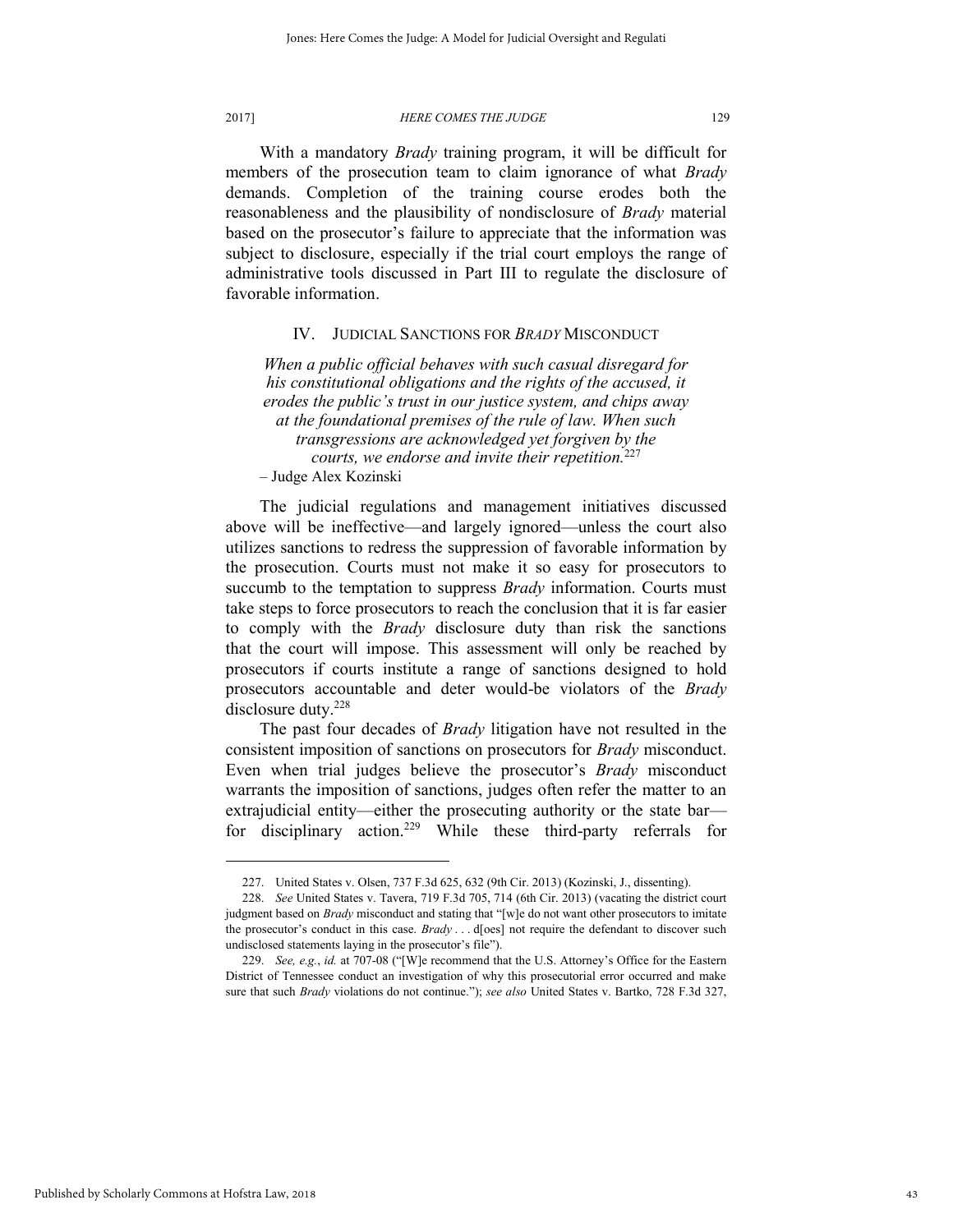disciplinary action can sometimes be effective in redressing *Brady* misconduct,<sup>230</sup> exclusive reliance on outside entities results in the court's inability to control the unconstitutional behavior of prosecutors that occurs during the litigation before the court. Moreover, reliance on extrajudicial sanctions has not proved effective in deterring *Brady* misconduct. Even in cases of egregious *Brady* violations or persistent patterns of *Brady* violations by individual prosecutors, deferral of sanctions to third-party disciplinary authorities has not resulted in consistent sanctions nor have such referrals stemmed the tide of *Brady* violations.<sup>231</sup>

In *United States v. Jones*, the trial judge expressed palpable frustration when the prosecutor failed to review her own notes and disclose the fact that a government witness, on several occasions, made statements to the prosecutor that directly contradicted the witness's trial testimony.<sup>232</sup> The court characterized the prosecutor's *Brady* violation as "serious and repeated"<sup>233</sup> and part of "a dismal history of intentional and inadvertent violations of the government's duties to disclose."<sup>234</sup> After noting the ineffectiveness of the Department of Justice's procedures for policing *Brady* misconduct,<sup>235</sup> the court stated: "[I]t is now particularly important that judges find effective means to themselves hold prosecutors and other government officials accountable."236

236. *Id.* at 176-77.

<sup>342 (4</sup>th Cir. 2013) ("To underscore our seriousness about this matter, and to ensure that the [*Brady*] problems are addressed, we direct the Clerk of Court to serve a copy of this opinion upon the Attorney General of the United States and the Office of Professional Responsibility for the Department of Justice.").

<sup>230.</sup> *See, e.g.*, *In re* Howes, 52 A.3d 1, 25 (D.C. 2012) (ordering that federal prosecutor be disbarred for *Brady* and related misconduct); Press Release, David W. Prater, Dist. Att'y, Okla. Cty. (undated) (on file with author) (stating that district attorney terminated two prosecutors for withholding *Brady* evidence and referred them to the state bar association for disciplinary action, and to the Oklahoma Attorney General's Office for investigation of possible criminal violations); Alexa Ura, *Anderson to Serve 9 Days in Jail, Give Up Law License as Part of Deal*, TEX. TRIB. (Nov. 8, 2013, 3:00 PM), http://www.texastribune.org/2013/11/08/ken-anderson-serve-jail-timegive-law-license (former Texas prosecutor convicted and sentenced to ten days in jail for intentionally withholding *Brady* evidence that resulted in the wrongful conviction of Michael Morton).

<sup>231.</sup> *See* United States v. Jones, 620 F. Supp. 2d 163, 176-78 (D. Mass. 2009).

<sup>232.</sup> *Id.* at 178-79.

<sup>233.</sup> *Id.* at 180.

<sup>234.</sup> *Id.* at 165 (quoting United States v. Jones, 609 F. Supp. 2d 113, 119 (D. Mass), *modified*, 620 F. Supp. 2d 163 (D. Mass. 2009)).

<sup>235.</sup> *Id.* at 166-67 ("The persistent recurrence of inadvertent violations of defendants' constitutional right to discovery in the District of Massachusetts persuades this court that it is insufficient to rely on Department of Justice training programs for prosecutors alone to assure that the government's obligation to produce certain information to defendants is understood and properly discharged.").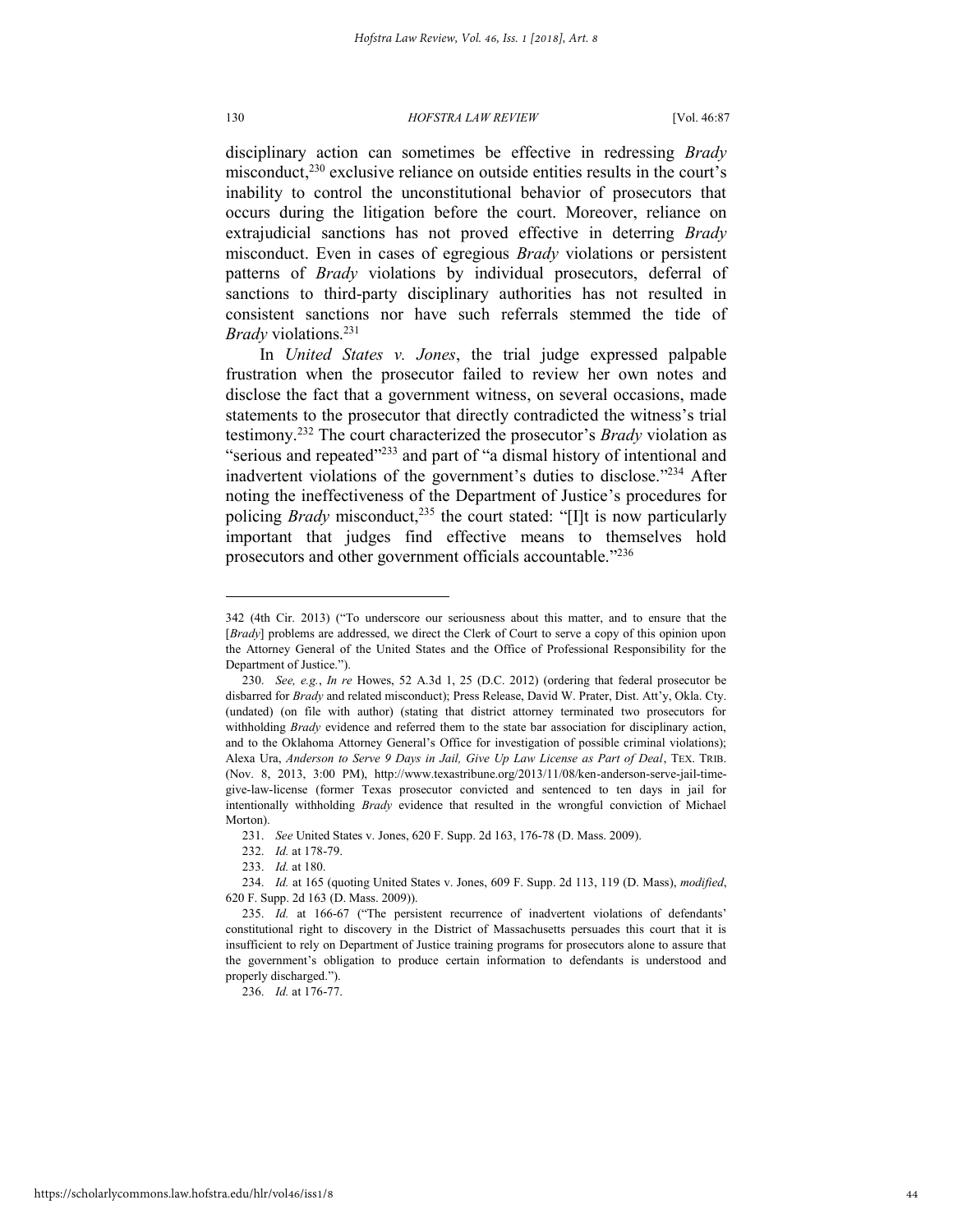As expressed by Judge Wolf, there are compelling reasons for trial courts to take on the primary role of imposing sanctions for *Brady* misconduct. First, trial courts are ideally suited to impose sanctions for *Brady* misconduct.<sup>237</sup> In the course of determining whether the prosecutor suppressed favorable evidence that "undermined confidence in the verdict," the trial court must necessarily make the factual findings relevant to the imposition of sanctions. Moreover, the prosecutor's act of depriving the fact finder of critical evidence simultaneously deprives the court of the opportunity to prevent a miscarriage of justice. Beyond the adverse impact on the defendant's constitutional right to a fair trial, *Brady* misconduct corrupts the truth-seeking function of the trial and has an overall corrosive impact on the efficacy and integrity of the criminal adjudication process. Judges lose the ability to control the admissibility of evidence, and juries are forced to make guilt/innocence determinations without the benefit of critical facts. *Brady* violations are also antithetical to the court's strong interest in judicial efficiency. Whether *Brady* misconduct surfaces pretrial, during trial, or post-trial, courts will be required to expend judicial resources to adjudicate the *Brady* violations and assess the net impact of the offending conduct on the defendant's right to a fair trial. Courts must, therefore, hold prosecutors accountable when the actions of the prosecutor result in the denial of constitutional rights and undermine the effectiveness of the judicial process.

#### *A. Judicial Authority to Sanction* Brady *Misconduct*

Unlike the Jencks Act and other criminal discovery rules, $238$  the *Brady* disclosure duty does not have prescribed sanctions for noncompliance. The power to impose sanctions for *Brady* misconduct stems from the court's broad inherent supervisory power to implement a remedy for violation of a recognized constitutional right and/or deter future illegal conduct.<sup>239</sup> The Supreme Court has recognized that the

<sup>237.</sup> *See* United States v. Kouri-Perez, 187 F.3d 1, 12 (1st Cir. 1999) ("Although it may be difficult . . . to draw the line between zealous advocacy and unacceptable courtroom tactics, the line must be drawn, and the district courts are better able to draw it in the first instance." (citation omitted) (citing United States v. Int'l Bhd. of Teamsters, 948 F.2d 1338, 1343 (2d Cir. 1991))).

<sup>238.</sup> *Compare* FED. R. CRIM. P. 16(d)(2) (stating that a court may compel discovery, grant continuance, exclude evidence or "enter any other order that is just under the circumstances"), *with* 18 U.S.C. § 3500(d) (2012) (noting that a court can strike testimony as a sanction of nondisclosure of a witness statement).

<sup>239.</sup> *See* United States v. Fitzgerald, 615 F. Supp. 2d 1156, 1159-62 (S.D. Cal. 2009) (exercising inherent supervisory power to redress *Brady* violation); *see also* Chambers v. Nasco, Inc., 501 U.S. 32, 44, 46 (1991).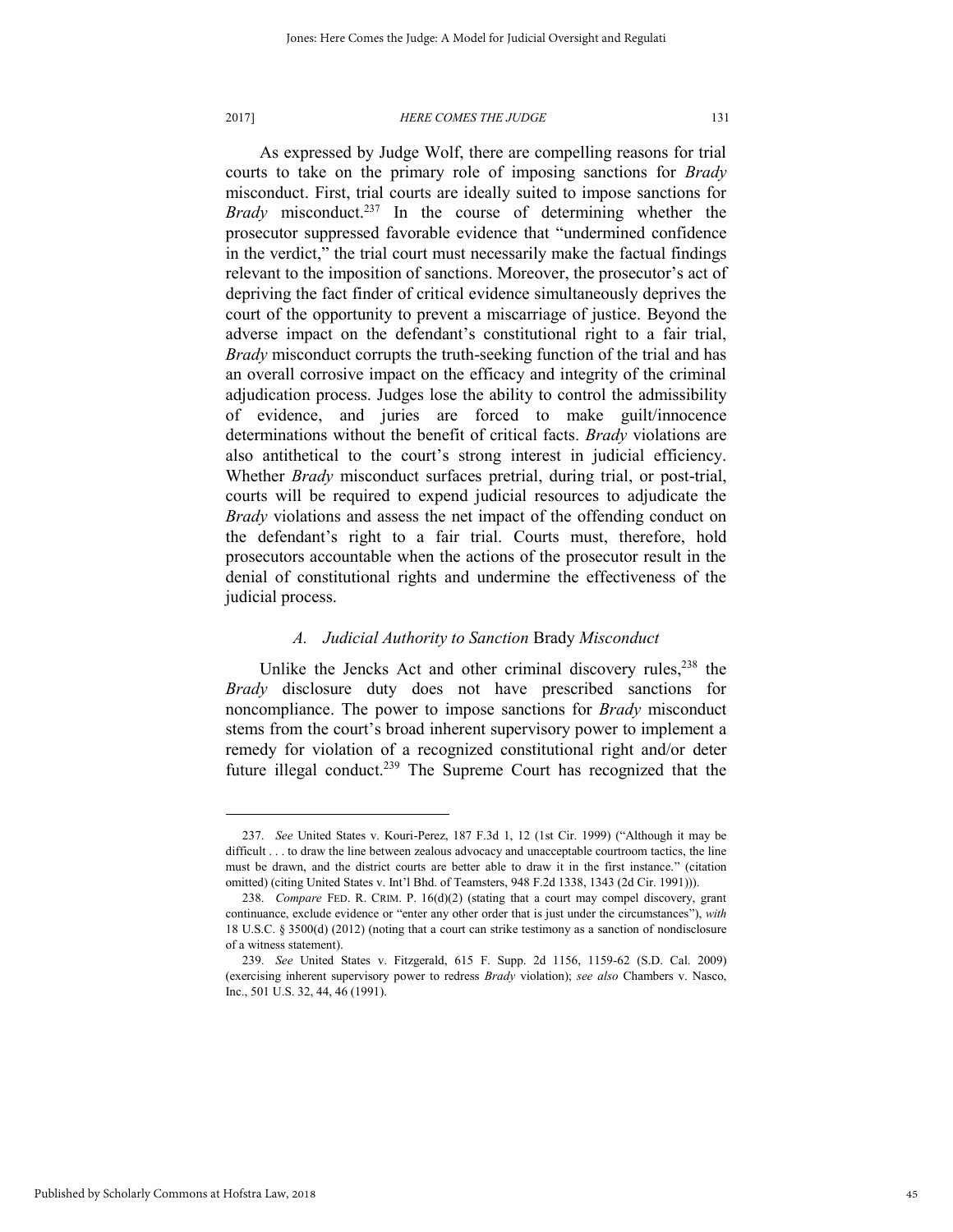inherent supervisory powers encompass the authority to impose disciplinary sanctions on attorneys who appear before the court.<sup>240</sup>

There are very few published opinions involving judicially-imposed sanctions to punish and deter *Brady* violations by prosecutors. Unlike other discovery misconduct regulated by statute, a court can impose sanctions pursuant to its inherent supervisory powers even in the absence of a finding that the prosecutor's actions were undertaken in bad faith.<sup>241</sup> Moreover, because *Brady* is violated regardless of whether the prosecutor intentionally, recklessly, or negligently withheld favorable evidence, a bad faith restriction on the court's authority to sanction *Brady* misconduct would insulate many violations of the *Brady* disclosure duty. Also, if trial judges adopt some or all of the regulatory tools discussed in Part III, there should be fewer and fewer good faith *Brady* violations because prosecutors will be on notice of the full scope of their *Brady* disclosure duty at the outset of the litigation.

The primary vehicle that courts have to redress *Brady* violations and other forms of attorney misconduct during litigation is the contempt power. The Supreme Court has held that courts have the inherent authority to invoke the contempt power as a punitive sanction to "vindicate the authority of the court."<sup>242</sup> Federal judges also have statutory authority to hold lawyers in criminal contempt pursuant to federal statutes and Rule 42 of the Federal Rules of Criminal Procedure.<sup>243</sup> State judges also enjoy the broad authority to impose contempt sanctions on errant lawyers.<sup>244</sup> The contempt power of the courts, however, is generally reserved for intentional misconduct and courts are cautioned to exercise this authority "with restraint and

l

242. Int'l Union, United Mine Workers of Am. v. Bagwell, 512 U.S. 821, 828-29 (1994) (quoting Gompers v. Bucks Stove & Range Co., 221 U.S. 418, 441 (1911)).

<sup>240.</sup> *Chambers*, 501 U.S. at 45-51.

<sup>241.</sup> *See, e.g.*, Link v. Wabash R.R. Co., 370 U.S. 626, 635-36 (1962) (suggesting no finding of bad faith is required before courts impose sanctions for attorney misconduct, as neglect justified the sanctions imposed by the lower court); Republic of Philippines v. Westinghouse Elec. Corp., 43 F.3d 65, 74 n.11 (3d Cir. 1994) (stating that bad faith is not required before a court imposes a sanction on an attorney under its inherent supervisory powers); Harlan v. Lewis, 982 F.2d 1255, 1259-60 (8th Cir. 1993) (rejecting the argument that bad faith is required to impose sanctions under a court's inherent supervisory powers); *see* Redfield v. Ystalyfera Iron Co., 110 U.S. 174, 176-77 (1884) (imposing a sanction on an attorney for misconduct absent bad faith finding); *see also Chambers*, 501 U.S. at 58-59 (Scalia, J., dissenting) ("Since necessity does not depend upon a litigant's state of mind, the inherent sanctioning power must extend to situations involving less than bad faith. For example, a court has the power to dismiss when counsel fails to appear for trial, even if this is a consequence of negligence rather than bad faith.").

<sup>243. 18</sup> U.S.C. § 401 (2012); FED. R. CRIM. P. 42.

<sup>244.</sup> *See, e.g.*, State v. Schiewe, 673 N.E.2d 941, 943 (Ohio Ct. App. 1996) (recognizing that the state court has the inherent power to hold a prosecutor in contempt but finding insufficient evidence to support the sanction).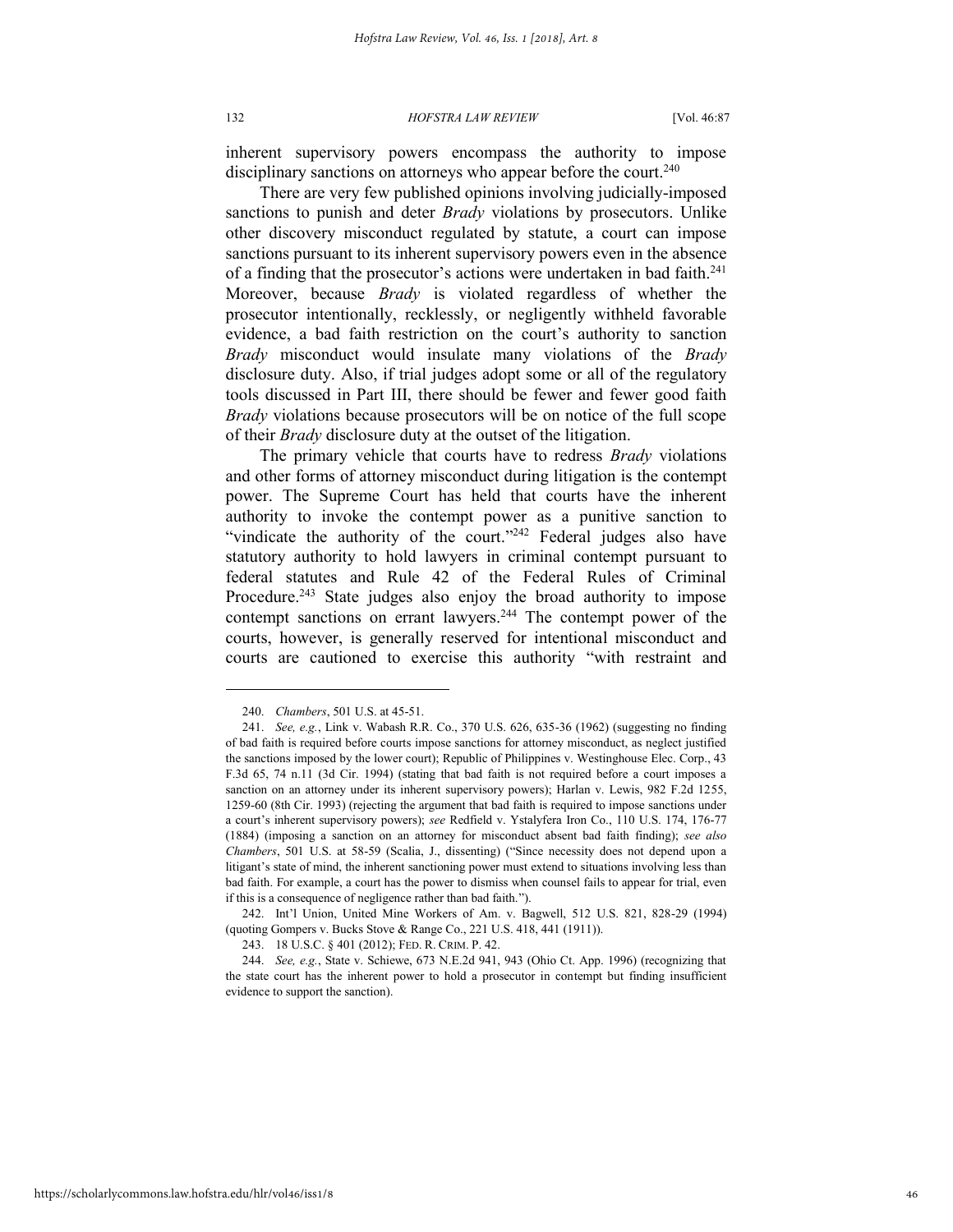discretion." <sup>245</sup> Instead, judges are advised to "deploy[] the least extreme sanction reasonably calculated to achieve the appropriate punitive and deterrent purposes." <sup>246</sup> Although criminal contempt is not an appropriate or viable alternative for every—or even most—*Brady* misconduct, there are reported state court opinions holding prosecutors in contempt to sanction *Brady* violations.<sup>247</sup> Notably, Judge Emmet G. Sullivan initiated contempt proceedings against the prosecutors in *United States v. Stevens* for the wide range of egregious *Brady* misconduct committed throughout the trial. $248$ 

#### *B. Non-Contempt* Brady *Sanctions*

Given the traditional reluctance of courts to impose sanctions for *Brady* violations and the importance of having sanctions to punish and deter *Brady* misconduct, it is critical for courts to have "an array of options, ranging from criminal contempt to non-contempt measures."249 Proposed below are three non-contempt alternative sanctions that trial courts can impose to punish and deter *Brady* misconduct.<sup>250</sup> These sanctions serve to enforce the regulatory tools proposed above and provide the court with a measured and effective means of holding prosecutors accountable for *Brady* violations.

#### 1. *Brady* Violation Database

Trial courts should establish an internal database for all judges on the court to log and track *Brady* violations committed by each prosecutor before any judge on the court. At a minimum, the database should include the name of the prosecutor, the case name, the specific category of favorable evidence withheld, the prosecutor's proffered justification for nondisclosure, and the sanction imposed. If no sanction was imposed, the database should state the reason the trial judge did not

<sup>245.</sup> *Chambers*, 501 U.S. at 44-45.

<sup>246.</sup> United States v. Kouri-Perez, 187 F.3d 1, 8 (1st Cir. 1999).

<sup>247.</sup> *See, e.g.*, State v. Khong, 502 N.E.2d 682, 687-88, 693 (Ohio Ct. App. 1985) (noting that the prosecutor failed to provide defendant with exculpatory reports and holding the prosecutor in contempt because the prosecutor failed to comply with a court order to produce the requested documents in discovery). *But see* Brophy v. Comm. on Prof'l Standards, 442 N.Y.S.2d 818, 819 (App. Div. 1981) (censuring the prosecutor after a *Brady* violation).

<sup>248.</sup> *See* Neil A. Lewis, *Prosecutors in* Stevens *Case Are Ruled in Contempt*, N.Y. TIMES (Feb. 13, 2009), http://www.nytimes.com/2009/02/14/us/politics/14stevens.html; *see also* Notice of Filing of Report to Hon. Emmet G. Sullivan, *supra* note 12, at 17-19. The special prosecutor appointed by the court to investigate the conduct of the lawyers ultimately found that, although their conduct was egregious, the court could not hold them in contempt because they did not violate a clear order of the court. *Id.* at 513-14.

<sup>249.</sup> *Kouri-Perez*, 187 F.3d at 8; *see* Sullivan & Possley, *supra* note 162, at 907-08.

<sup>250.</sup> *See infra* Part IV.B.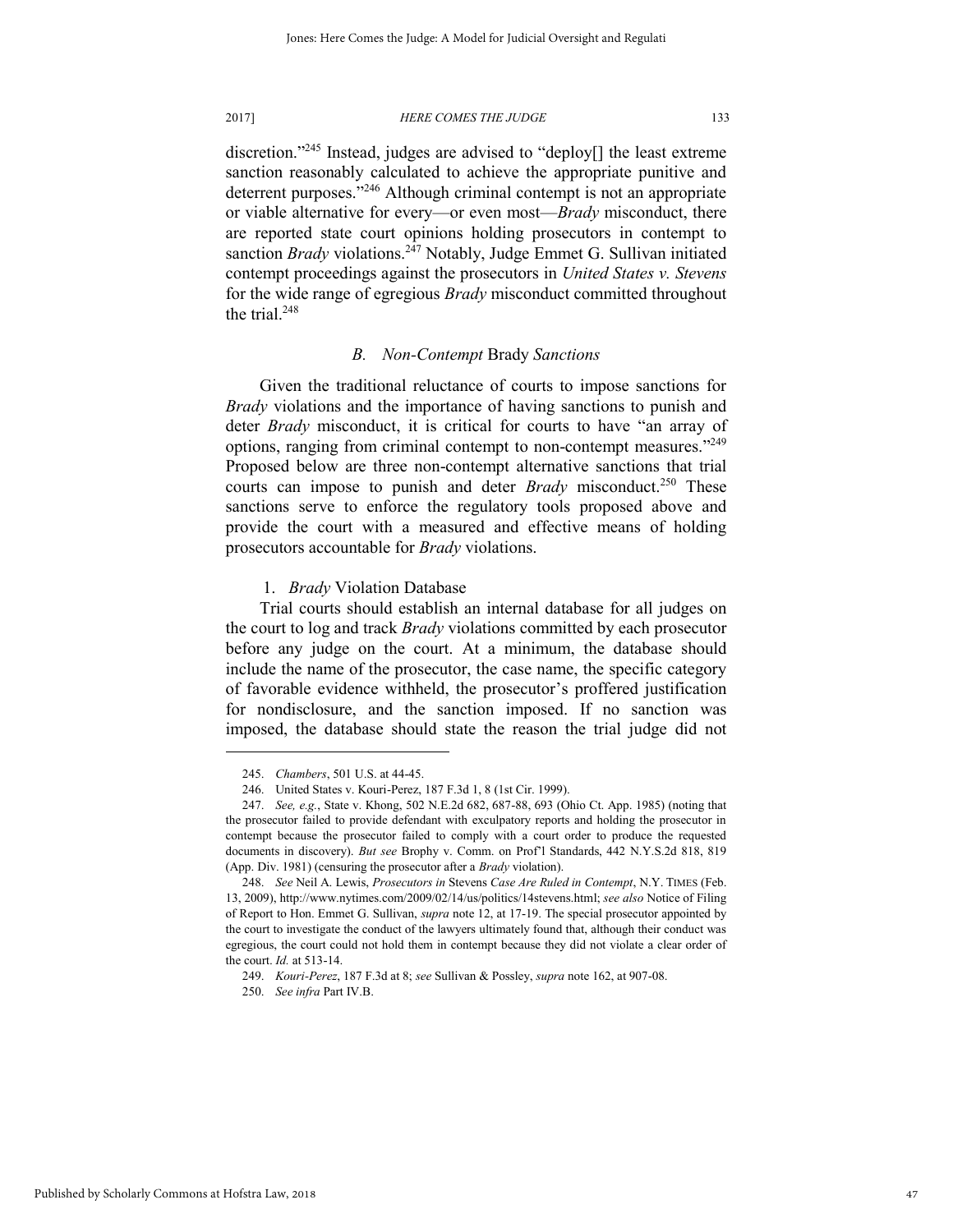impose a sanction. Armed with this information, courts can monitor compliance with *Brady* and establish norms for the imposition of sanctions.

The database would also be a valuable administrative and management tool for the trial court. When a prosecutor suppresses favorable evidence before or during trial, the trial judge orders disclosure and there may be no published opinion or written record of the violation. Further, when a defendant is acquitted and there is no appeal, *Brady* misconduct discovered during the trial may not be memorialized. As a result, the *Brady* violation is "invisible" to other judges on the court. The database will ensure that all of the trial judges know whether a prosecutor or other member of the prosecution team has previously engaged in *Brady* misconduct. This will prevent the same prosecutor from appearing before different judges, engaging in the same *Brady* misconduct, and either offering the same excuses for nondisclosure or repeatedly professing ignorance of the scope of disclosure required under *Brady*. Moreover, each trial judge will be able to refer to the database at the outset of the litigation and determine pretrial whether, based on the prosecutor's past discovery practices, the court should provide greater oversight and scrutiny of her actions.

Beyond use of the database in specific cases, this tool also allows the court to determine whether the court rules, standing orders, and other *Brady* management tools are effective in curbing *Brady* violations. The database might show a pattern of the same type of *Brady* misconduct which could prompt the court to amend its standing orders or conduct training to clarify a common misunderstanding among practitioners.

The database would also be a valuable sanctioning tool. The database gives trial judges the critical information needed to determine whether to impose a sanction on a particular prosecutor for a *Brady* violation. The judge will be able to see whether the actions of the prosecutor reflect a singular, isolated lapse in judgment or a persistent pattern of *Brady* misconduct. The database will likewise inform the court's discretionary determination of the severity of sanctions to be imposed for the *Brady* violation. Serial *Brady* violators should, of course, face stiffer sanctions, especially if the prosecutor has engaged in the same or similar *Brady* misconduct and has previously been sanctioned. Prosecutors should be made aware of the existence of the *Brady* violation database and told when their conduct is memorialized in the database. Knowledge of this information could serve as a deterrent for *Brady* misconduct.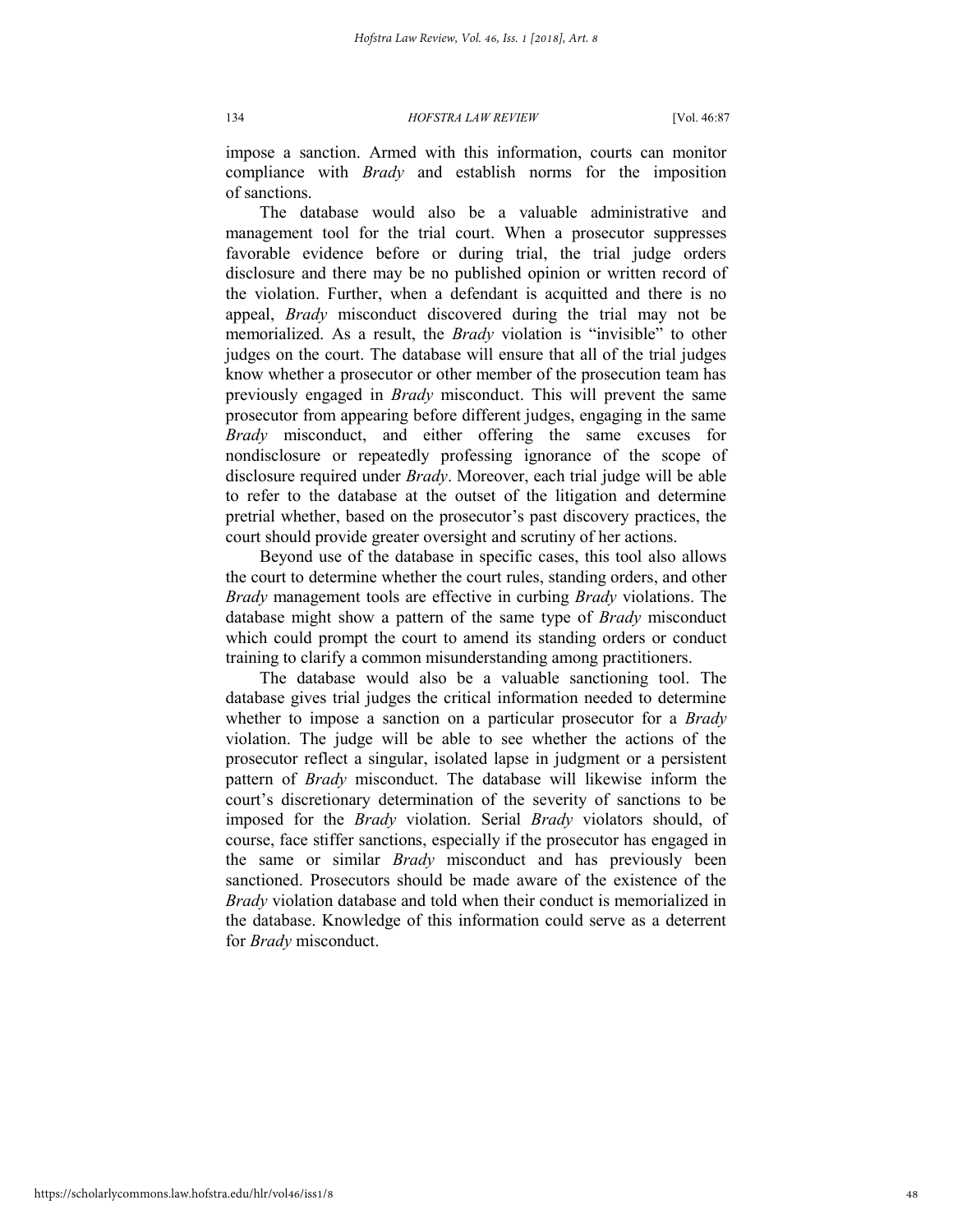# 2. Public Reprimand

When prosecutors are reckless, intentionally suppress favorable information to gain a tactical advantage in the litigation, or engage in a pattern of negligent *Brady* violations, courts should impose sanctions on the prosecutor. A public reprimand by the trial court is a low-level sanction available to the court.

Traditionally, published trial and appellate opinions on *Brady* violations or other forms of prosecutorial misconduct omit the name of the prosecutor who committed the misdeed.<sup>251</sup> This grant of anonymity is perhaps a professional courtesy appropriate for members of the bar who, despite their best efforts have made an error.<sup>252</sup> This privilege should not be accorded routinely. As one court noted, "A risk of professional stigma surely attends most sanction orders, since sanction either explicitly or implicitly impugns counsel's professional ethics or competence." <sup>253</sup> The public reprimand is specifically designed to achieve this purpose.<sup>254</sup> When courts identify the offending prosecutor by name in a published opinion, it subjects the prosecutor to public embarrassment and diminishes her standing within the legal community.<sup>255</sup> The impact of a public reprimand is far greater, however, in the digital age. It is highly likely that the prosecutor's misdeeds will be known nationally due to the expansive scope of online search engines and websites devoted exclusively to documenting prosecutorial misconduct.<sup>256</sup> Also, the public reprimand sanction will undoubtedly have an adverse impact on the prosecutor's future employment opportunities and foreclose some opportunities for public office. Though the public reprimand is a much less severe sanction than criminal contempt, the scope and magnitude of these adverse consequences should make it a very effective sanction for punishing *Brady* misconduct and deterring other prosecutors. Several courts have used public

<sup>251.</sup> *See* United States v. Jones, 620 F. Supp. 2d 163, 175 (D. Mass. 2009).

<sup>252.</sup> *Id.* ("[r]ecognizing that published criticism of a named prosecutor may haunt the attorney, this court has refrained from memorializing in writing" the attorney's name in a published opinion).

<sup>253.</sup> *Kouri-Perez*, 187 F.3d at 12.

<sup>254.</sup> *See* Jerry P. Coleman & Jordan Lockey, Brady *"Epidemic" Misdiagnosis: Claims of Prosecutorial Misconduct and the Sanctions to Deter It*, 50 U. S.F. L. REV. 199, 243 (2016).

<sup>255.</sup> Bruce A. Green & Fred C. Zacharias, *Regulating Federal Prosecutors' Ethics*, 55 VAND. L. REV. 381, 404 (2002) ("Most obviously, judges on rare occasion criticize a prosecutor's behavior in a written opinion . . . While these methods do not actually set any standards or exact any economic toll, they serve to embarrass the prosecutor and encourage him and others to refrain from similar conduct in the future." (footnote omitted)).

<sup>256.</sup> *See, e.g.*, *Open File*, PROSECUTORIAL MISCONDUCT & ACCOUNTABILITY, http://www.prosecutorialaccountability.com (last visited Oct. 21, 2017); *Registry Database*, CTR. FOR PROSECUTOR INTEGRITY, http://www.prosecutorintegrity.org/registry/database (last visited Oct. 21, 2017).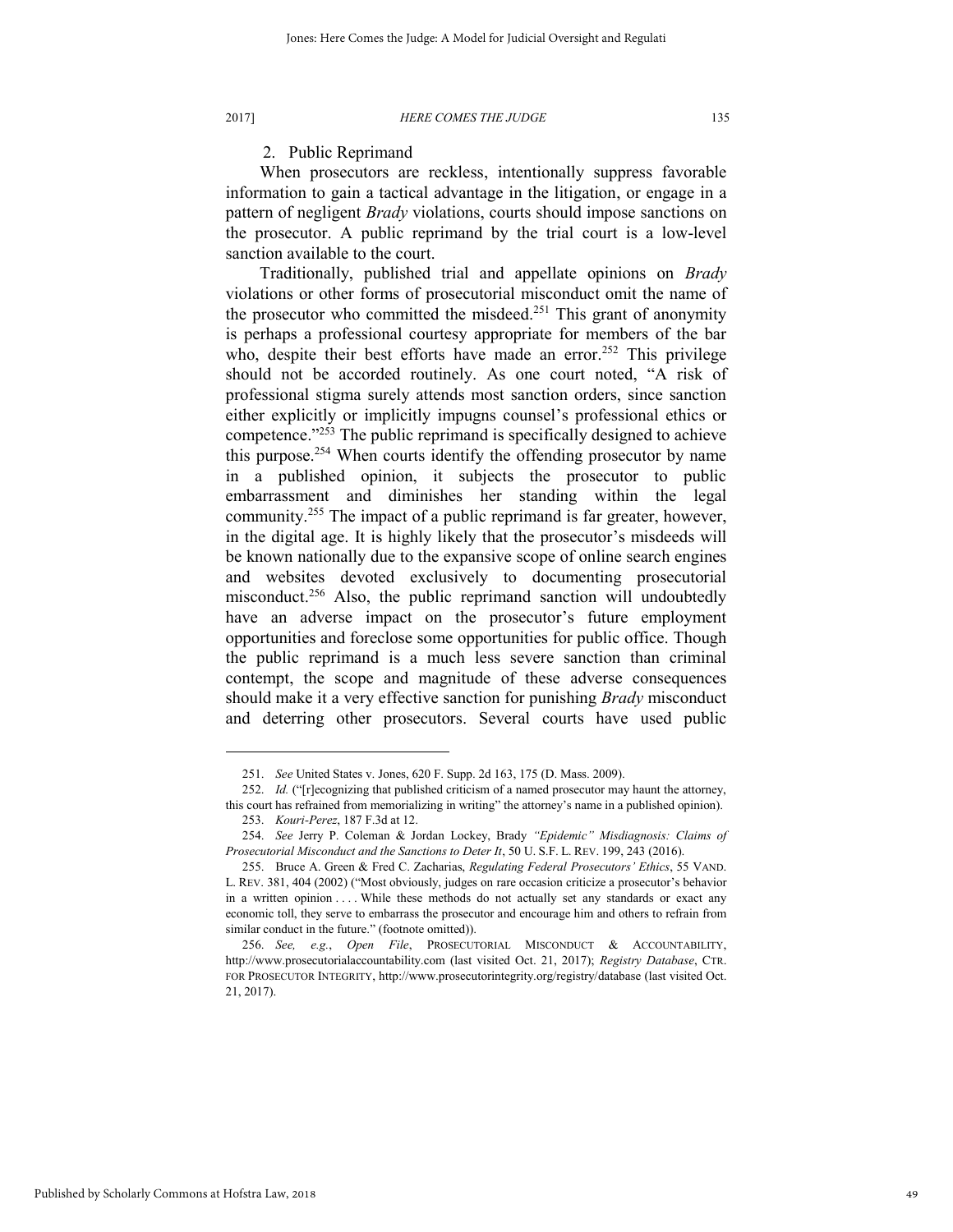reprimands to redress *Brady* misconduct.<sup>257</sup> Other courts have stated their intention to use public reprimand sanctions in future cases to redress *Brady* violations.<sup>258</sup>

#### 3. Banishment or Suspension

A New York trial judge barred an assistant district attorney from appearing before him upon learning that she failed to disclose *Brady* material in a rape case.<sup>259</sup> The prosecutor in a sexual assault case before Judge John Wilson failed to disclose the fact that the accuser initially reported to the police that sex with the defendant was consensual.<sup>260</sup> By the time this *Brady* misconduct was discovered, the defendant had been held in pretrial detention for more than eight months and closing arguments had concluded in the two-week trial. $261$  In dismissing the charges, the trial judge characterized the prosecutor's *Brady* misconduct as "an utter and complete disgrace—not just for you, but for your office in general." <sup>262</sup> The judge then told the prosecutor to remain standing and stated:

Here are your sanctions: You're going to leave this room, and you're never going to come back. You can't appear before me anymore. I'll tell you why, because I can't trust anything you say or do. I can't believe you. I can't believe your credibility anymore. The only thing a lawyer ever has to offer is their integrity and their credibility, and

<sup>257.</sup> United States v. Shaygan, 661 F. Supp. 2d 1289, 1323-25 (S.D. Fla. 2009) (using its inherent supervisory power to issue a public reprimand against United States Attorney's Office and three Assistant United States Attorneys for *Brady* misconduct), *vacated*, 652 F.3d 1297, 1317-18 (11th Cir. 2011) (finding the trial court violated the civil rights of prosecutors by imposing public reprimands as a sanction without giving them notice and an opportunity to respond to misconduct allegations), *rh'g denied*, 676 F.3d 1237 (11th Cir. 2012); *see, e.g.*, People v. Hill, 952 P.2d 673, 684-94, 697-700 (Cal. 1998) (naming the offending prosecutor and discussing previous instances wherein the same prosecutor was criticized for misconduct); McGuire v. State, 677 P.2d 1060, 1062-64 (Nev. 1984) (per curiam) (identifying the prosecutor and citing two other instances of similar misconduct by the prosecutor).

<sup>258.</sup> *See, e.g.*, United States v. Horn, 29 F.3d 754, 766-67 (1st Cir. 1994); United States v. Helmandollar, 852 F.2d 498, 502 n.3 (9th Cir. 1988) (noting public reprimand as an option available to the court); United States v. Jones, 620 F. Supp. 2d 163, 175 (D. Mass. 2009) ("[P]rosecutors should now foresee that they will likely be named in published decisions if this court is convinced that they have engaged in misconduct."); Ferrara v. United States, 384 F. Supp. 2d 384, 429 (D. Mass. 2005).

<sup>259.</sup> Denis Slattery, *Bronx Prosecutor Bashed and Barred from Courtroom for Misconduct*, N.Y. DAILY NEWS (Apr. 6, 2014, 2:01 AM), http://www.nydailynews.com/new-york/bronx/bronxprosecutor-barred-courtroom-article-1.1746238 (including link to the transcript of the court proceeding).

<sup>260.</sup> *Id.* (Tr. at 20-21).

<sup>261.</sup> *Id.*

<sup>262.</sup> *Id.*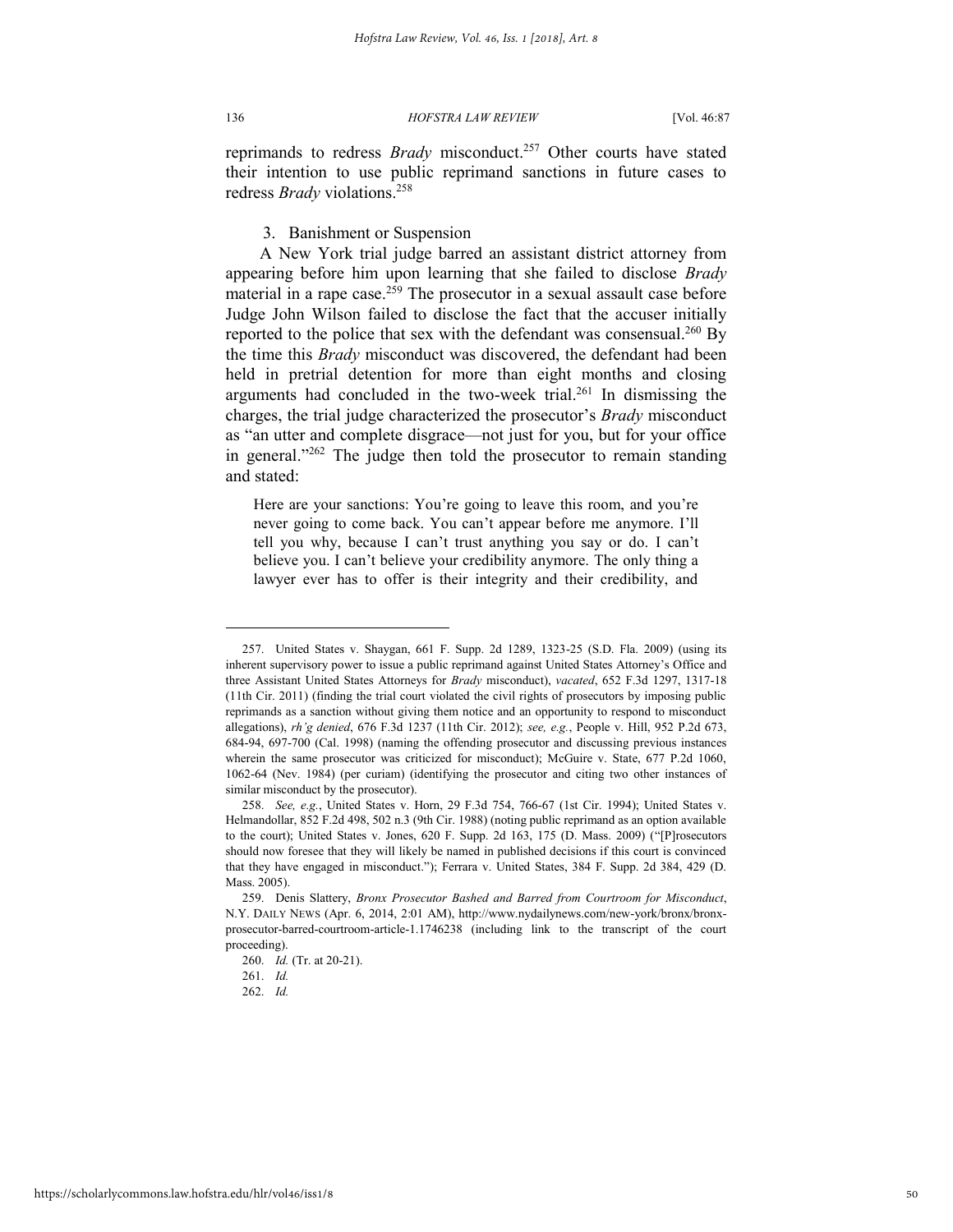l

#### 2017] *HERE COMES THE JUDGE* 137

when you have lost that, there is no purpose in your appearing before this Court.<sup>263</sup>

It is well-established that judges have the inherent supervisory authority to punish *Brady* misconduct by barring lawyers from appearing before the judge in any future cases.<sup>264</sup> This "banishment" or suspension sanction has been imposed in a number of criminal cases against defense attorneys and prosecutors for *Brady* and other forms of misconduct.<sup>265</sup>

In most jurisdictions, prosecutors practice in a specific courthouse and appear before the same set of criminal court judges on a regular basis. In some jurisdictions, prosecutors are assigned to a specific courtroom or a specific judge's calendar and will appear before the same judge for months at a time. Regardless of the staffing practices, prosecutors will inevitably be required to make court appearances before the same set of judges many times during their career. When a trial judge finds that a prosecutor has engaged in *Brady* misconduct, the judge has the power to refuse to allow the prosecutor to handle matters before the judge in any future litigation. The impact of this sanction on the prosecutor is profound. This sanction could force the prosecuting authority to reassign or terminate the prosecutor's employment. The sanction may also have collateral consequences if local court rules permit the judge to initiate proceedings to completely suspend the prosecutor from practicing law in the court.<sup>266</sup>

<sup>263.</sup> *Bronx ADA Megan Teesdale: Integrity Lost*, SIMPLE JUSTICE: A CRIMINAL DEFENSE BLOG (Apr. 8, 2014), https://blog.simplejustice.us/2014/04/08/bronx-ada-megan-teesdale-integritylost.

<sup>264.</sup> *See id.* at \*1-2, \*5-6 (affirming the decision of several judges on the bankruptcy court to suspend an attorney from practicing in the bankruptcy court in the Eastern District of Virginia for a wide range of conduct, including the failure to timely file motions, properly advise clients, and filing documents with false statements). In upholding the suspension, the Eastern District Court of Virginia recognized the inherent power of the court to discipline lawyers who appear before the court, including the ability to suspend lawyers when warranted. *Id.* at \*5-6.

<sup>265.</sup> *See, e.g.*, United States v. Wittig, No. 03-40142, 2005 WL 758606, at \*8, \*22 (D. Kan. Apr. 4, 2005) (noting that one of the attorneys on the defense team in a criminal case was barred during the trial and barred from appearing before the court on re-trial based on the lawyer's "blatantly hostile behavior directed at the Court"); *cf.* Petition for Writs of Prohibition, Certiorari and (If Necessary) Mandamus and Motion for Emergency and Accelerated Consideration at 1-2, Tolleson v. Circuit Court, No. 2011-1 (Ark. June 30, 2011), https://www.arktimes.com/images/ blogimages/2011/07/05/1309885067-tollesonpetition.pdf (filing for writ of prohibition against judge who entered an order removing and disqualifying himself from any proceeding in which Deputy Public Defender Julie C. Tolleson was representing a party in any case pending or filed in the future). *But see In re* Jefferson, 753 So. 2d 181, 191 (La. 2000) (stating that the judge abused his discretion in banishing the prosecutor until he apologized and that this "constituted an extreme and unwarranted abuse of judicial authority" and "[his] actions went beyond the bounds of acceptable judicial behavior").

<sup>266.</sup> *See, e.g.*, *In re* Parker, No. 3:14cv241, 2014 WL 4809844, at \*1-2 (E.D. Va. Sept. 26, 2014).